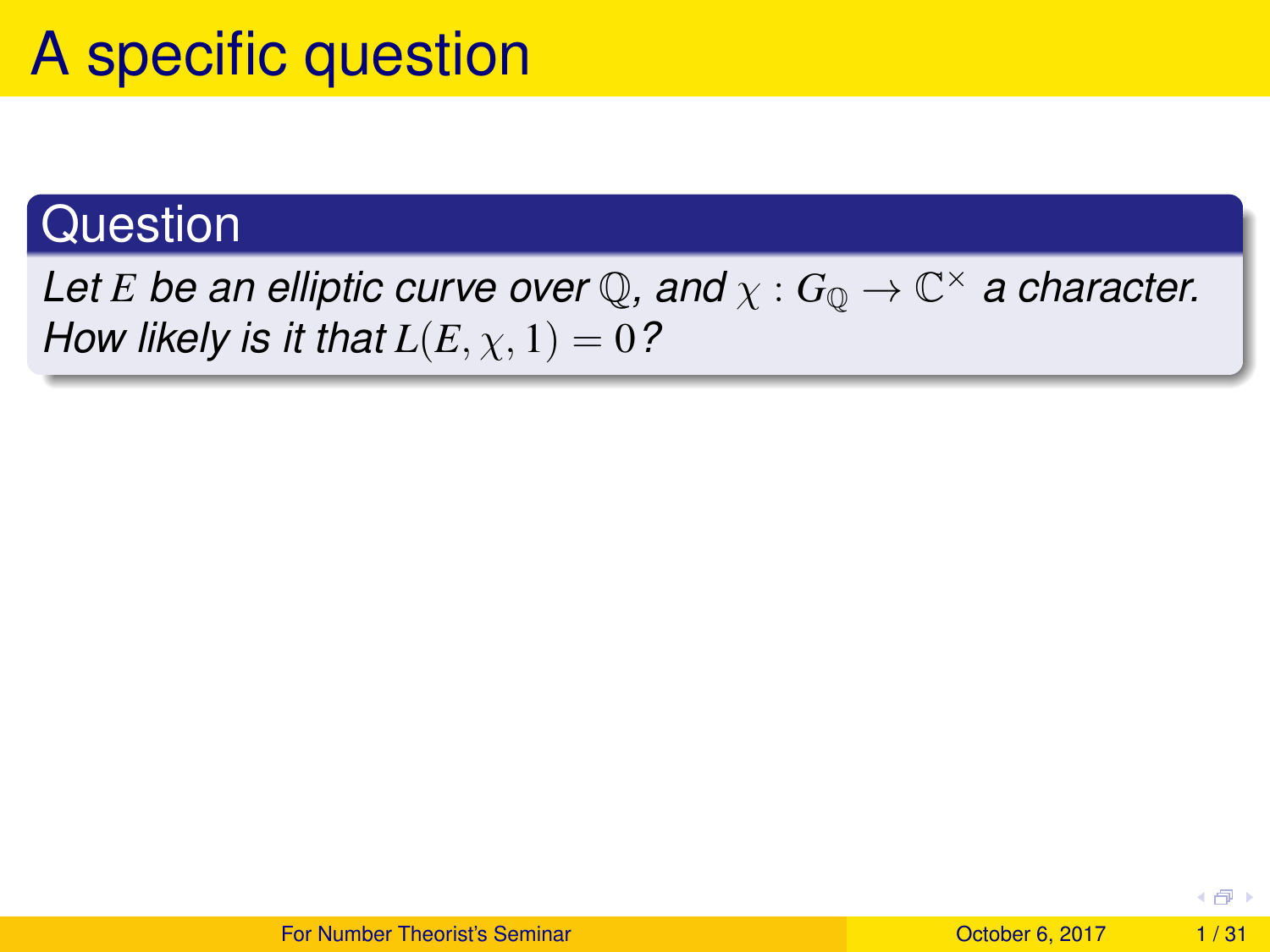#### **Question**

Let *E* be an elliptic curve over  $\mathbb{Q}$ , and  $\chi : G_{\mathbb{Q}} \to \mathbb{C}^{\times}$  a character. *How likely is it that*  $L(E, \chi, 1) = 0$ ?

Is  $\{x : L(E, x, 1) = 0 \text{ and } x \text{ has order } d\}$  finite for large d?

Is  $\{ \chi : L(E, \chi, 1) = 0 \text{ and } \chi \text{ has order } d \}$  empty for large d?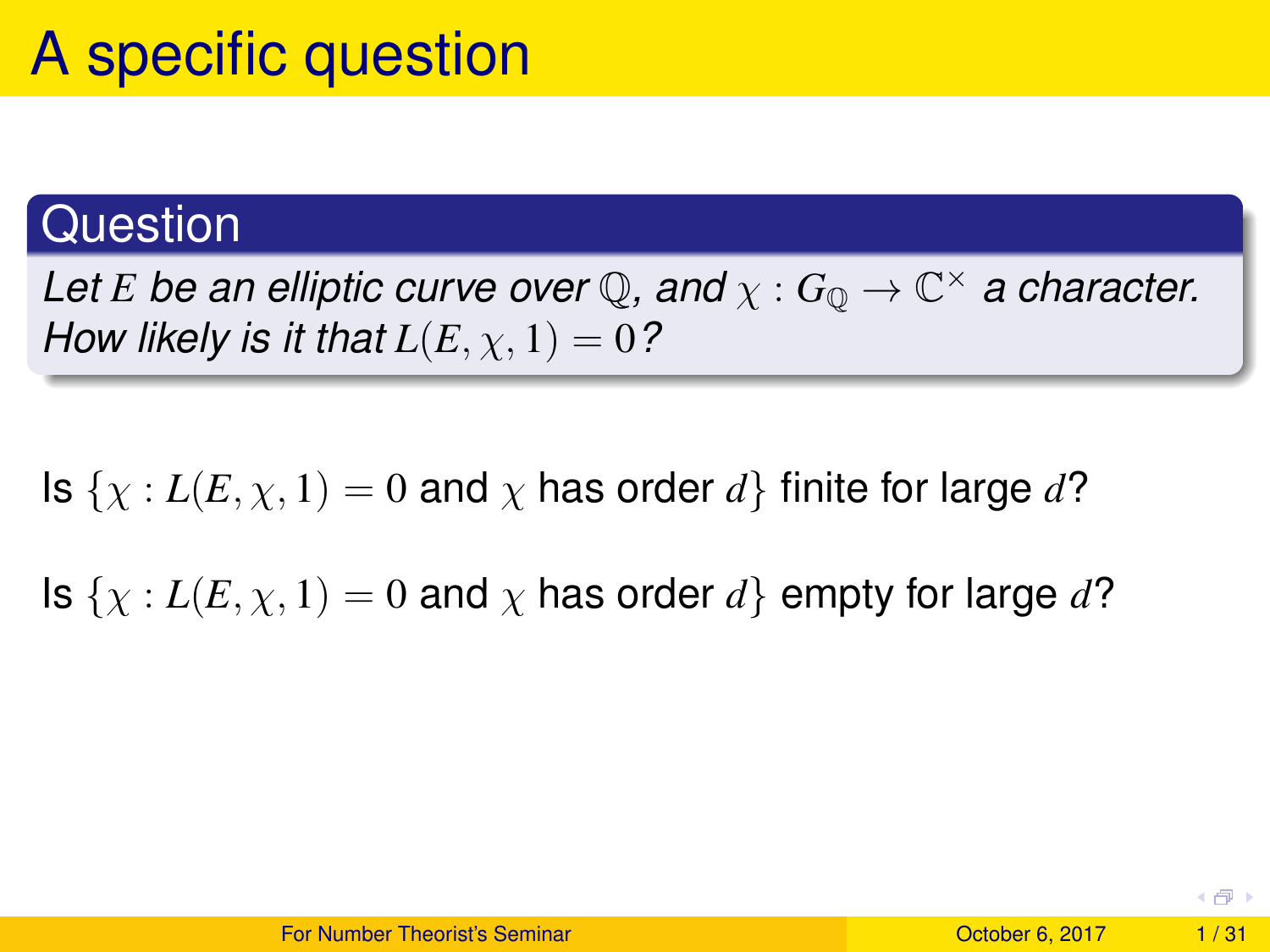#### **Question**

Let *E* be an elliptic curve over  $\mathbb{Q}$ , and  $\chi : G_{\mathbb{Q}} \to \mathbb{C}^{\times}$  a character. *How likely is it that*  $L(E, \chi, 1) = 0$ ?

Is  $\{x : L(E, x, 1) = 0 \text{ and } x \text{ has order } d\}$  finite for large d?

Is  $\{ \chi : L(E, \chi, 1) = 0 \text{ and } \chi \text{ has order } d \}$  empty for large d?

One can ask similar questions with  $\mathbb O$  replaced by any number field and *E* replaced by a form of weight greater than 2.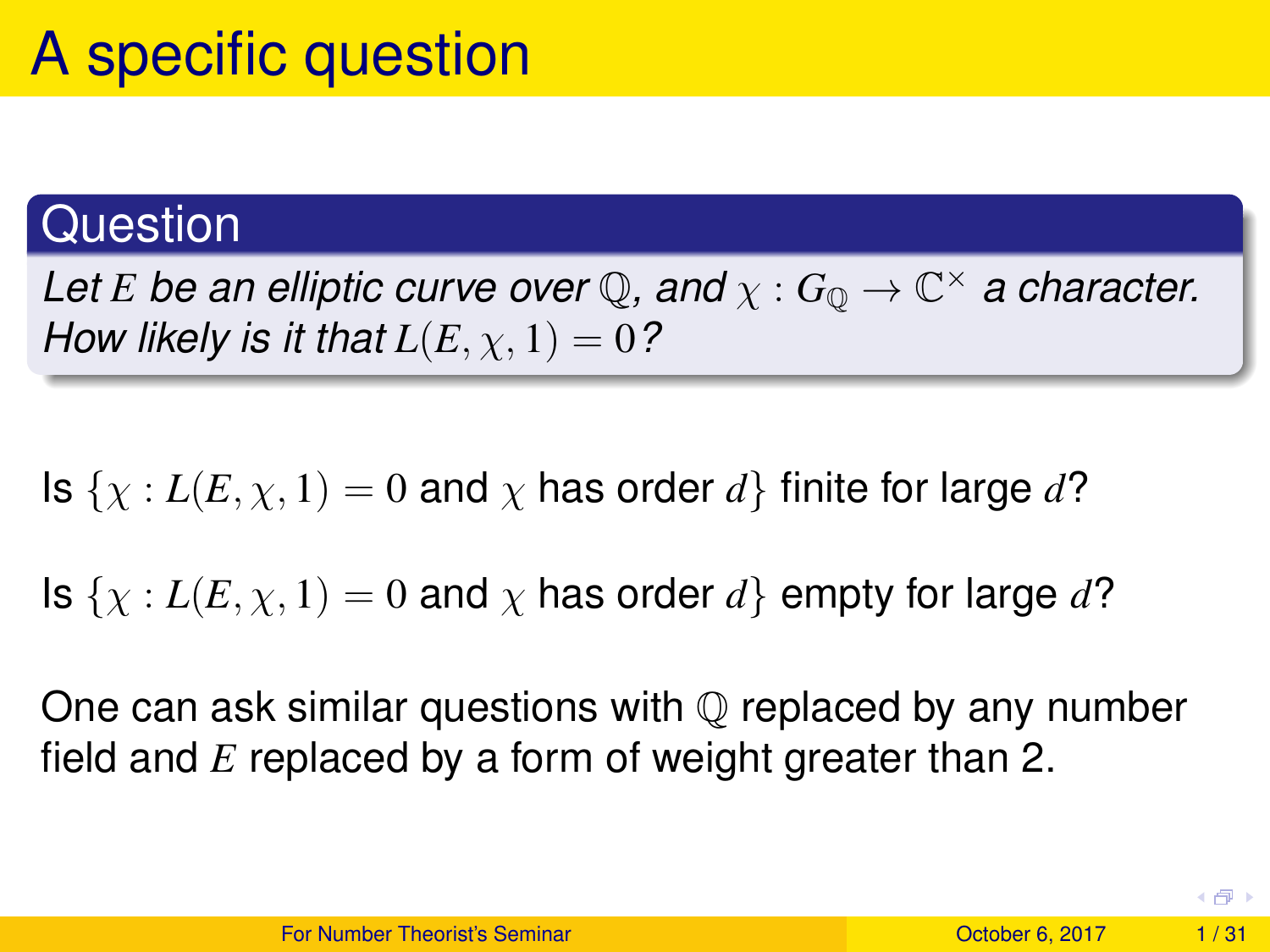#### Conjecture (David-Fearnley-Kisilevsky)

*Let p* ≥ 7 *be a prime and E an elliptic curve over* Q*. Then there are only finitely many*  $\chi$  *of order p such that*  $L(E, \chi, 1) = 0$ .

They also made a prediction for the growth of the number of such  $\chi$  (ordered by conductor) when  $p = 3$  or 5.

This conjecture was motivated by random matrix statistics. More on this tomorrow.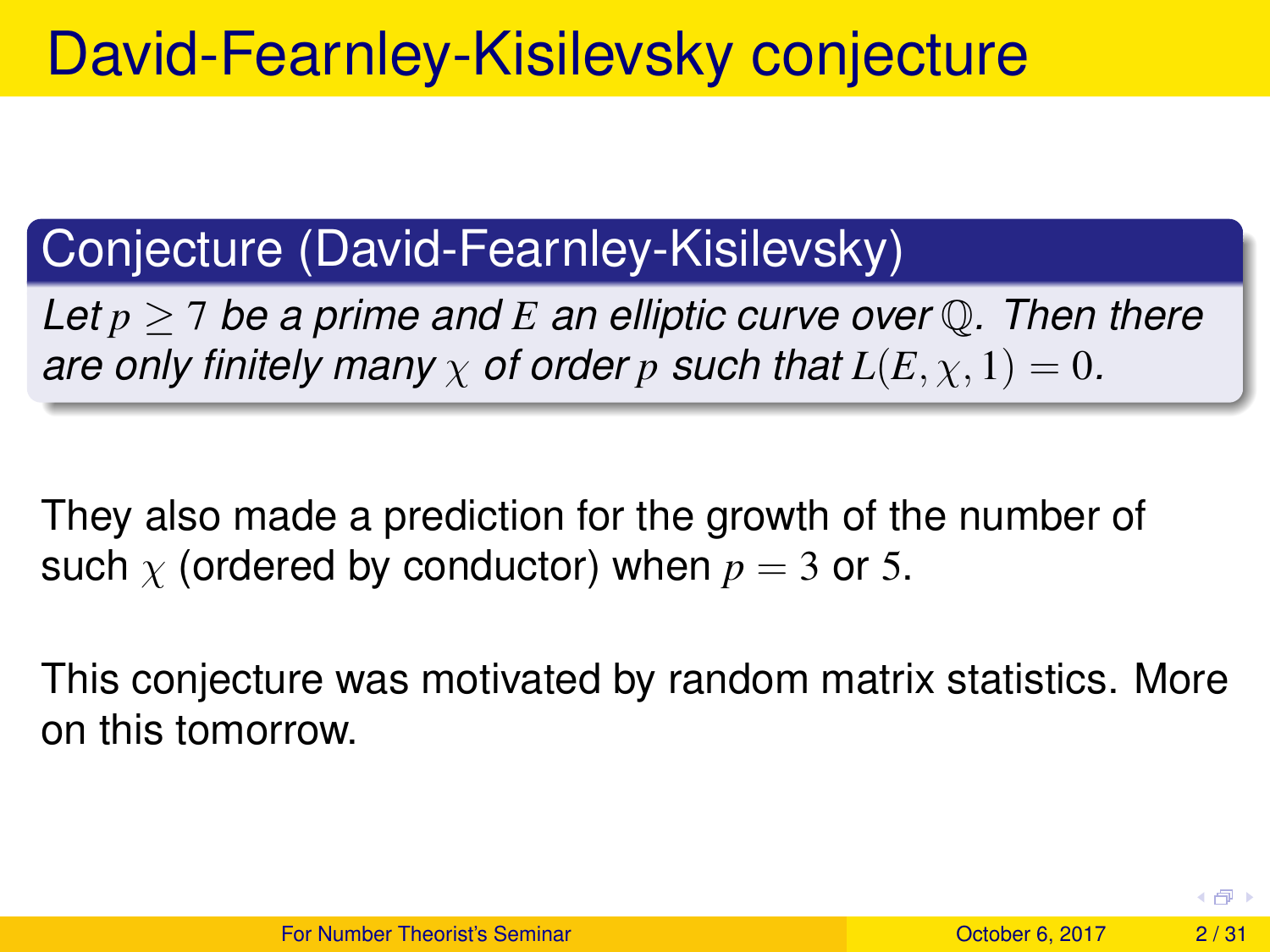The following conjecture is (sort of) motivated by the statistics of modular symbols and  $\theta$ -coefficients.

#### **Conjecture**

*Suppose E is an elliptic curve over* Q*. Then there are only finitely many*  $\chi : G_{\mathbb{Q}} \to \mathbb{C}^{\times}$  *such that* 

- $L(E, \chi, 1) = 0$ , and
- $\varphi$  (*order of*  $\chi$ )  $>$  4*.*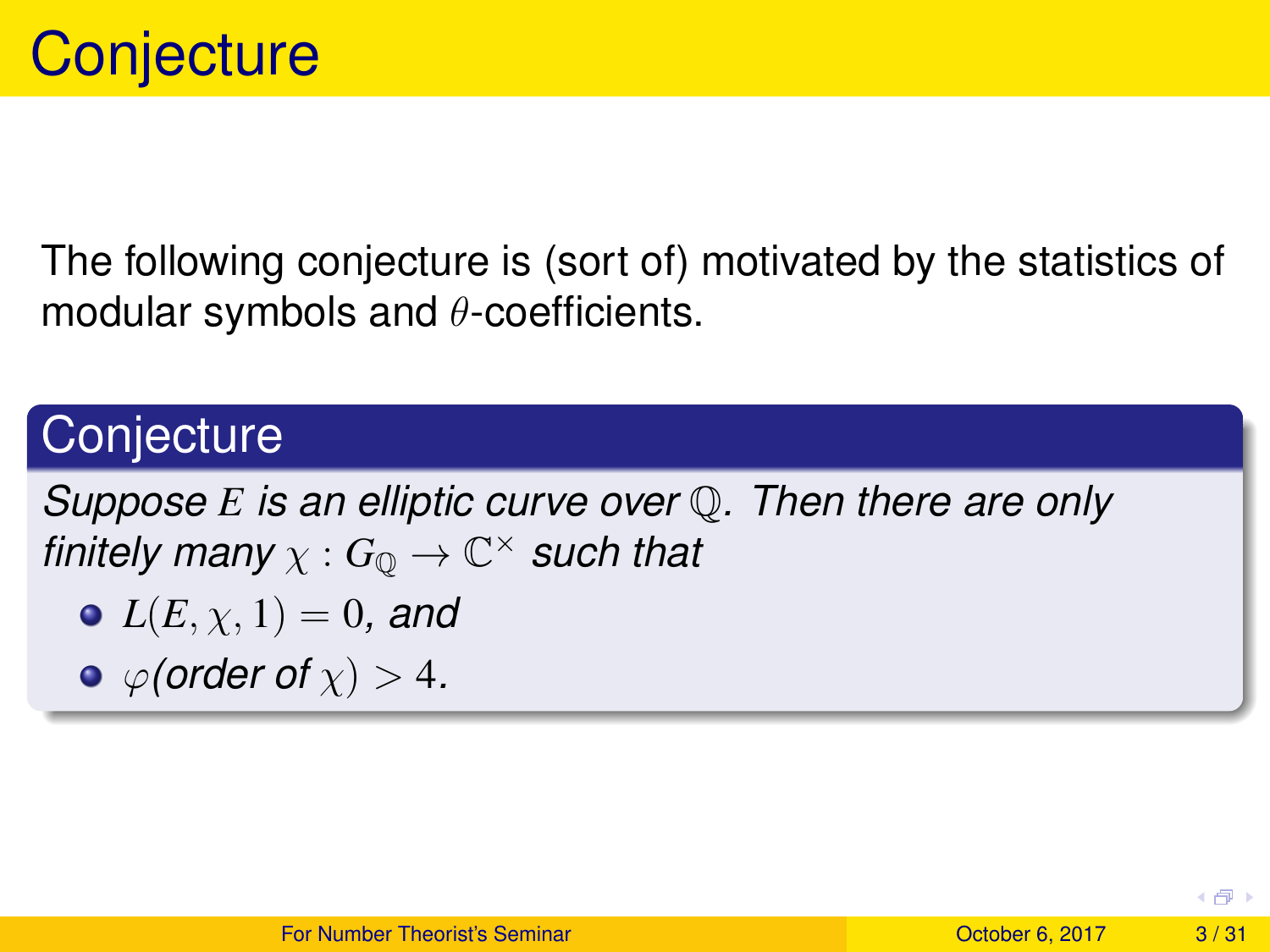## **Conjecture**

The previous conjecture implies:

#### **Conjecture**

*Suppose E is an elliptic curve over* Q*, and L*/Q *is an (infinite) abelian extension such that* Gal(*L*/Q) *has only finitely many characters of order* 2*,* 3*, and* 5*. Then E*(*L*) *is finitely generated.*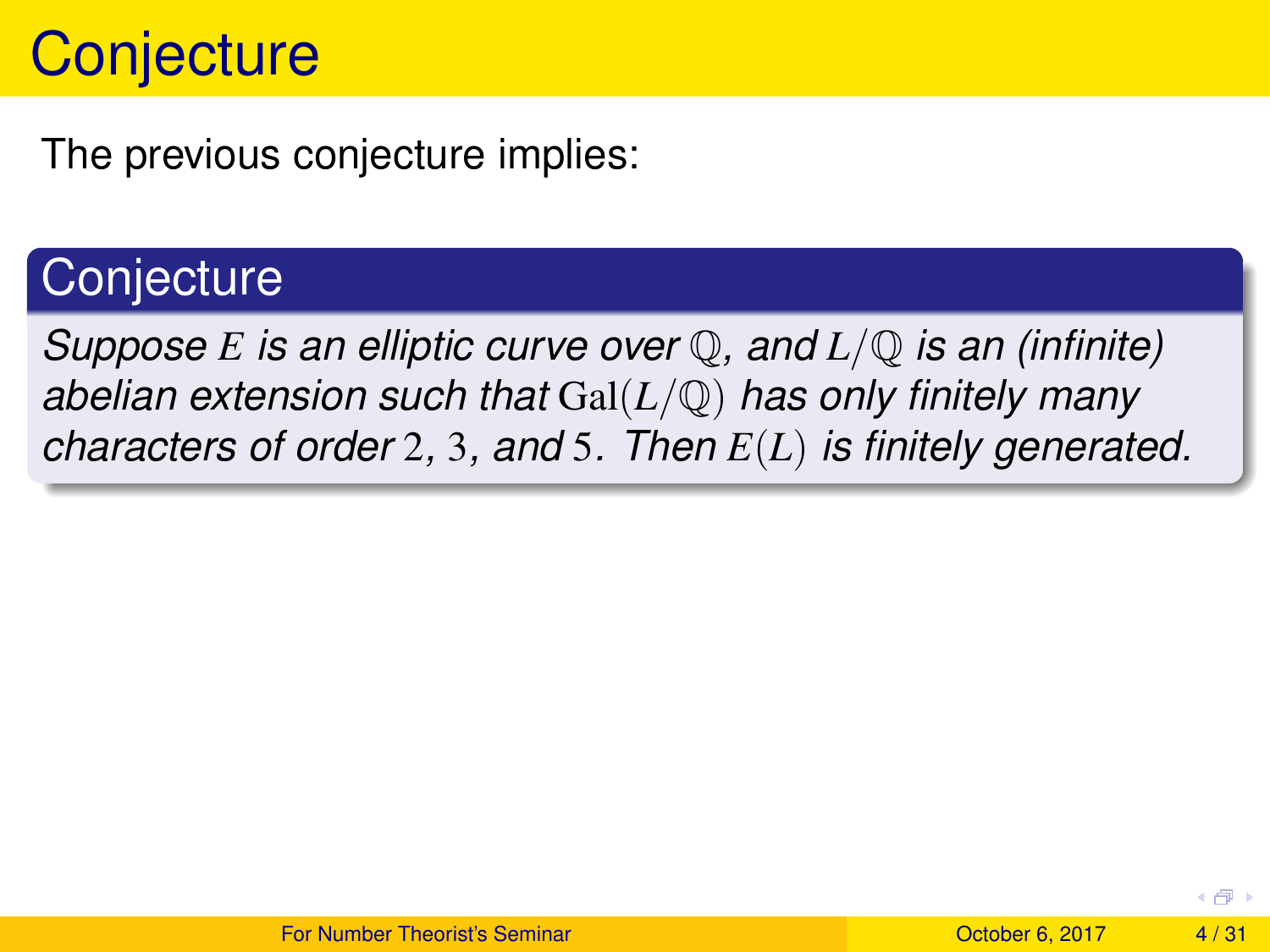# **Conjecture**

The previous conjecture implies:

#### **Conjecture**

*Suppose E is an elliptic curve over* Q*, and L*/Q *is an (infinite) abelian extension such that* Gal(*L*/Q) *has only finitely many characters of order* 2*,* 3*, and* 5*. Then E*(*L*) *is finitely generated.*

This is known if  $Gal(L/\mathbb{Q}) \cong \mathbb{Z}_\ell \times$  (finite group) (Kato, Rohrlich). The hypotheses also apply if:

- **1** Gal $(L/\mathbb{O}) = \mathbb{Z}$ , or
- 2 *L* is the maximal abelian  $\ell$ -extension of  $\mathbb{Q}$ , with  $\ell > 7$ , or
- <sup>3</sup> *L* is the compositum of all such fields (1) and (2).

4 伊 )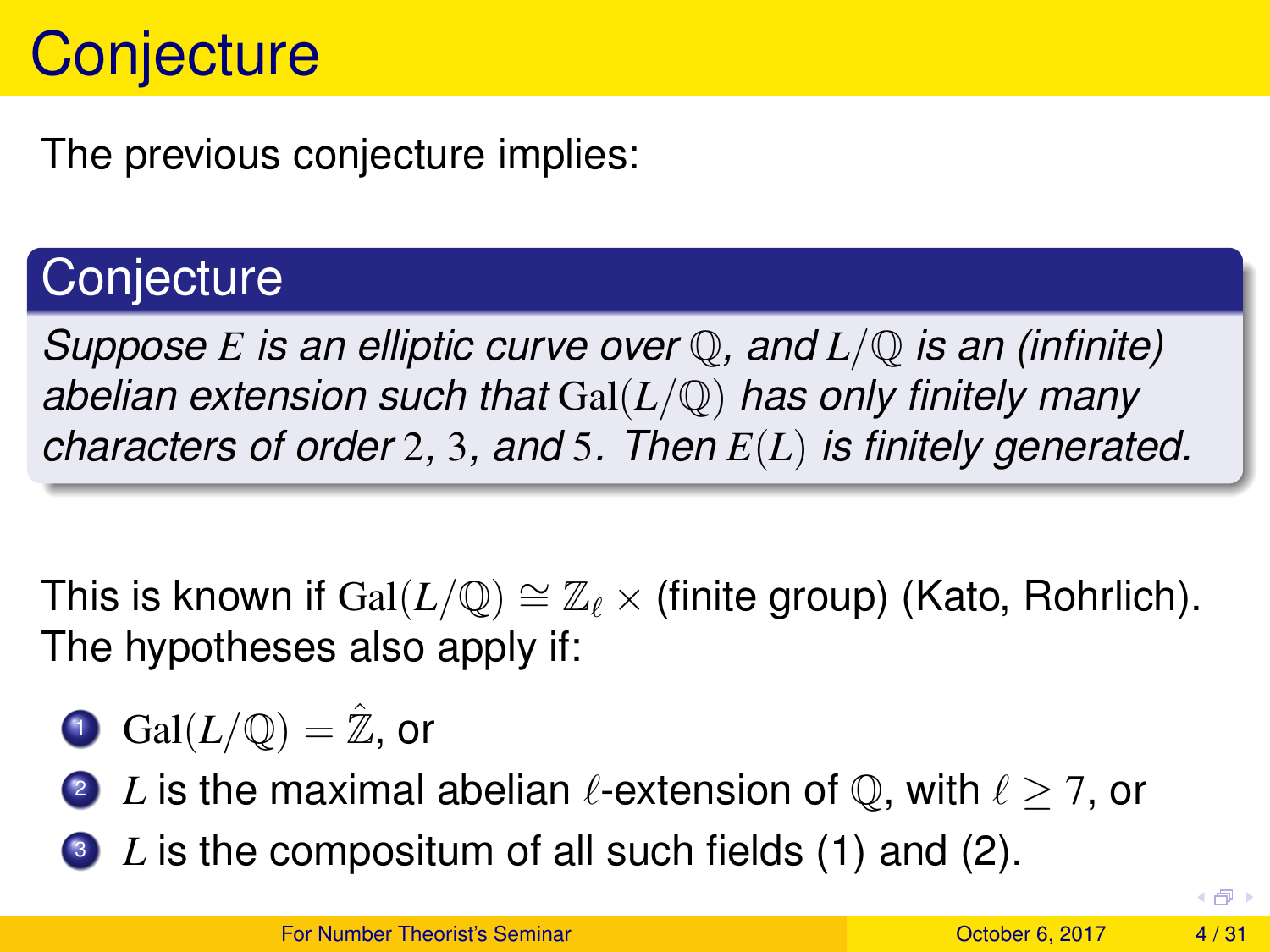### Vertical line integrals

Let *E* be an elliptic curve over Q and

$$
f_E(z)dz = \sum_{n=1}^{\infty} a_n e^{2\pi i nz} dz
$$

the modular form attached to *E*, viewed as differential form on the upper-half plane.

For any rational number  $r = a/b$ , form the integral

$$
2\pi i \int_{r+i0}^{r+i\infty} f_E(z)dz.
$$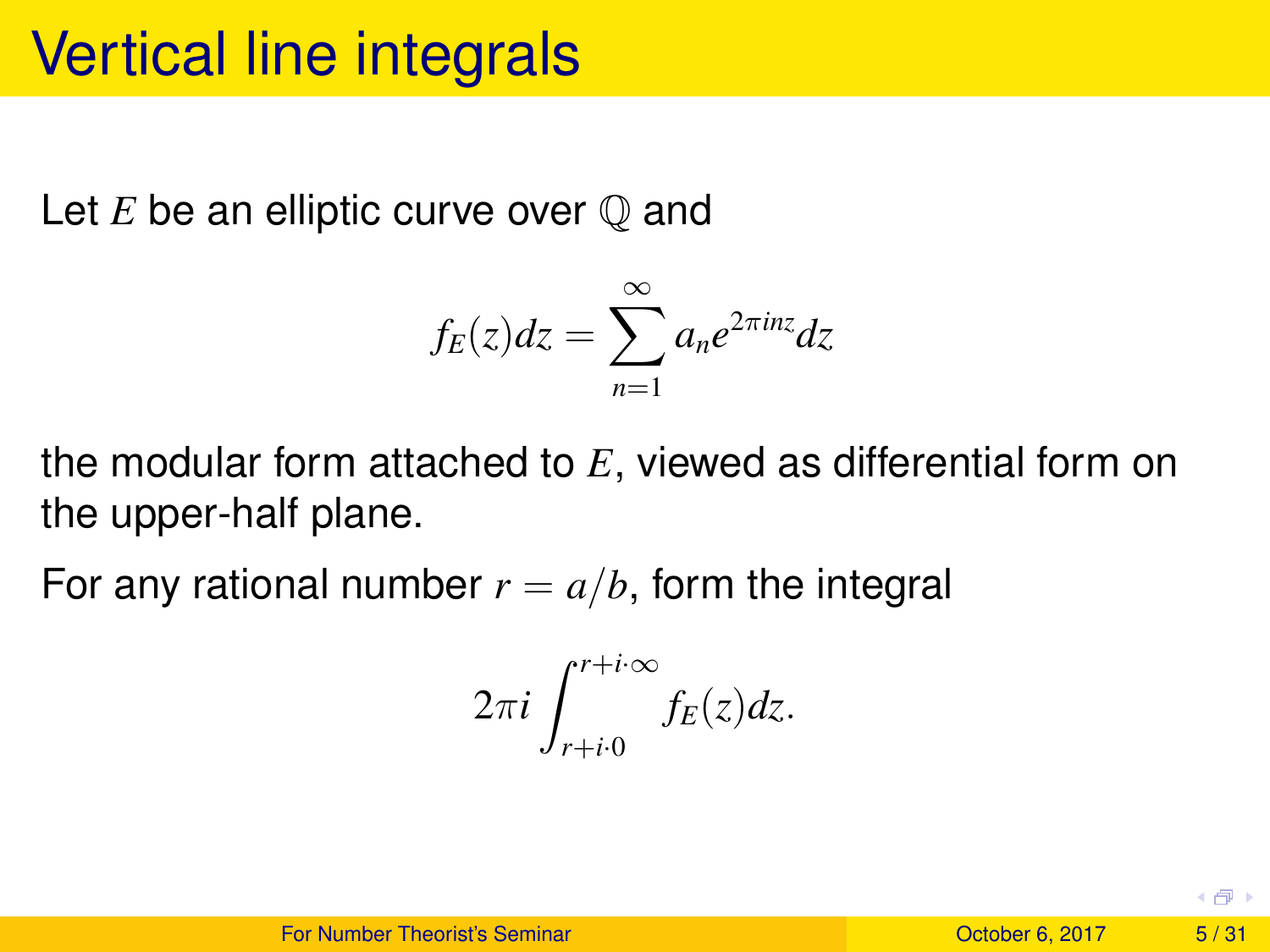# Integrating over vertical lines in the upper half-plane



 $+5 + 1$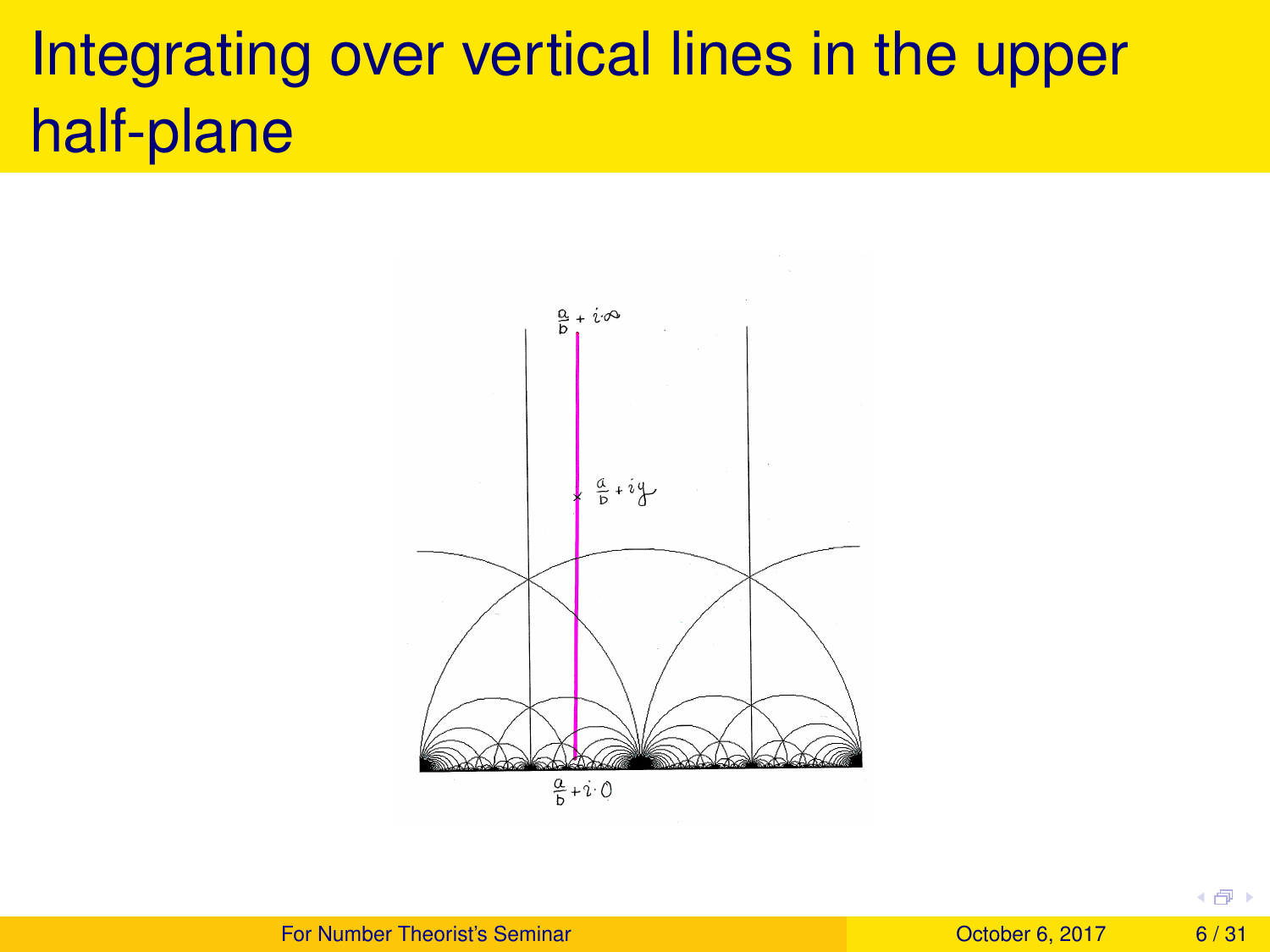### Raw modular symbols

Symmetrize or anti-symmetrize to define **raw** (±) **modular symbol** attached to the rational number *r*:

$$
\langle r \rangle_E^{\pm} := \pi i \bigg( \int_{i\infty}^r f_E(z) dz \pm \int_{i\infty}^{-r} f_E(z) dz \bigg)
$$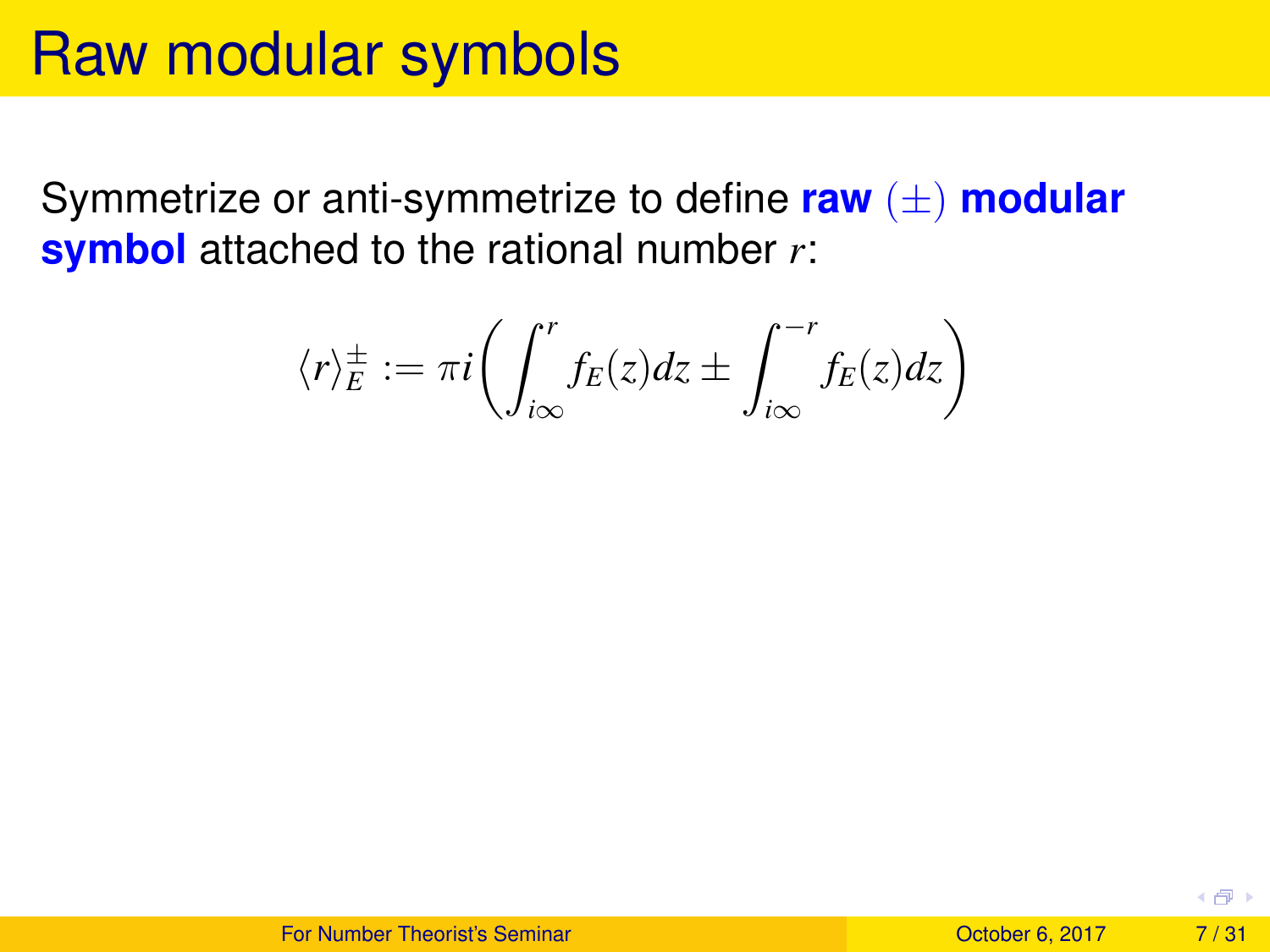Symmetrize or anti-symmetrize to define **raw** (±) **modular symbol** attached to the rational number *r*:

$$
\langle r \rangle_E^{\pm} := \pi i \bigg( \int_{i\infty}^r f_E(z) dz \pm \int_{i\infty}^{-r} f_E(z) dz \bigg)
$$

The raw modular symbols  $\langle r\rangle_E^\pm$  $^{\pm}_{E}$  take values in the discrete subgroup of  $\mathbb R$  generated by  $\frac{1}{D}\Omega_E^\pm$  $_E^{\pm}$  for some positive  $D.$ 

In this discussion, for simplicity, we'll consider only the  $+$ -raw modular symbols:

$$
\langle r \rangle := \langle r \rangle_E^+.
$$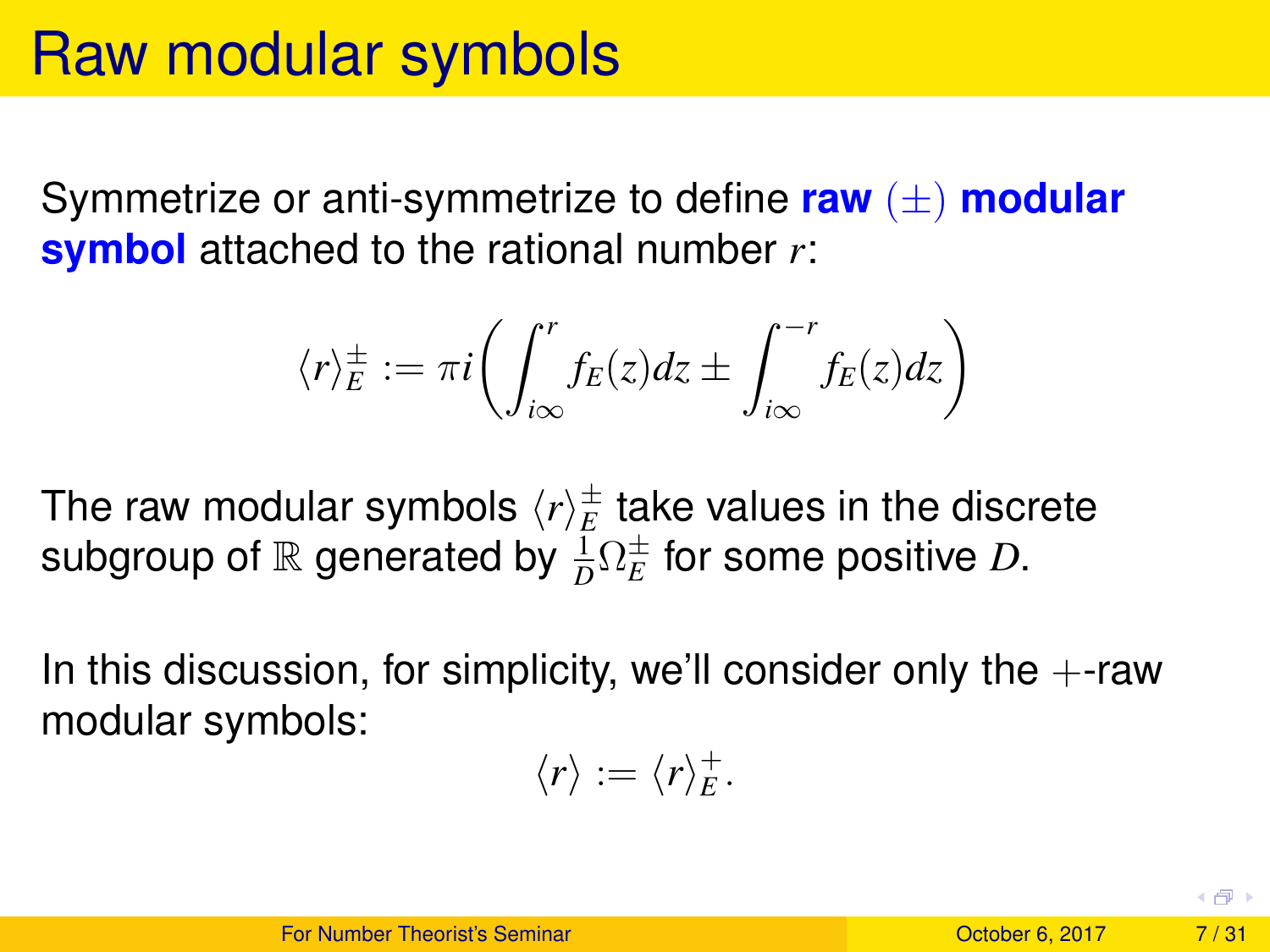## *L*-functions and modular symbols

#### Theorem

*For every even primitive Dirichlet character* χ *of conductor m,*

$$
\sum_{a\in(\mathbb{Z}/m\mathbb{Z})^\times}\chi(a)\langle a/m\rangle=\tau(\chi)L(E,\bar{\chi},1).
$$

Here  $\tau(\chi)$  is the Gauss sum.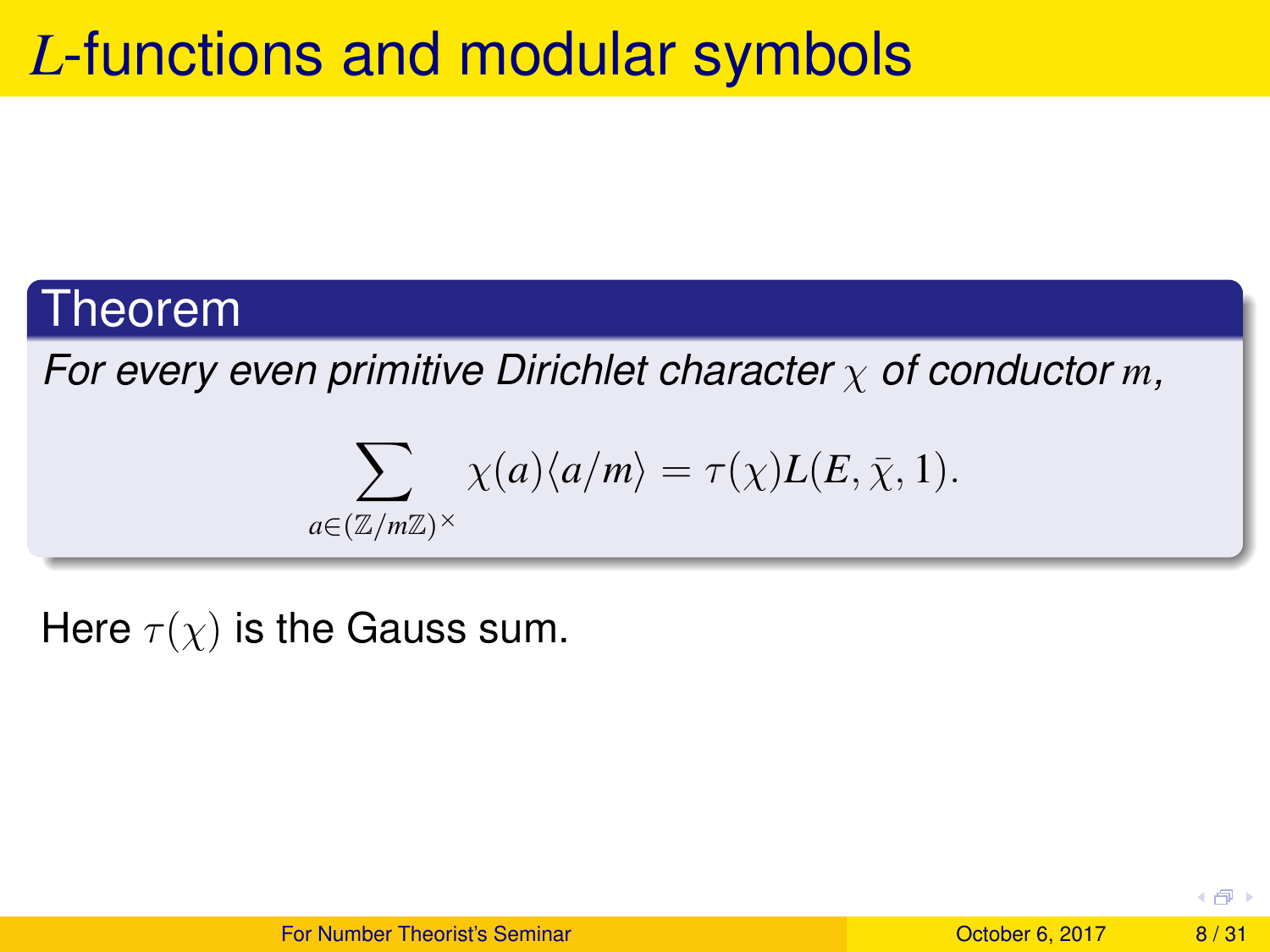For a cyclic extension *L*/Q of conductor *m* we have a canonical surjection

$$
(\mathbb{Z}/m\mathbb{Z})^{\times} \longrightarrow \text{Gal}(\mathbb{Q}(\mu_m)/\mathbb{Q}) \longrightarrow \text{Gal}(L/\mathbb{Q})
$$

$$
a \longmapsto \sigma_{a,L}.
$$

which allows us to think of Dirichlet characters as Galois characters, and vice-versa.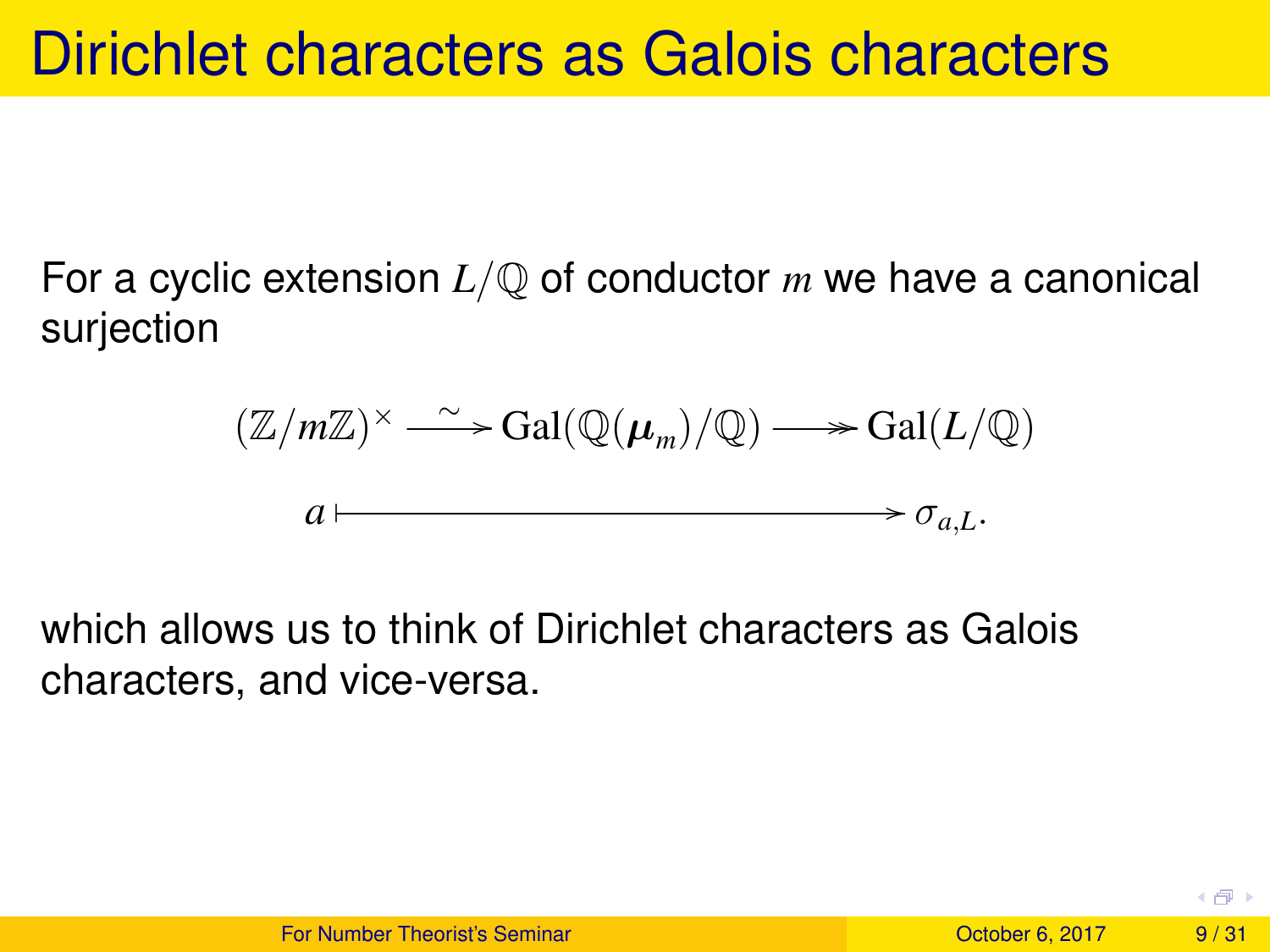#### $\theta$ -elements

For a cyclic extension *L*/Q the θ**-element**

$$
\theta_{L/\mathbb{Q}}:=\theta_{E,L/\mathbb{Q}}
$$

is the element in the group ring  $\mathbb{R}[\text{Gal}(L/\mathbb{Q})]$ 

$$
\theta_{L/\mathbb{Q}} \hspace{2mm} := \sum_{a \in (\mathbb{Z}/m\mathbb{Z})^\times} \langle a/m \rangle \cdot \sigma_{a,L} \hspace{2mm} = \sum_{g \in \mathrm{Gal}(L/\mathbb{Q})} c_{E,g} \cdot g,
$$

where the  $\theta$ -coefficients  $c_{E,g}$  are given by

$$
c_{E,g}=c_g=\sum_{a\;:\;\sigma_{a,L}=g}\langle a/m\rangle.
$$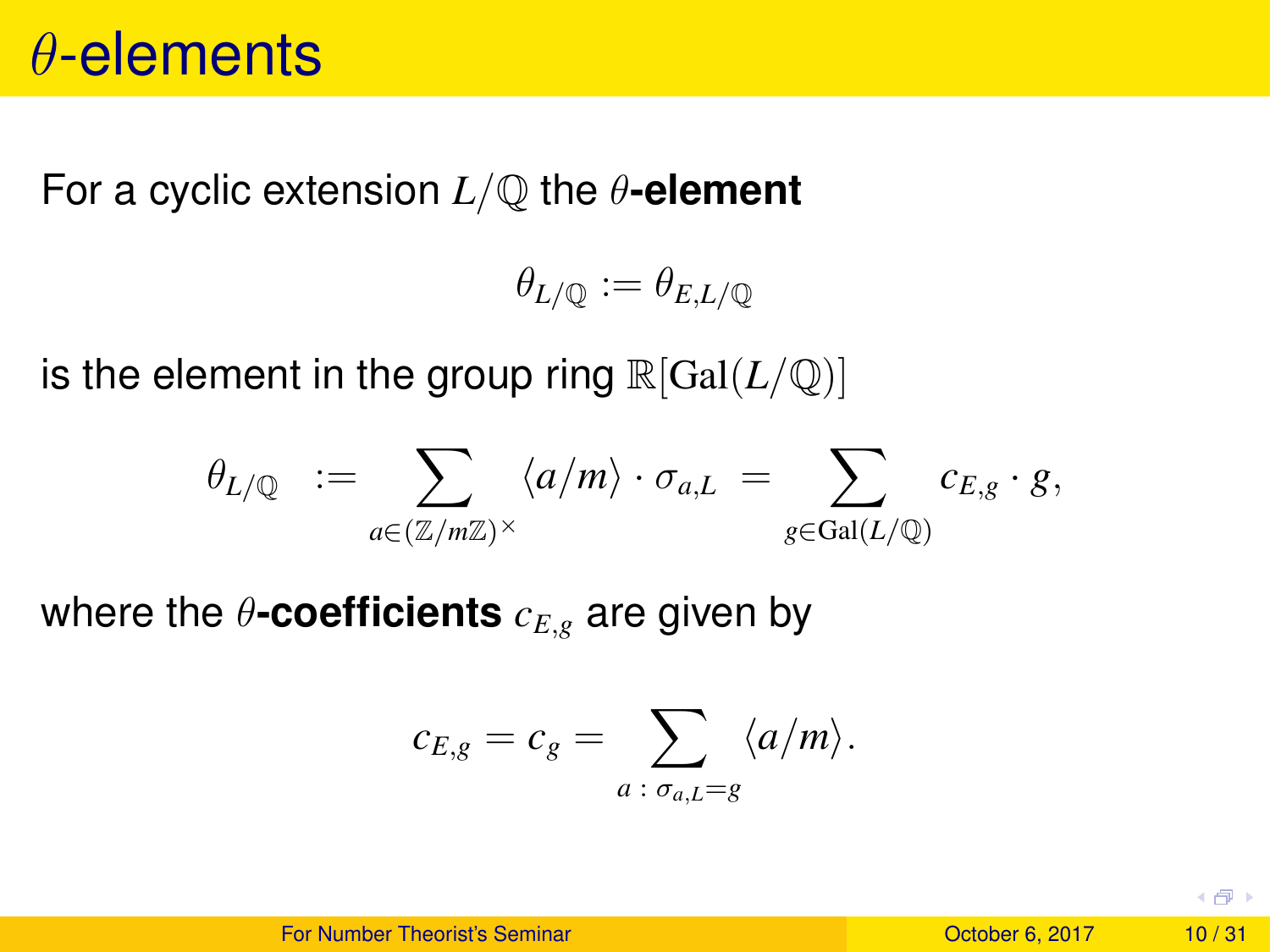## *L*-functions and θ-elements

One has

$$
L(E, \chi, 1) = 0 \iff \sum_{a \in (\mathbb{Z}/m\mathbb{Z})^{\times}} \chi(a) \langle a/m \rangle = 0
$$

$$
\iff \sum_{g \in \text{Gal}(L/\mathbb{Q})} \chi(g)c_g = 0
$$

$$
\iff \chi(\theta_{L/\mathbb{Q}}) = 0.
$$

We are interested in the statistics of

- the raw modular symbols  $\langle a/m \rangle$ ,
- **•** the  $\theta$ -coefficients  $c_g$ ,

and we want to use computational exploration to suggest how often  $L(E, \chi, 1) = 0$ .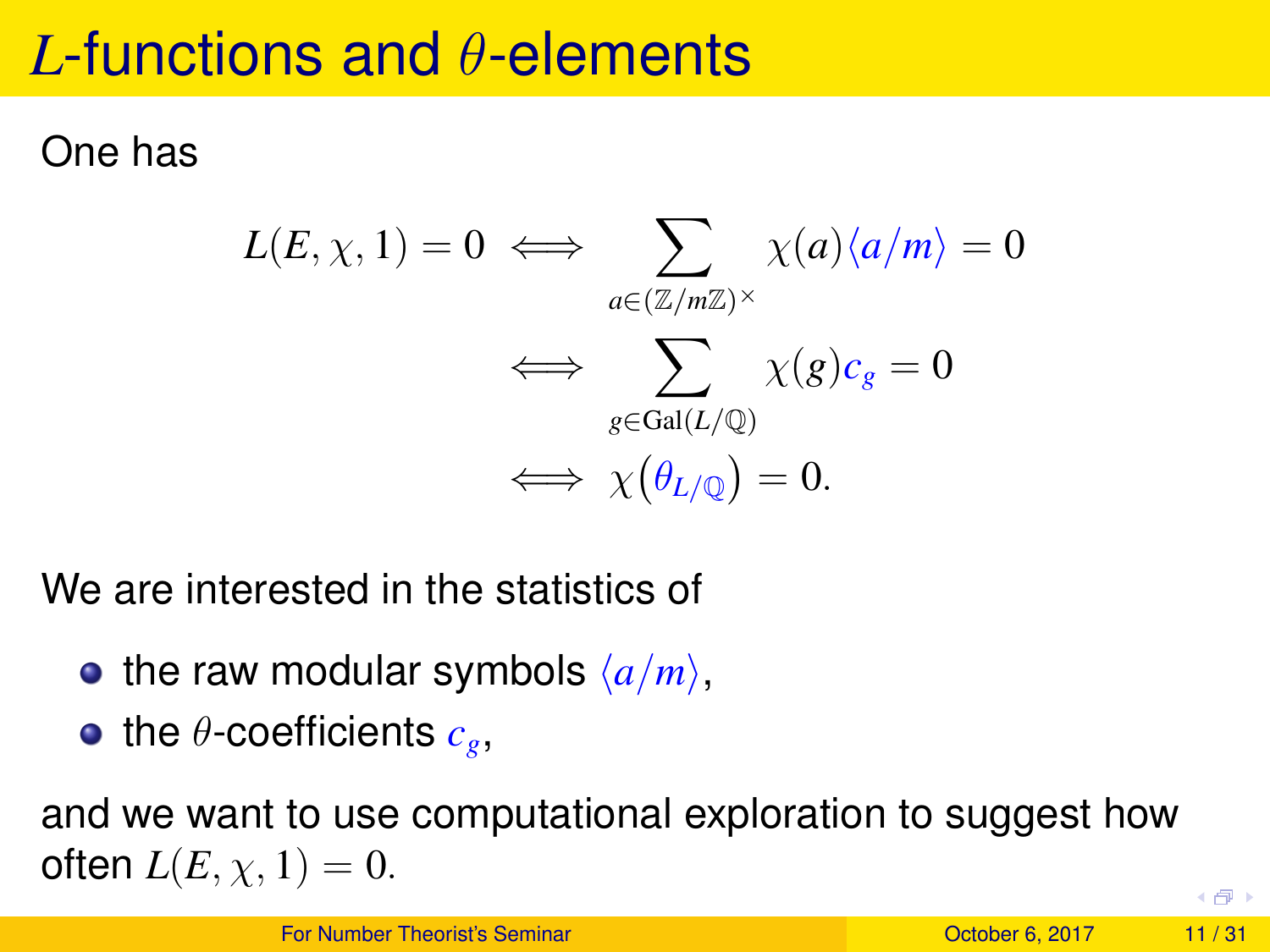Let *N* be the conductor of *E*. For every  $r \in \mathbb{Q}$ , modular symbols satisfy the relations: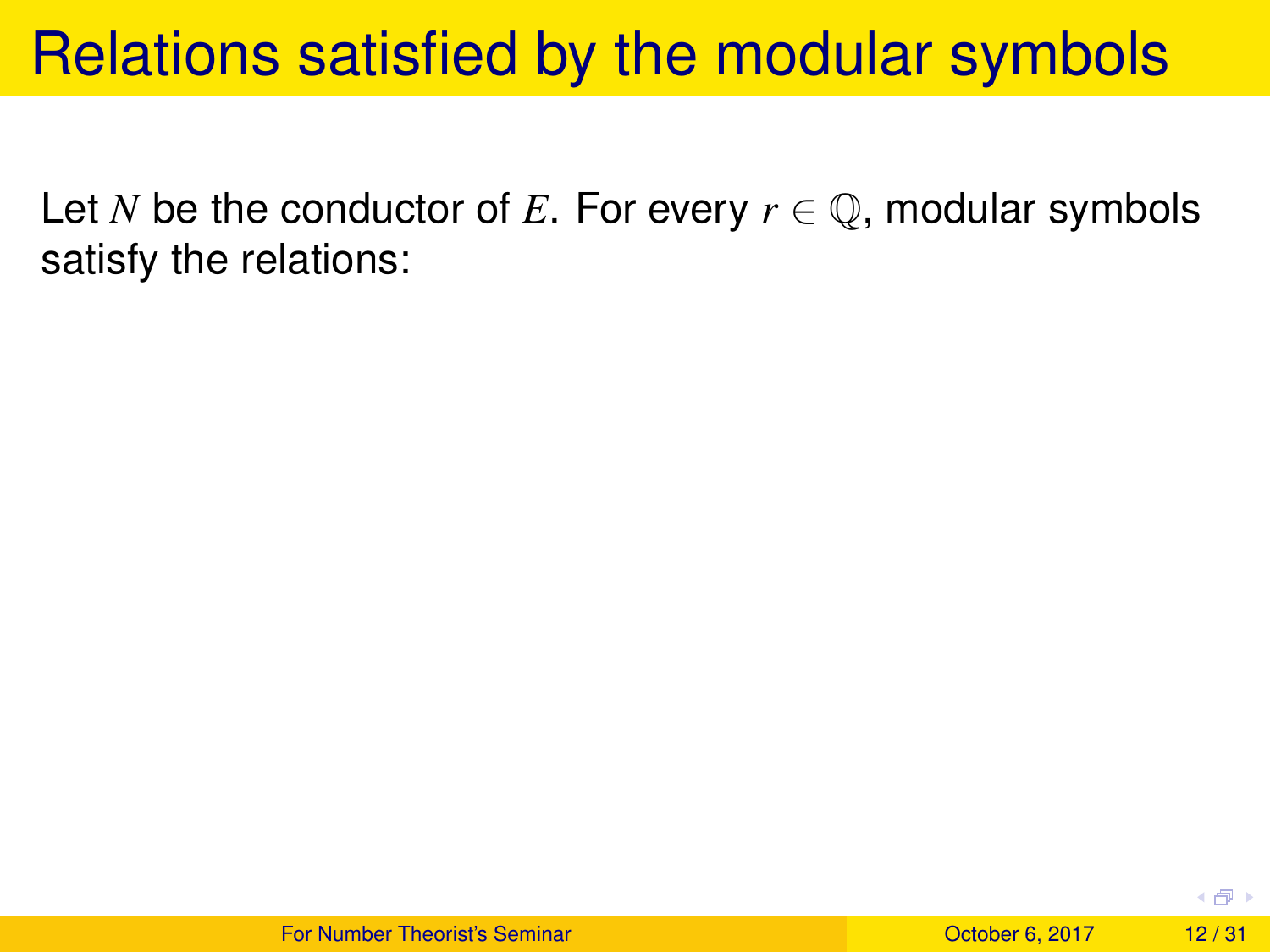Let *N* be the conductor of *E*. For every  $r \in \mathbb{Q}$ , modular symbols satisfy the relations:

$$
\bullet \boxed{\langle r \rangle = \langle r+1 \rangle} \quad \text{since } f_E(z) = f_E(z+1)
$$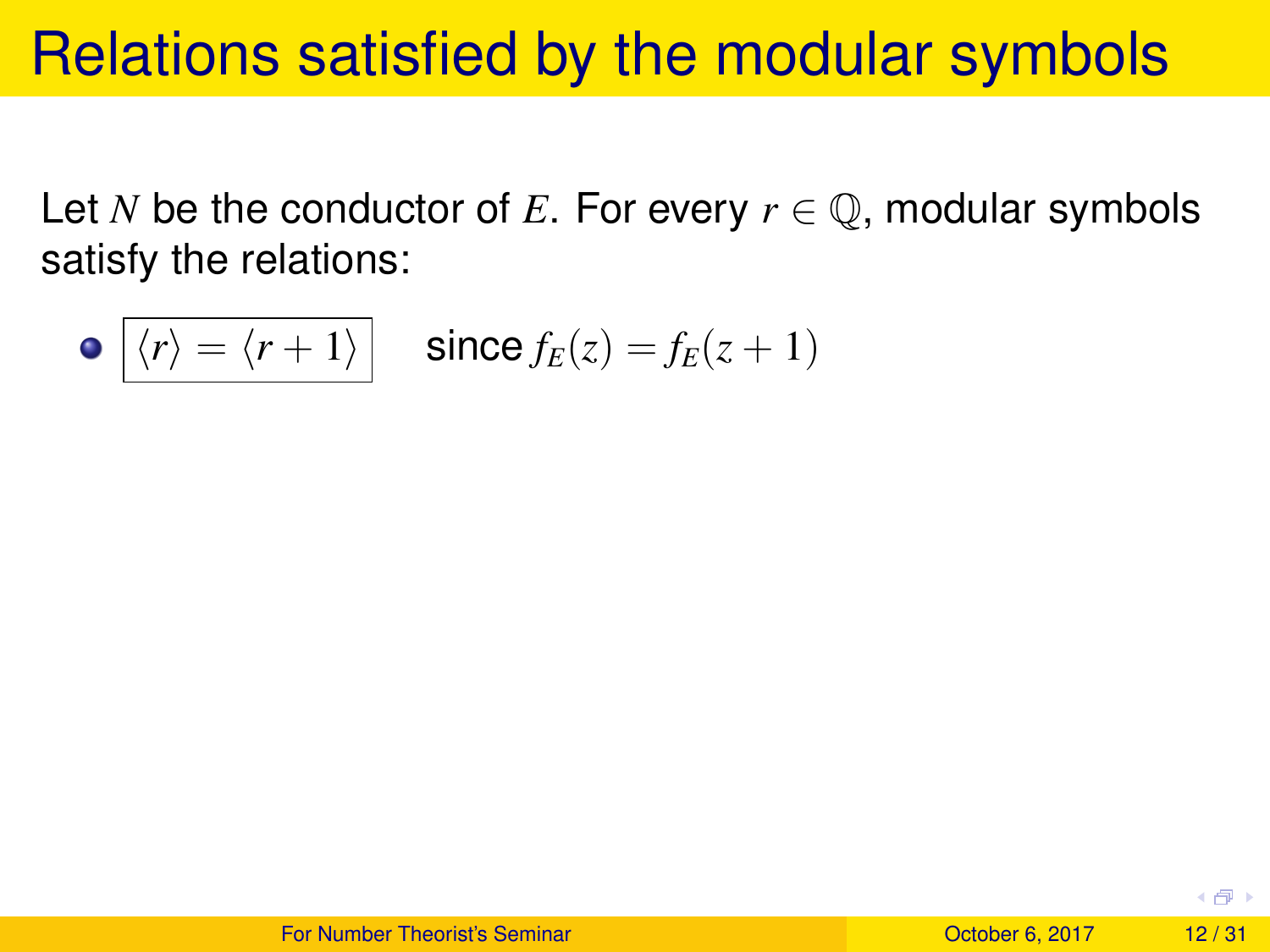Let *N* be the conductor of *E*. For every  $r \in \mathbb{Q}$ , modular symbols satisfy the relations:

\n- \n
$$
\sqrt{\langle r \rangle = \langle r + 1 \rangle}
$$
\n since  $f_E(z) = f_E(z + 1)$ \n
\n- \n $\sqrt{\langle r \rangle = \langle -r \rangle}$ \n by definition\n
\n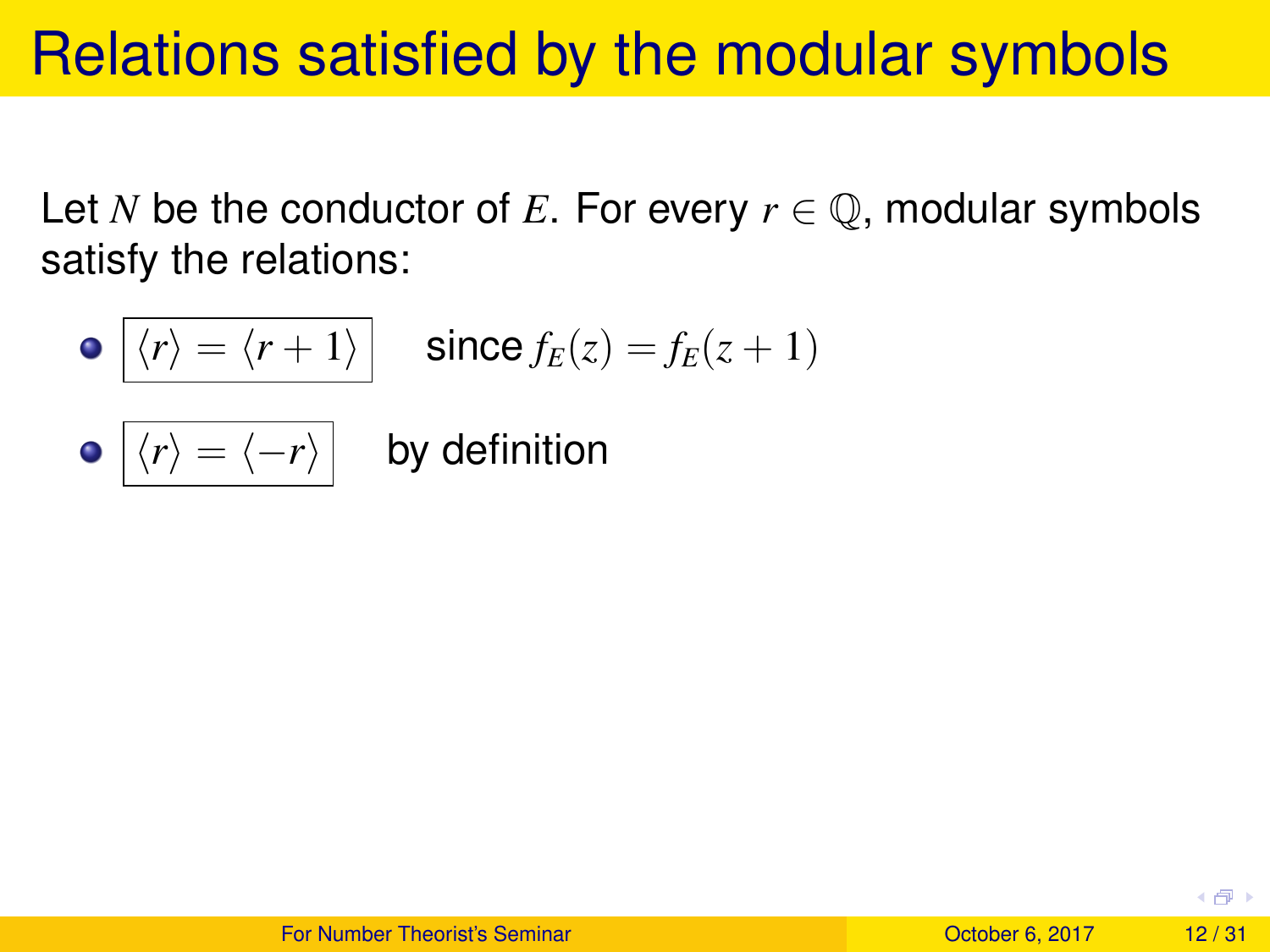Let *N* be the conductor of *E*. For every  $r \in \mathbb{O}$ , modular symbols satisfy the relations:

\n- \n
$$
\boxed{\langle r \rangle = \langle r+1 \rangle}
$$
\n since  $f_E(z) = f_E(z+1)$ \n
\n- \n $\boxed{\langle r \rangle = \langle -r \rangle}$ \n by definition\n
\n

• Atkin-Lehner relation: if  $w_E$  is the global root number of  $E$ , and  $aa'N \equiv 1 \pmod{m}$ , then  $\left| \langle a'/m \rangle = w_E \cdot \langle a/m \rangle \right|$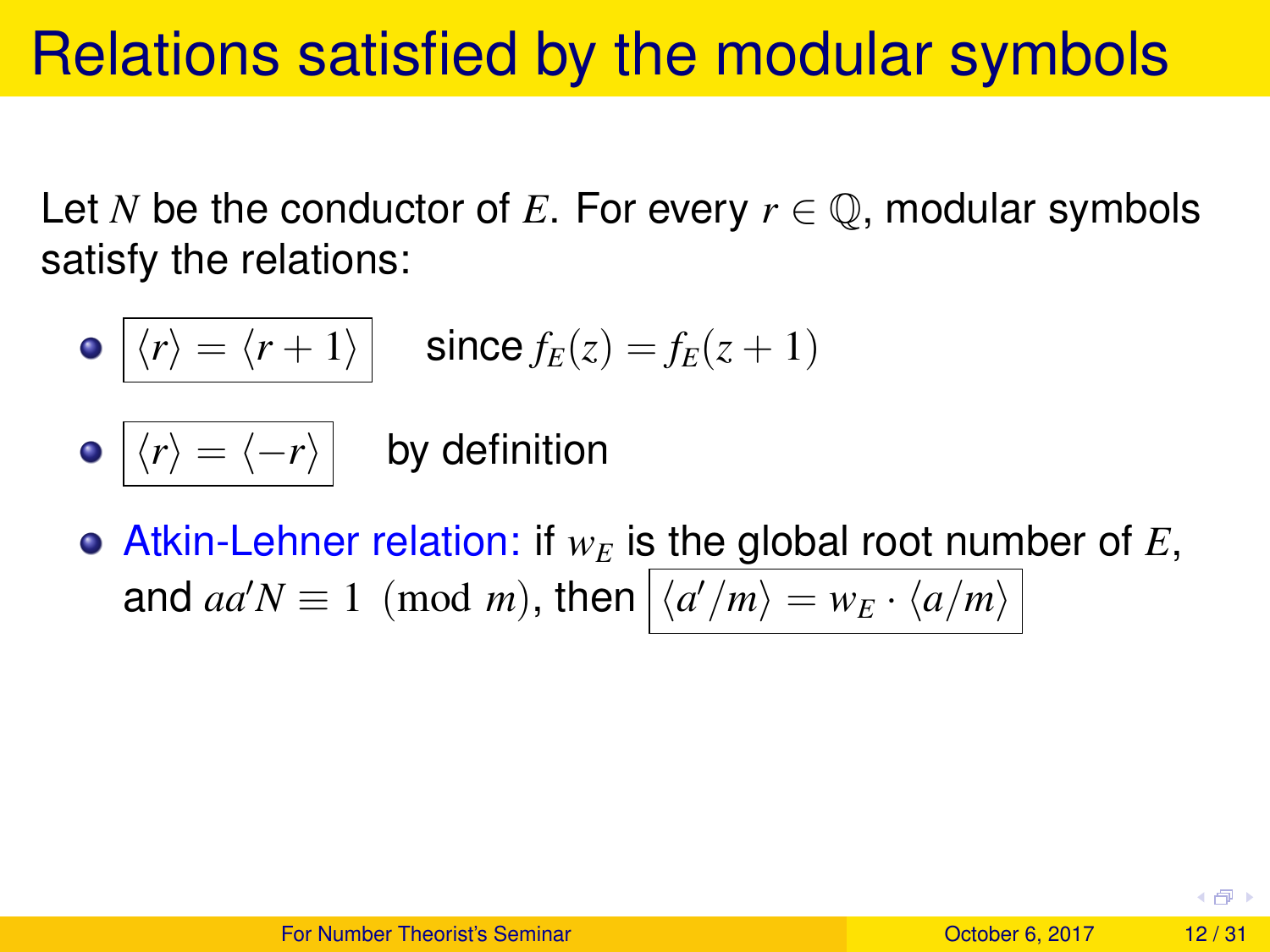Let *N* be the conductor of *E*. For every  $r \in \mathbb{O}$ , modular symbols satisfy the relations:

$$
\bullet \ \boxed{\langle r \rangle = \langle r+1 \rangle} \quad \text{since } f_E(z) = f_E(z+1)
$$

 $\bullet$   $\langle r \rangle = \langle -r \rangle$  by definition

• Atkin-Lehner relation: if  $w_E$  is the global root number of  $E$ , and  $aa'N \equiv 1 \pmod{m}$ , then  $\left| \langle a'/m \rangle = w_E \cdot \langle a/m \rangle \right|$ 

Hecke relation: if a prime  $\ell \nmid N$  and  $a_\ell$  is the  $\ell$ -th Fourier coefficient of  $f_E$ , then  $a_\ell \cdot \langle r \rangle = \langle \ell r \rangle + \sum_{i=0}^{\ell-1} \langle (r+i)/\ell \rangle$ 

4. 点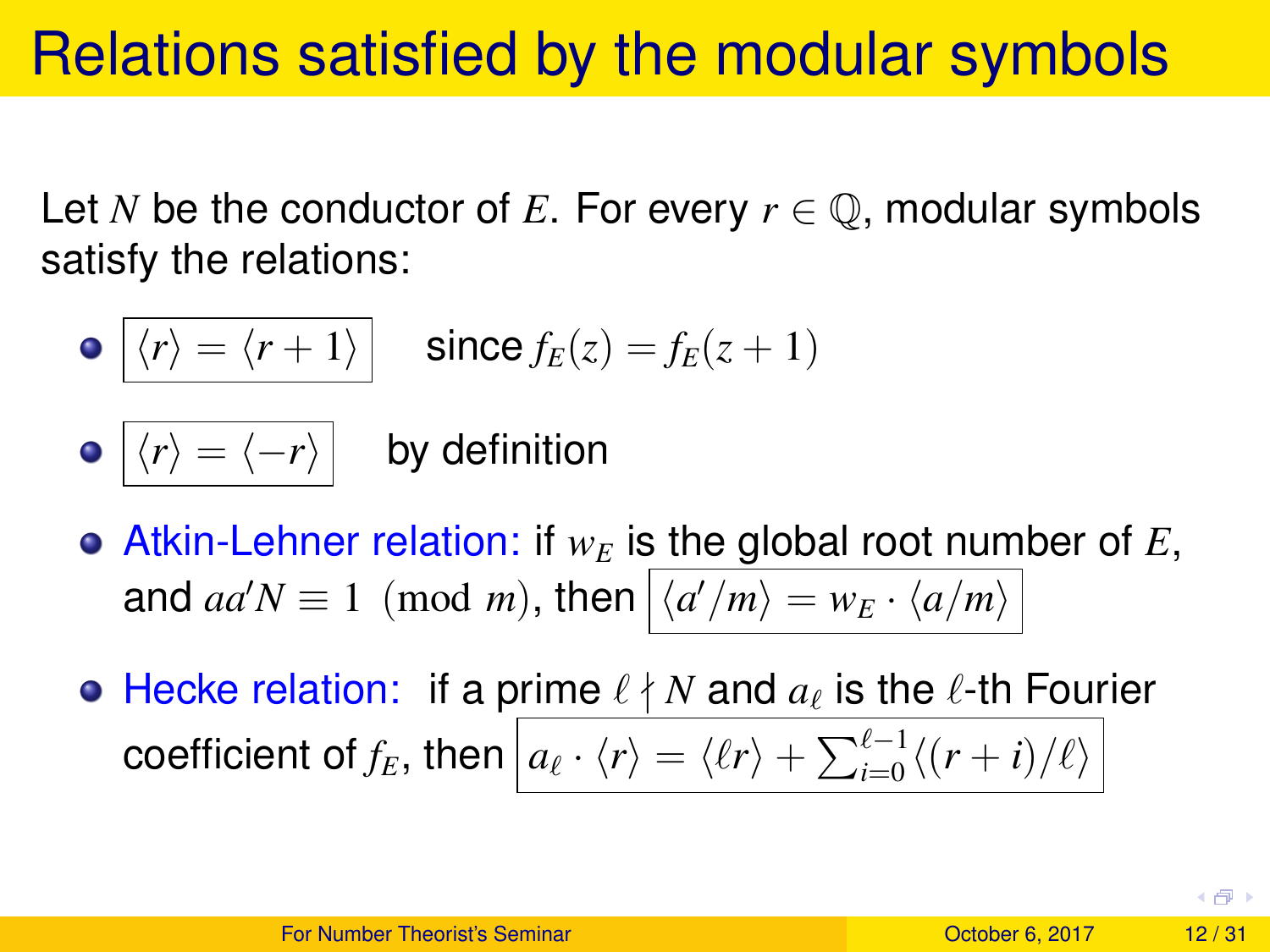## *Regularities* in the modular symbols data

There are some significant *regularities* in the values of modular symbols.

For example, consider the behavior of contiguous sums of the modular symbol:

$$
\lim_{m\to\infty}\frac{1}{m}\sum_{a=0}^{\lfloor mx\rfloor}\left\langle\frac{a}{m}\right\rangle\qquad=\qquad\frac{1}{2\pi i}\sum_{n=1}^{\infty}\frac{a_n}{n^2}\sin(\pi nx).
$$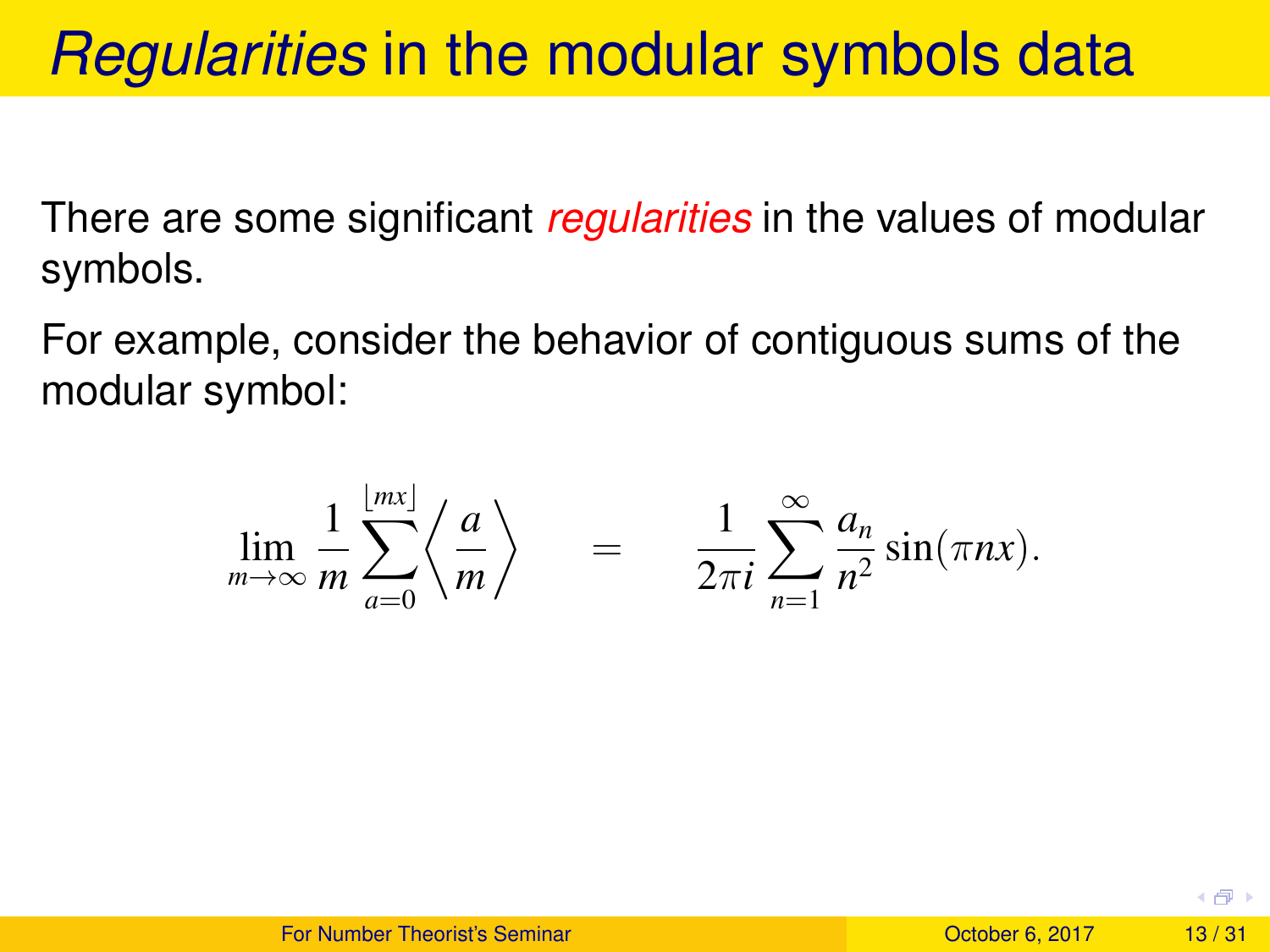## *Regularities* in the modular symbols data

There are some significant *regularities* in the values of modular symbols.

For example, consider the behavior of contiguous sums of the modular symbol:

$$
\lim_{m\to\infty}\frac{1}{m}\sum_{a=0}^{\lfloor mx\rfloor}\left\langle\frac{a}{m}\right\rangle\qquad\equiv\qquad\frac{1}{2\pi i}\sum_{n=1}^{\infty}\frac{a_n}{n^2}\sin(\pi nx).
$$

*Conjecture of M-R-S recently proved by Kim & Sun.*

| For Number Theorist's Seminar | October 6, 2017 | 13/31 |
|-------------------------------|-----------------|-------|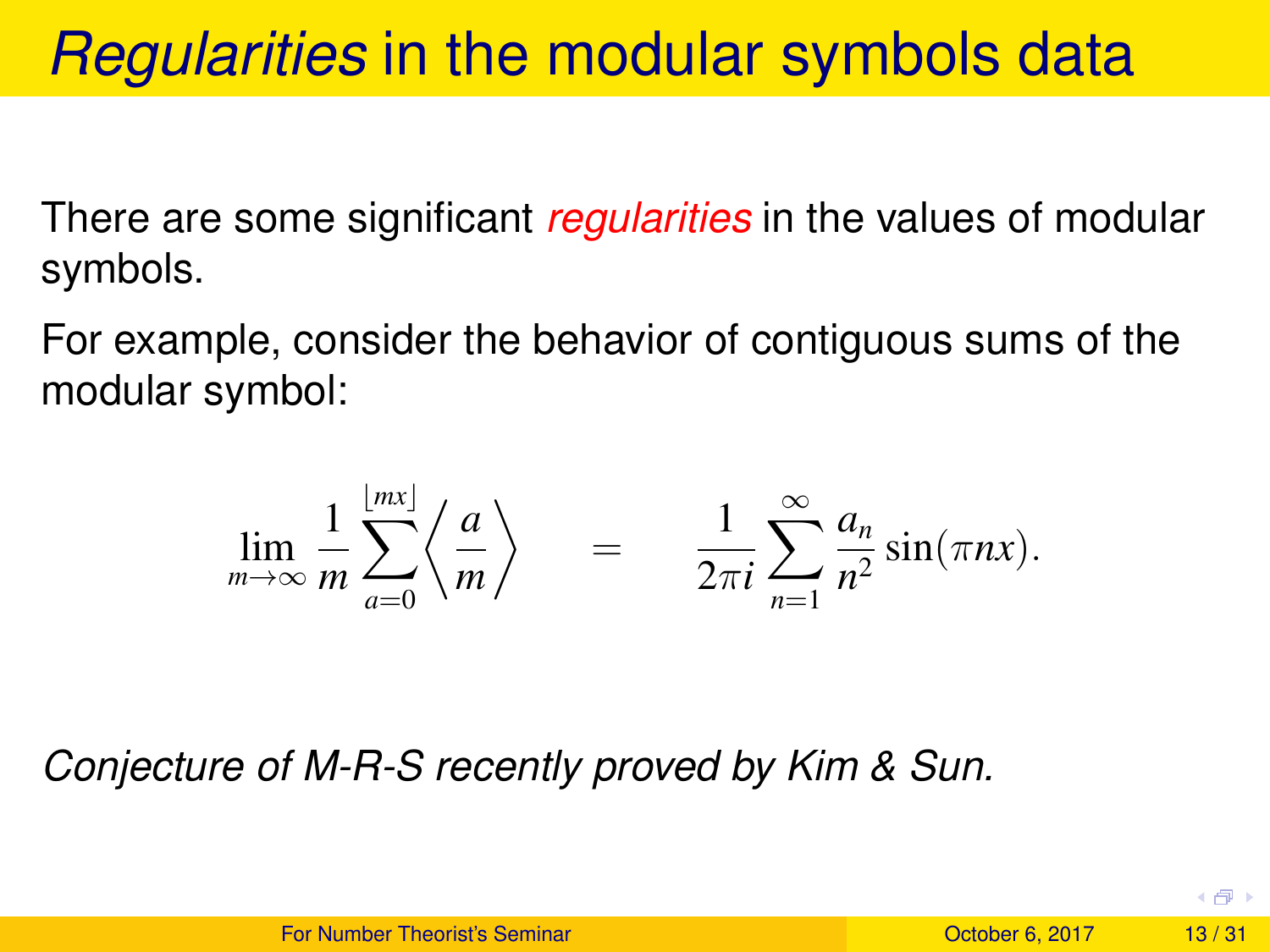# Random distribution of modular symbols

#### Theorem (Petridis-Risager)

*The distribution determined by the data*

$$
\frac{\langle a/m\rangle}{\sqrt{C_E \log(m)}} \; : \; m \geq 1, a \in (\mathbb{Z}/m\mathbb{Z})^{\times}
$$

*is normal with variance* 1*.*

Here C*<sup>E</sup>* is an explicit constant: if *E* is semistable then

$$
\mathcal{C}_E := \frac{6}{\pi^2} \cdot \prod_{p \mid N} \frac{p}{p+1} \cdot L(\text{Sym}^2(f_E), 2).
$$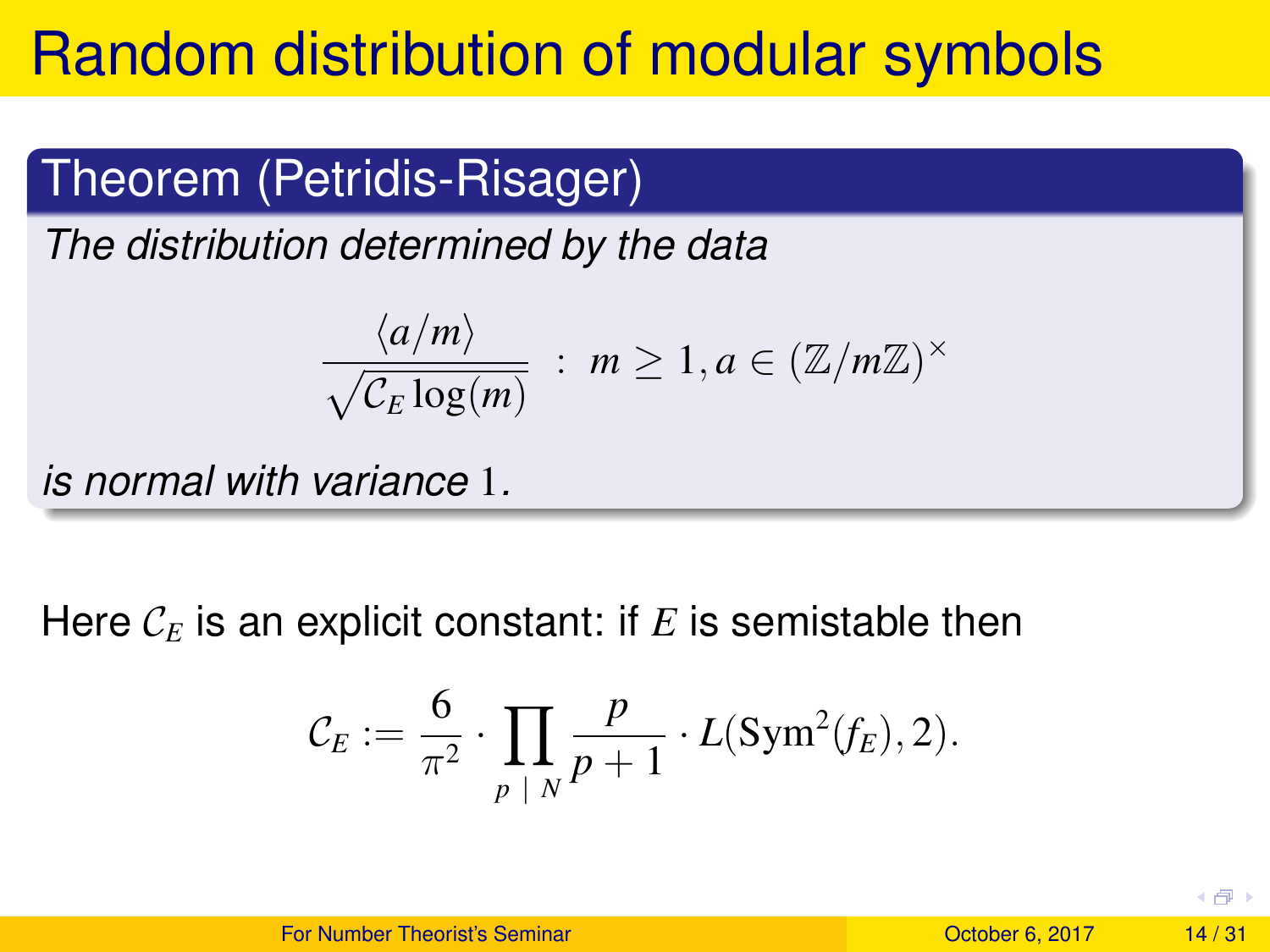#### $E = 11a1$



4. 点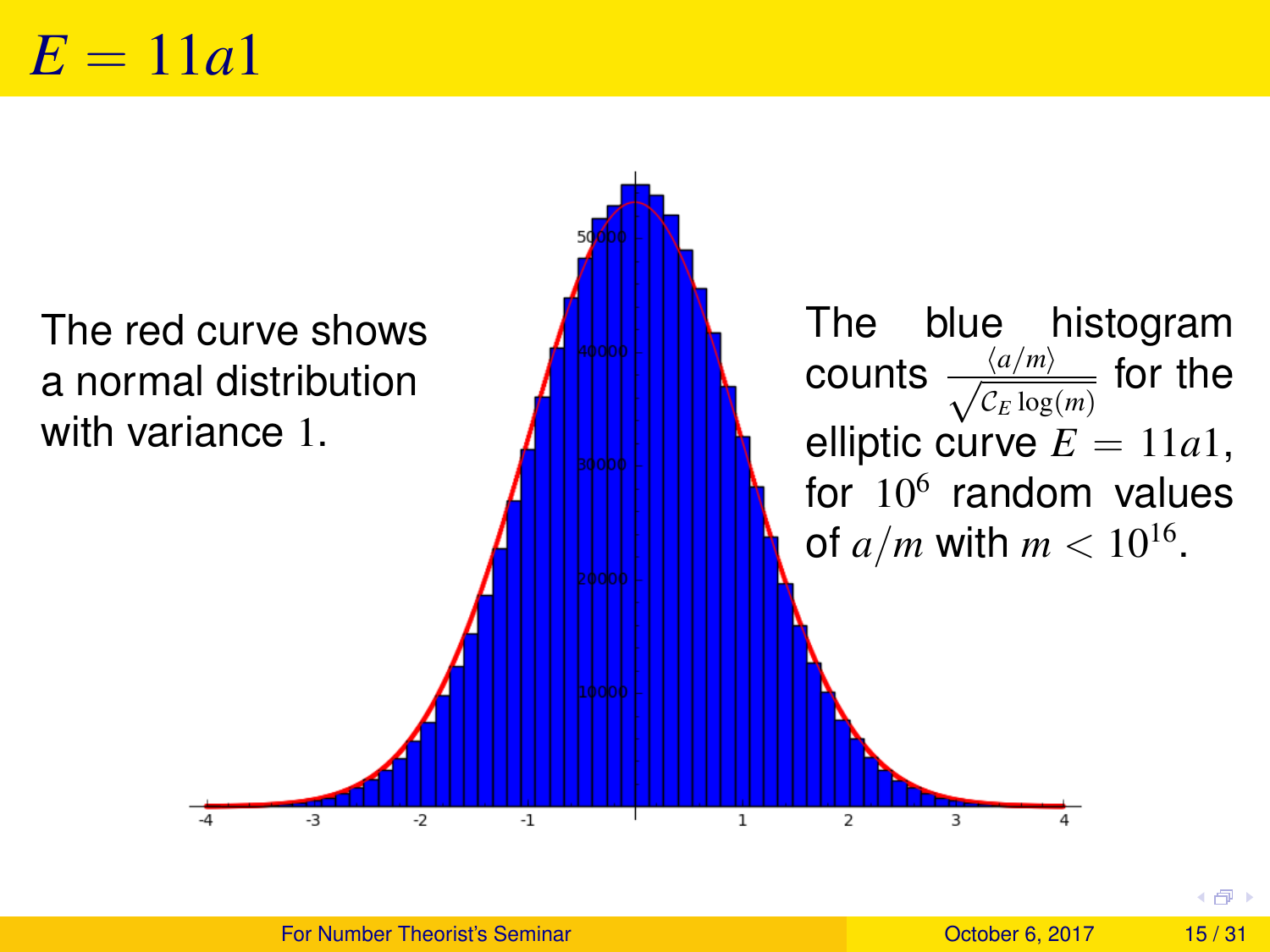## The variance

Let Var(*E*, *m*) denote the variance of  $\langle a/m \rangle$ ,  $a \in (\mathbb{Z}/m\mathbb{Z})^{\times}$ .

This is a graph of Var(*E*, *m*) versus *m* for the curve 11*a*1. The two lines correspond to  $gcd(m, 11) = 1$  and  $gcd(m, 11) = 11$ .



[For Number Theorist's Seminar](#page-0-0) Contract Contract Contract Contract Contract Contract Contract 16/31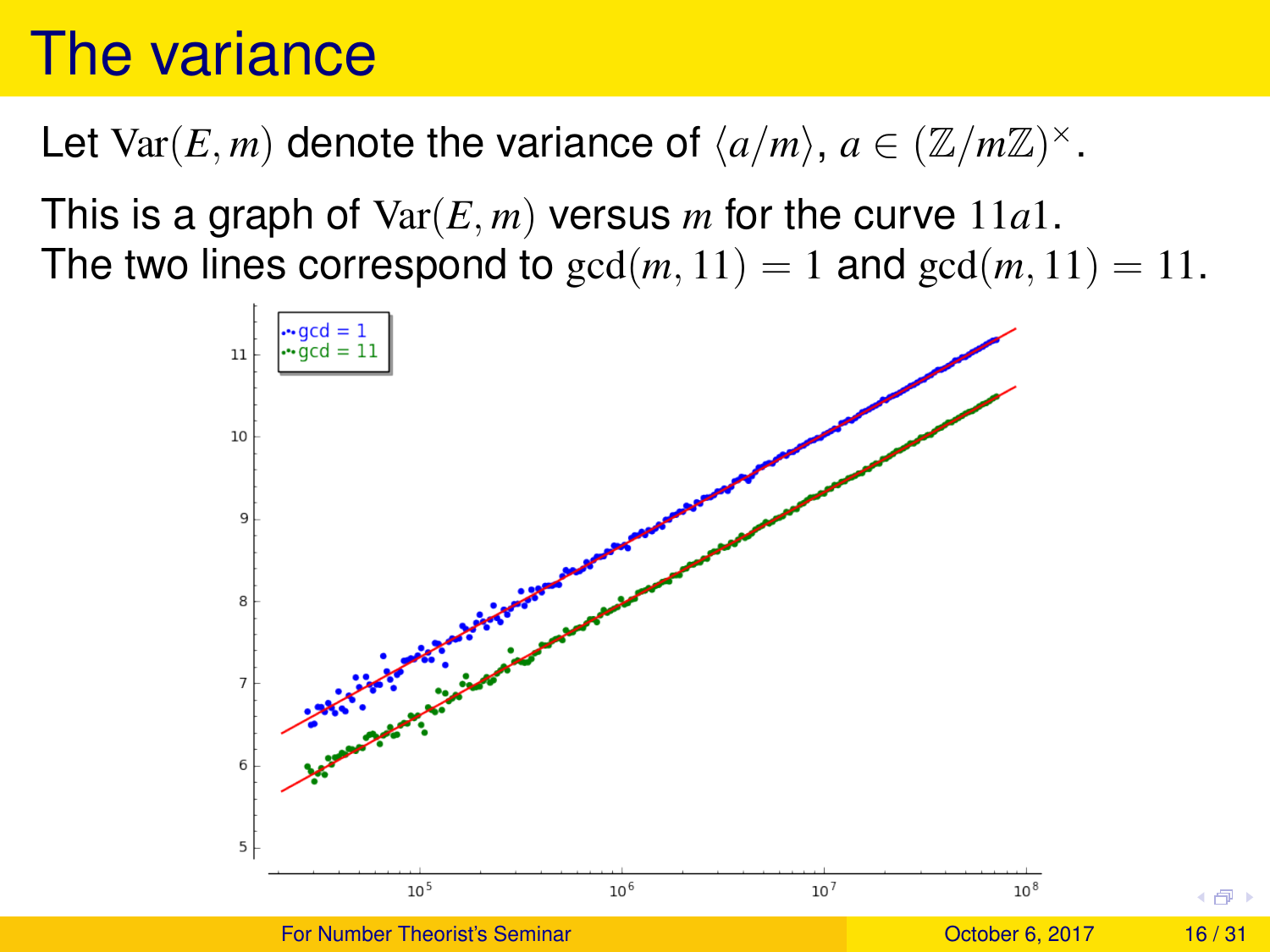## The variance

Let Var(*E*, *m*) denote the variance of  $\langle a/m \rangle$ ,  $a \in (\mathbb{Z}/m\mathbb{Z})^{\times}$ .

This is a graph of Var(*E*, *m*) versus *m* for the curve 45*a*1. The lines correspond to the six possible values of gcd(*m*, 45).



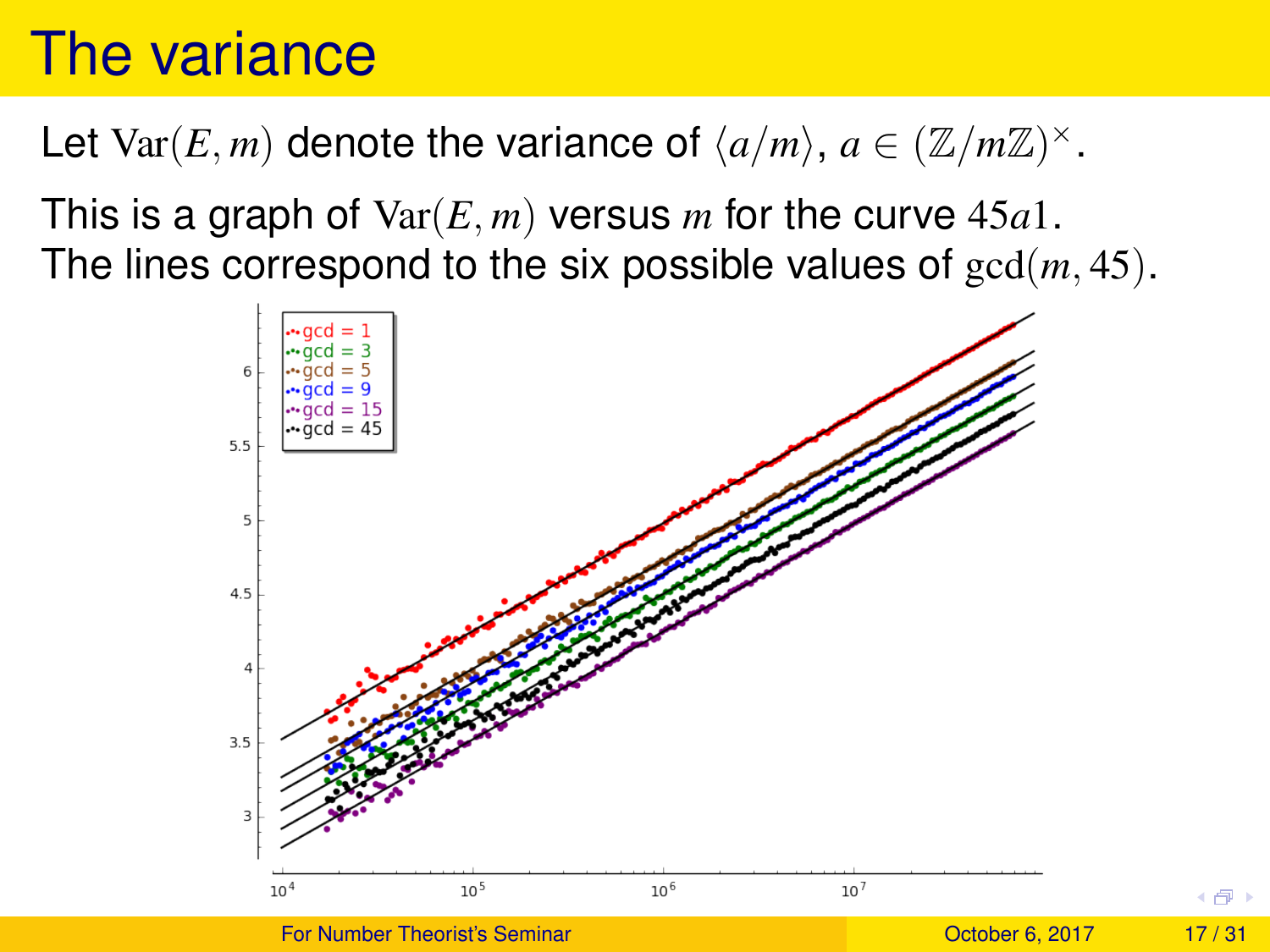## The 'Variance slope' and 'Variance shift'

#### Conjecture (M-R)

*For every divisor*  $\kappa$  *of*  $N_E$  *there is a*  $\mathcal{D}_{E,\kappa} \in \mathbb{R}$  *such that* 

$$
\lim_{\substack{m\to\infty\\ \gcd(m,N)=\kappa}} \text{Var}(E,m) - C_E \cdot \log m = \mathcal{D}_{E,\kappa}
$$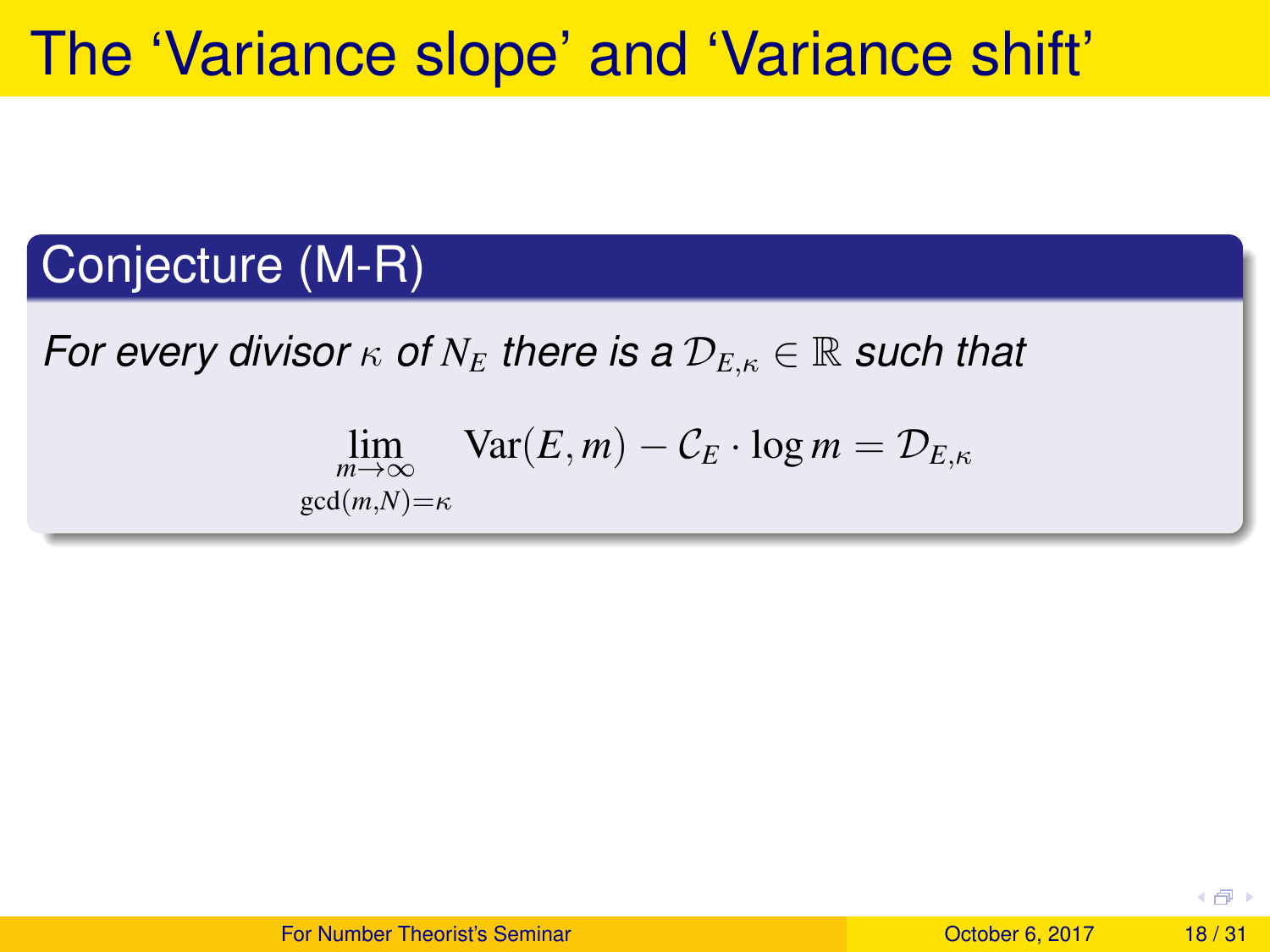#### Conjecture (M-R)

*For every divisor*  $\kappa$  *of*  $N_E$  *there is a*  $\mathcal{D}_{E,K} \in \mathbb{R}$  *such that* 

$$
\lim_{\substack{m\to\infty\\ \gcd(m,N)=\kappa}} \text{Var}(E,m) - C_E \cdot \log m = \mathcal{D}_{E,\kappa}
$$

Petridis & Risager recently announced a proof of an "averaged over *m*" version of this conjecture, including an explicit formula for  $\mathcal{D}_{E,\kappa}$ .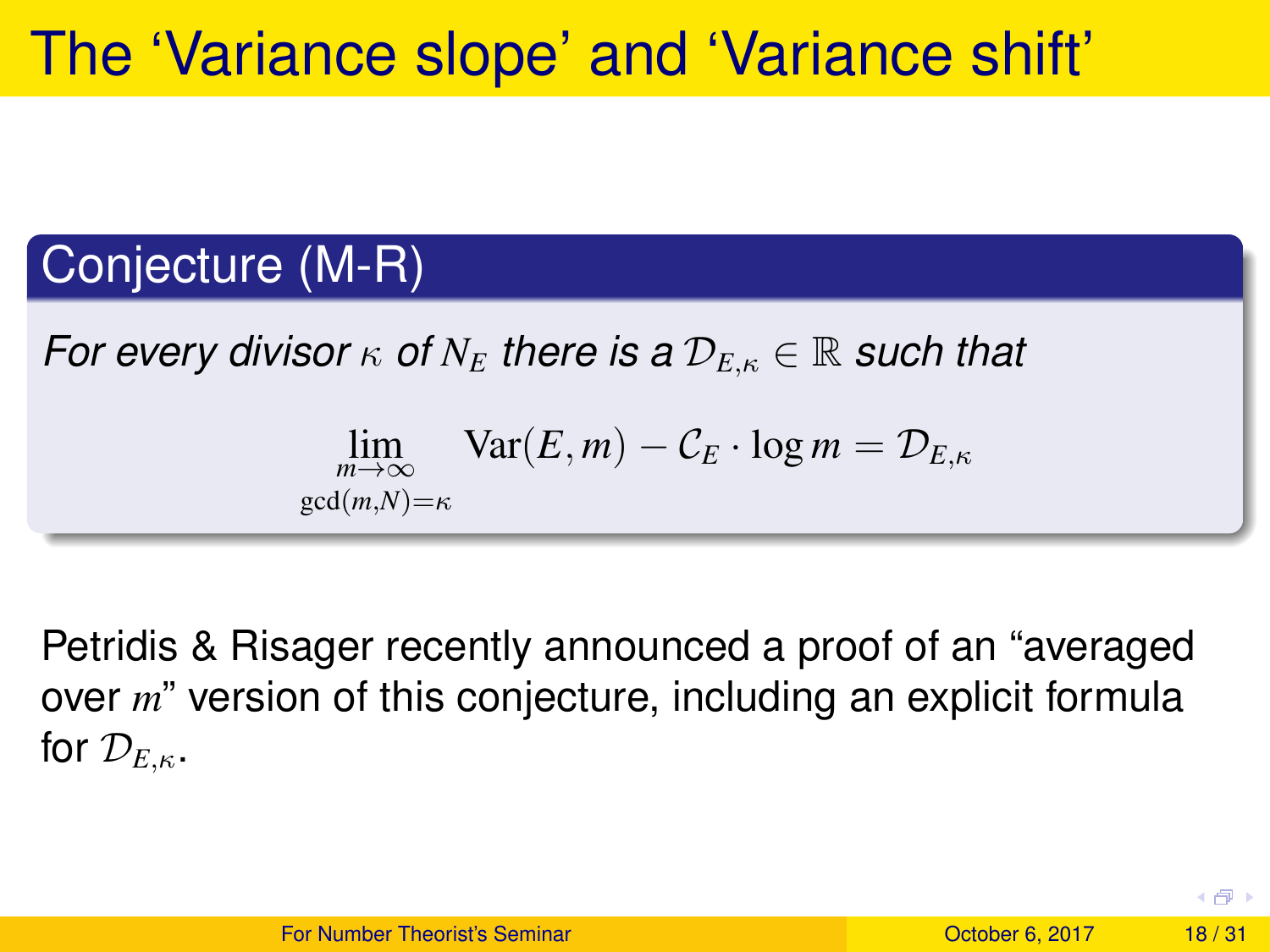### Recall  $\theta$ -coefficients and  $\theta$ -elements

Suppose *L*/Q has conductor *m*.

$$
c_g := \sum_{a \,:\, \sigma_a = g} \langle a/m \rangle \quad \text{for } g \in \text{Gal}(L/\mathbb{Q}),
$$

$$
\theta_L := \sum_{g \in \text{Gal}(L/\mathbb{Q})} c_g \cdot g \in \mathbb{R}[\text{Gal}(L/\mathbb{Q})].
$$

Then for all faithful  $\chi : \operatorname{Gal}(L/{\mathbb Q}) \hookrightarrow {\mathbb C}^\times,$ 

$$
\chi(\theta_L) = \tau(\chi)L(E, \bar{\chi}, 1).
$$

We want to know how often this vanishes.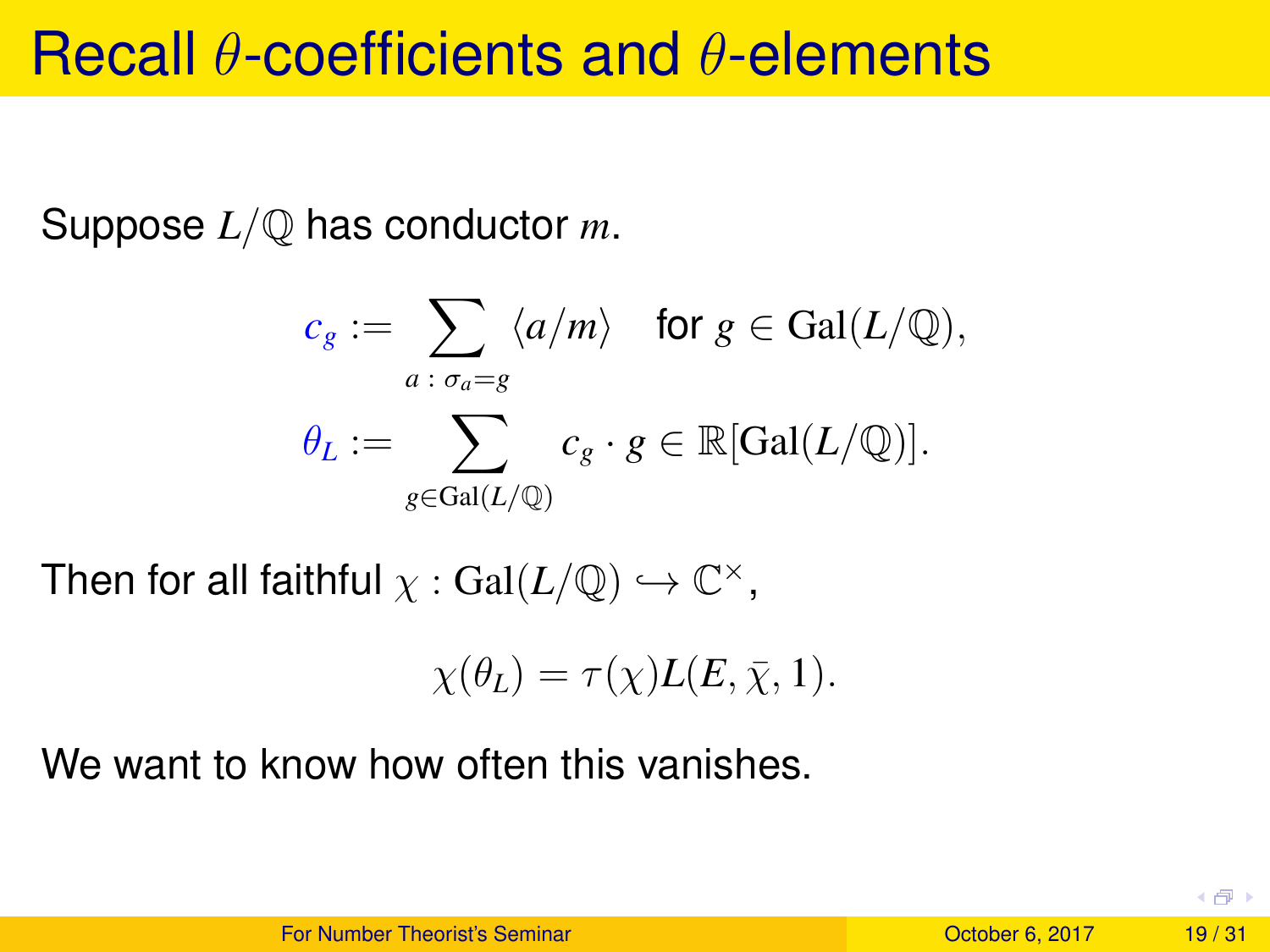## Distribution of θ-coefficients

For simplicity suppose that  $\ell := [L : K]$  is an odd prime, and suppose  $\chi$  is a nontrivial character of  $Gal(L/K)$ .

$$
\bullet \ \ \chi(\theta_L) = 0 \iff \text{all } c_g \text{ are equal.}
$$

<sup>2</sup> The Hecke action shows that

$$
\sum_{g \in \text{Gal}(L/K)} c_g = \prod_{p|m} (a_p - 2)L(E, 1).
$$

**3** Atkin-Lehner duality induces an 'involution'  $g \rightarrow g'$  such that

$$
c_{g'} = w_E \cdot c_g.
$$

We call the unique fixed point of this involution the **sensitive** element of Gal( $L/\mathbb{Q}$ ).

4. 点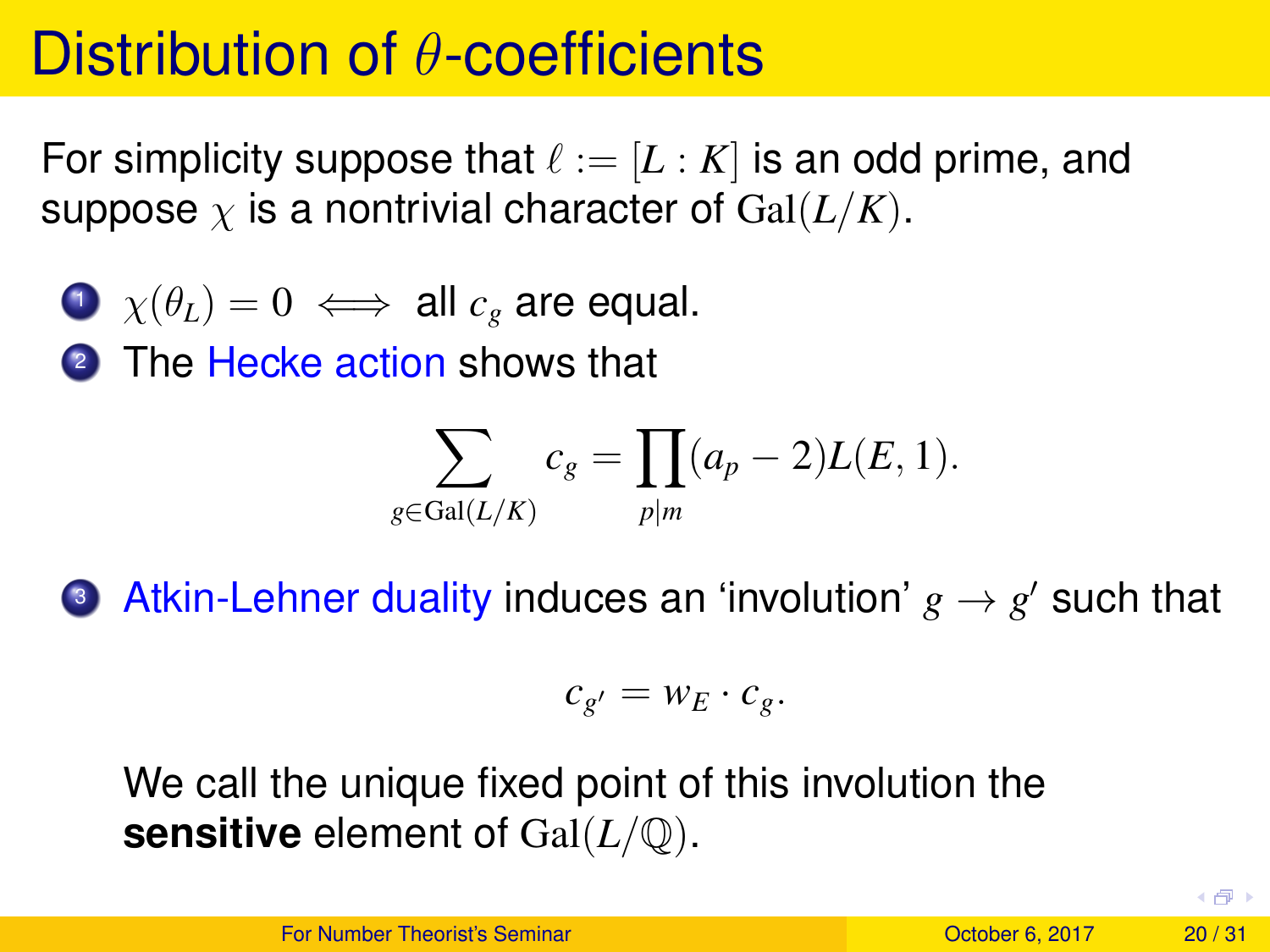Combining these properties, let *X* be a set of representatives of the  $(\ell - 1)/2$  orbits  $\{g, g'\}$  under the involution. Then

$$
\chi(\theta_L) = 0 \iff c_g = \prod_{p|m} (a_p - 2)L(E, 1)/\ell \quad \text{ for every } g \in X
$$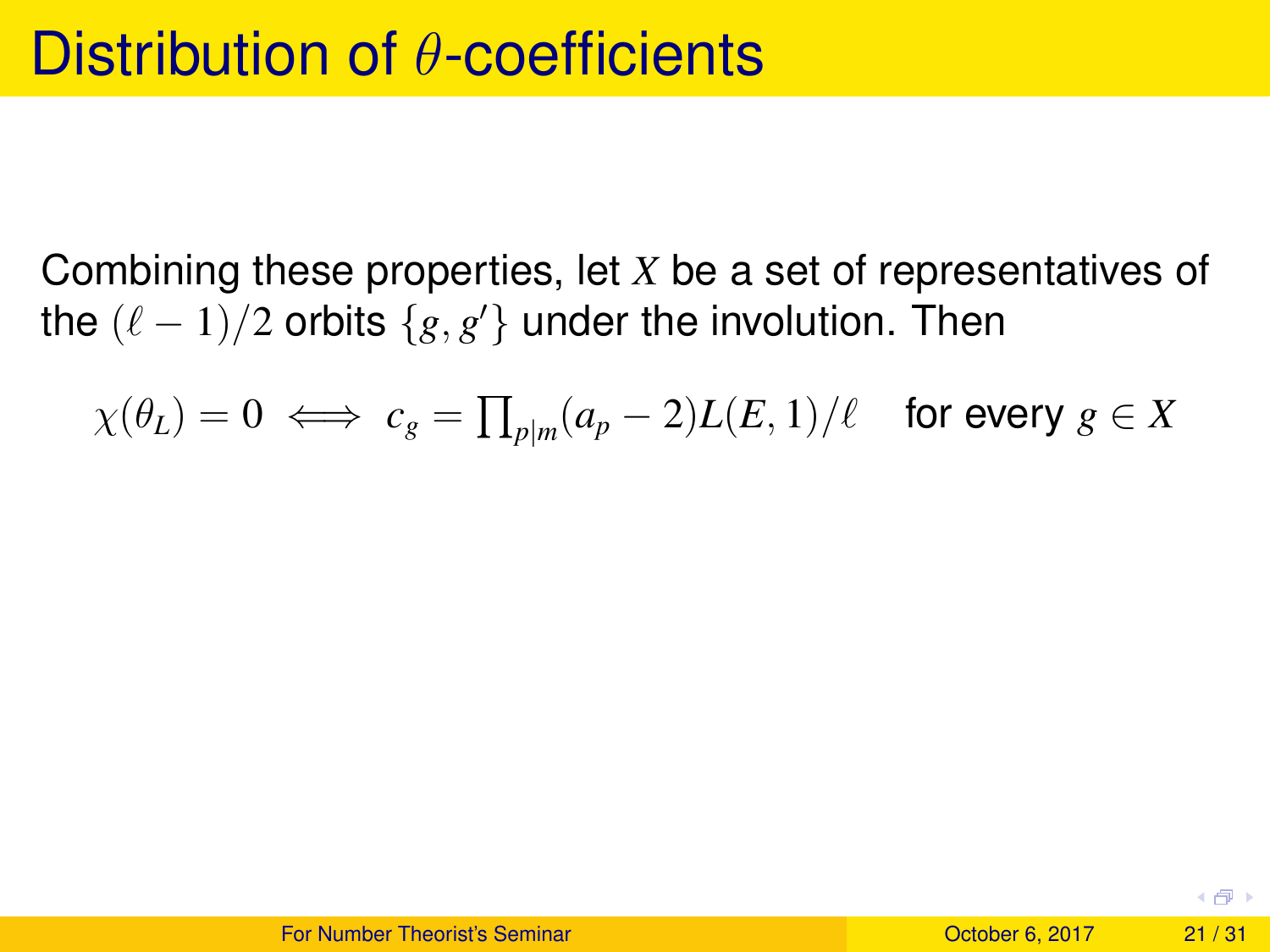Combining these properties, let *X* be a set of representatives of the  $(\ell - 1)/2$  orbits  $\{g, g'\}$  under the involution. Then

$$
\chi(\theta_L) = 0 \iff c_g = \prod_{p|m} (a_p - 2)L(E, 1)/\ell \quad \text{ for every } g \in X
$$

#### **Question**

 $H$ ow likely is it that  $c_g = \prod_{p \mid m} (a_p - 2) L(E,1)/\ell$  ?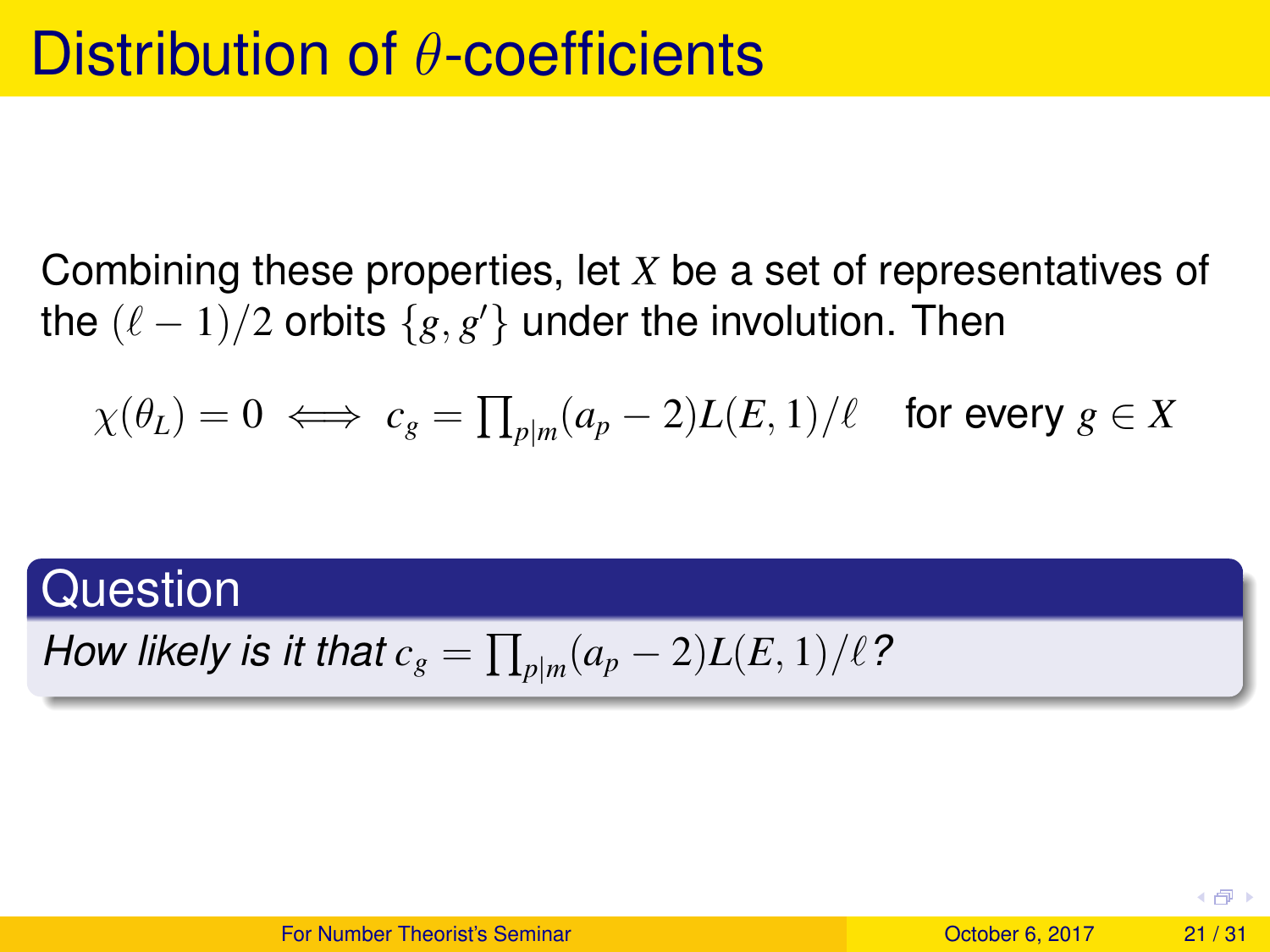Fix *d* odd. For [*L* : Q] cyclic of order *d* and conductor *m*, each  $\theta$ -coefficient  $c_g$  is a sum of  $\varphi(m)/d$  modular symbols.

If this were a *random* sum of modular symbols, we would expect the variance of the  $c_g$  to be close to  $(C_E \log(m) + \mathcal{D}_{E,\kappa})\varphi(m)/d$ .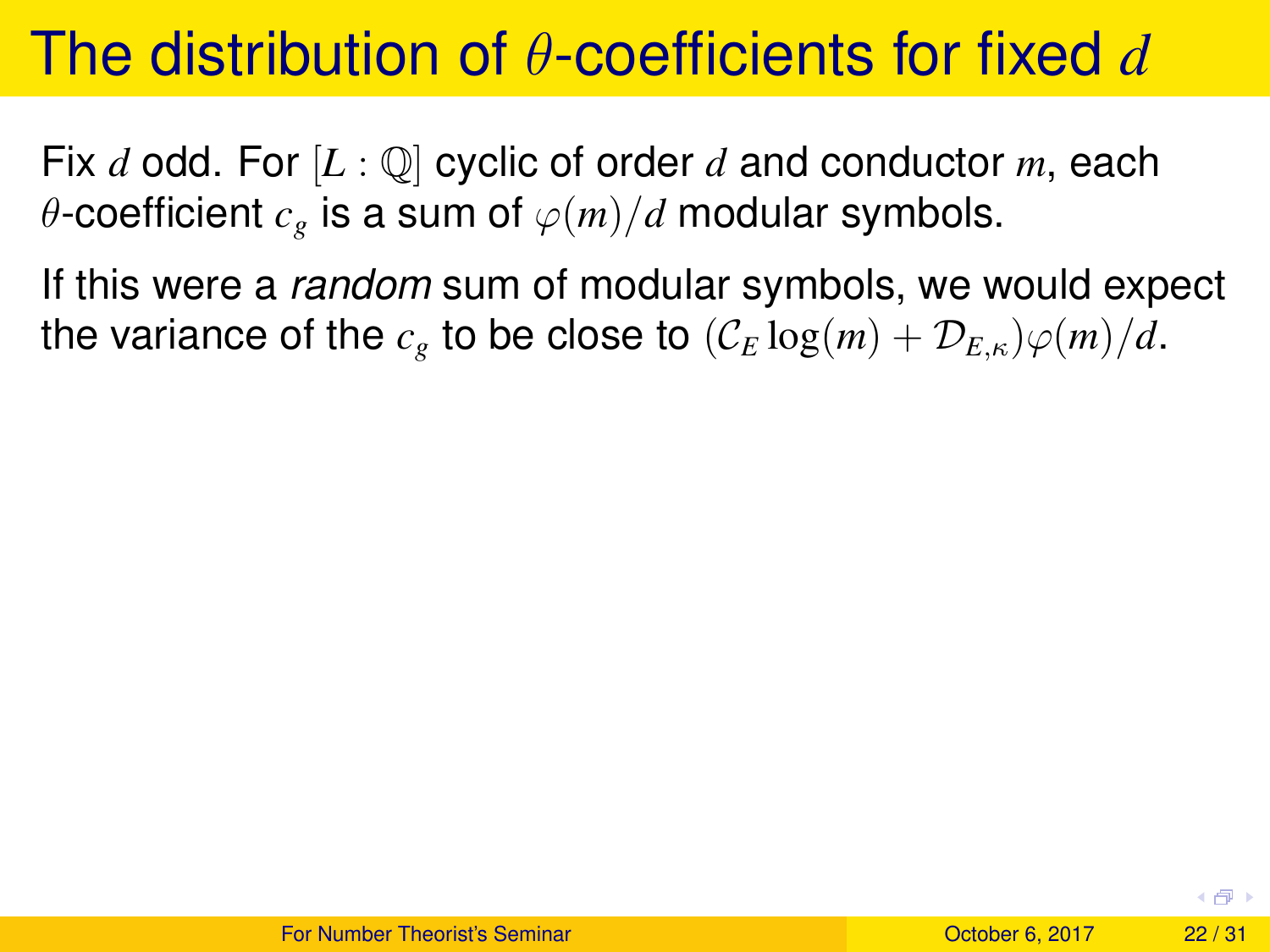Fix *d* odd. For [*L* : Q] cyclic of order *d* and conductor *m*, each  $\theta$ -coefficient  $c_g$  is a sum of  $\varphi(m)/d$  modular symbols.

If this were a *random* sum of modular symbols, we would expect the variance of the  $c_g$  to be close to  $(C_E \log(m) + \mathcal{D}_{E,\kappa})\varphi(m)/d$ .

Let  $\Lambda_{E,d}(t)$  be the distribution determined by the data

$$
(L, g, m) \mapsto \frac{c_g}{\sqrt{(C_E \log(m) + \mathcal{D}_{E,\kappa}) \cdot \varphi(m)/d}}
$$

where  $(L, g, m)$  runs through all triples such that:

- *L*/Q is cyclic of order *d*,
- $g \in \text{Gal}(L/\mathbb{Q})$  is not the *sensitive element*,
- *m* is the conductor of *L*/Q.

 $(5 - 1)$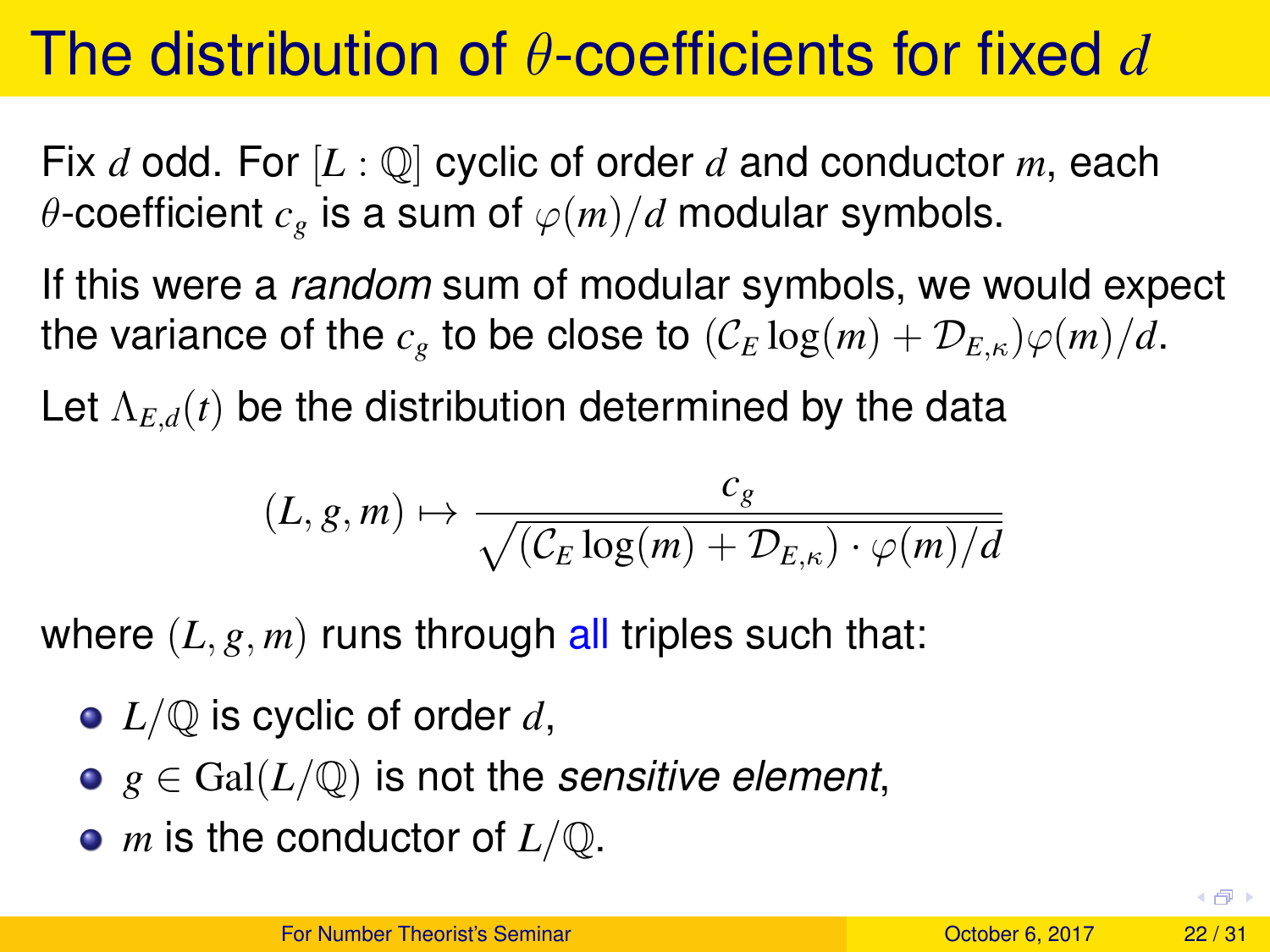We originally expected the  $\Lambda_{E,d}(t)$  would be a normal distribution with variance 1.

 $+5 + 1$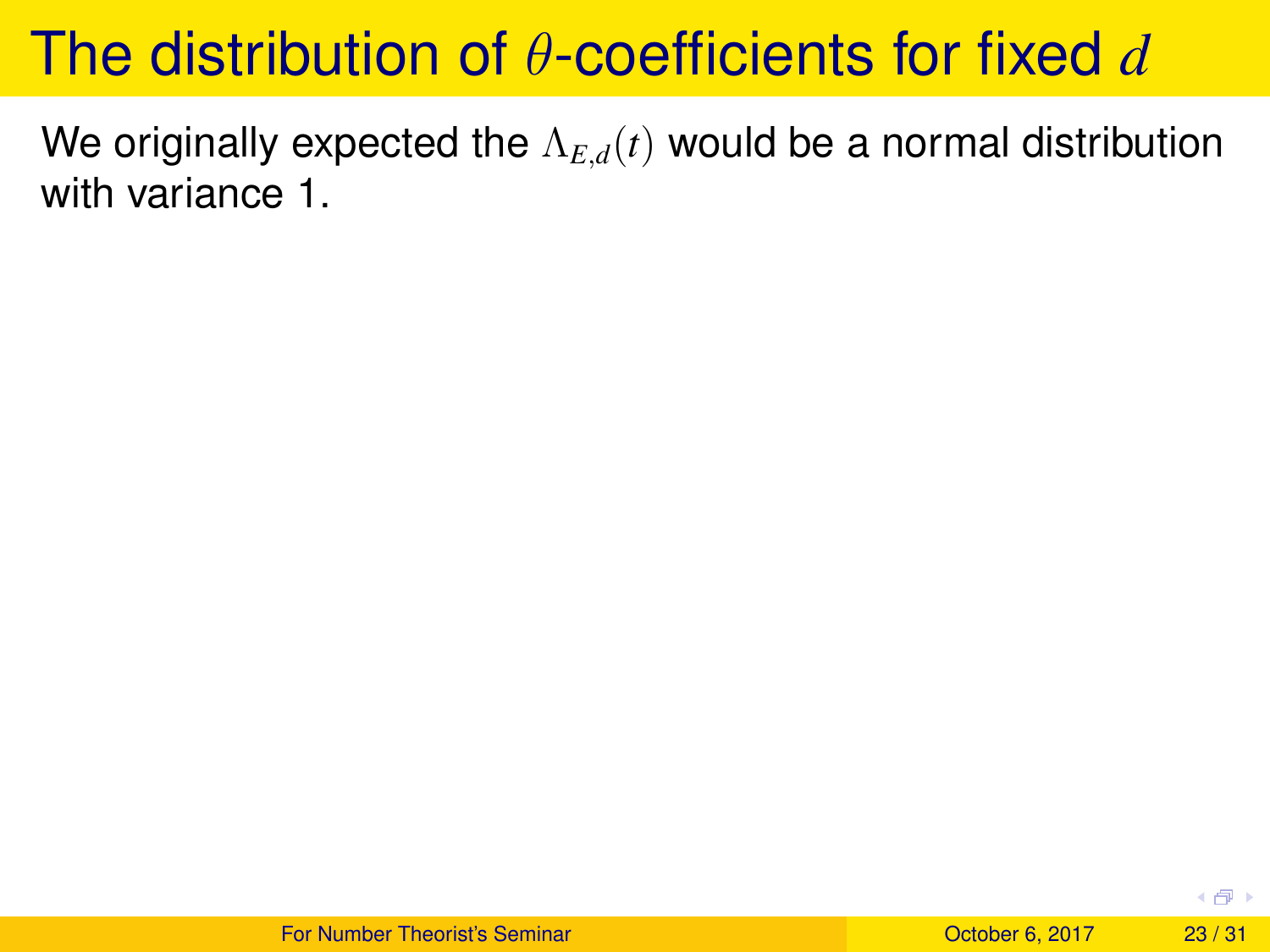We originally expected the  $\Lambda_{E,d}(t)$  would be a normal distribution with variance 1. However, when  $E = 11a1$  and  $d = 3$ :



(the red curve is the normal distribution with variance 1). This histogram is typical of other elliptic curves for  $d = 3$ .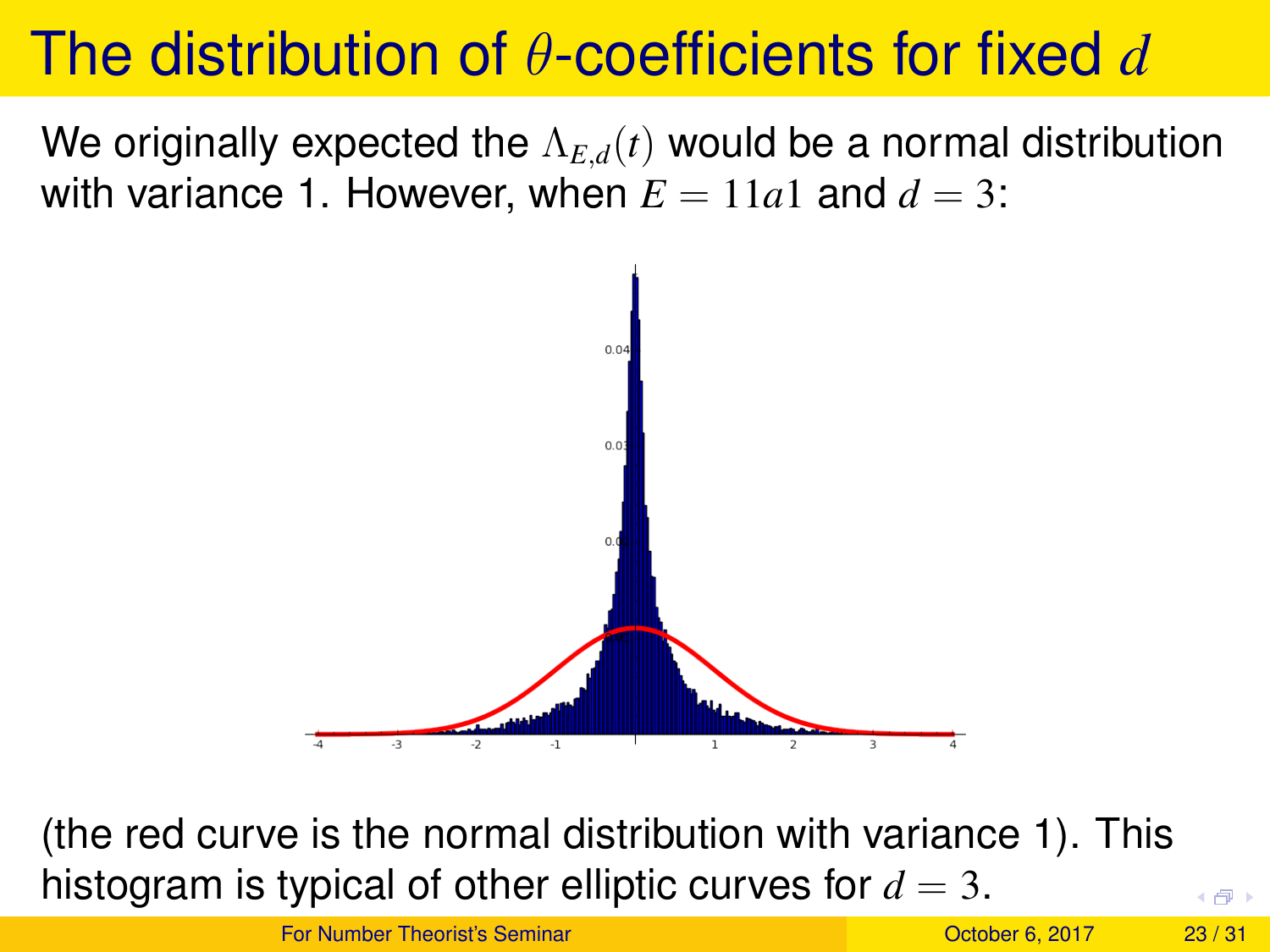The spikiness seems to disappear as *d* grows:

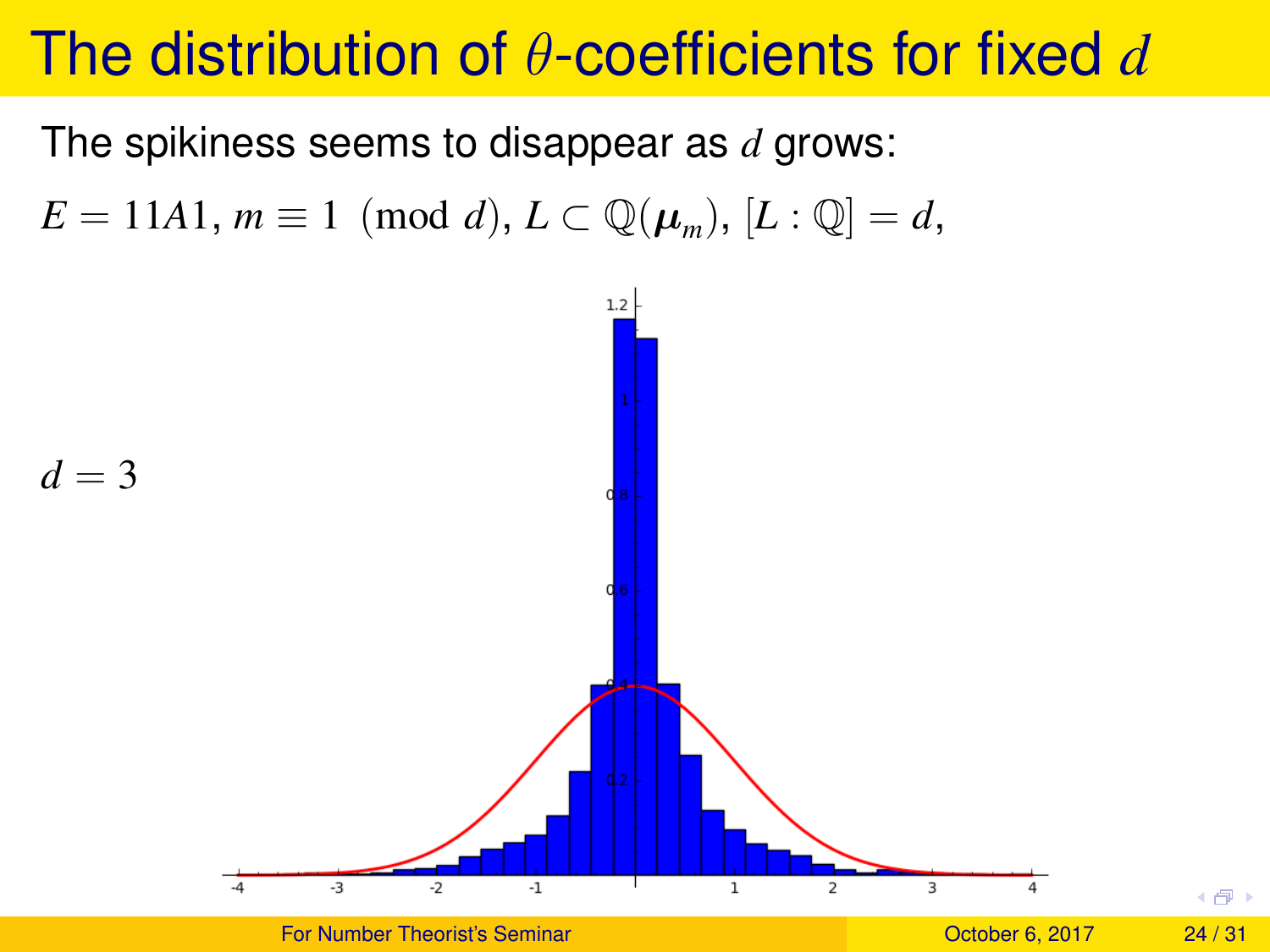The spikiness seems to disappear as *d* grows:

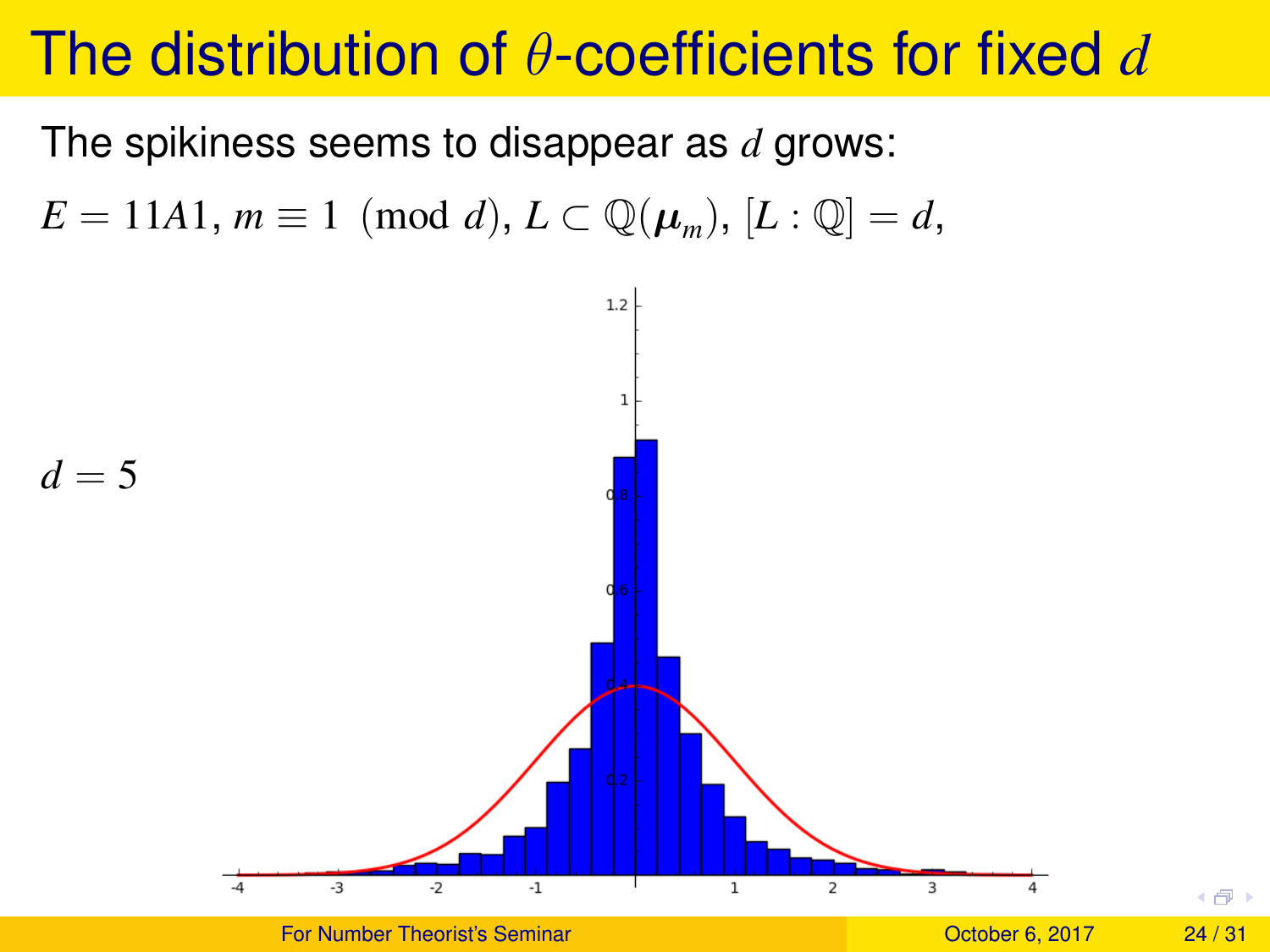The spikiness seems to disappear as *d* grows:

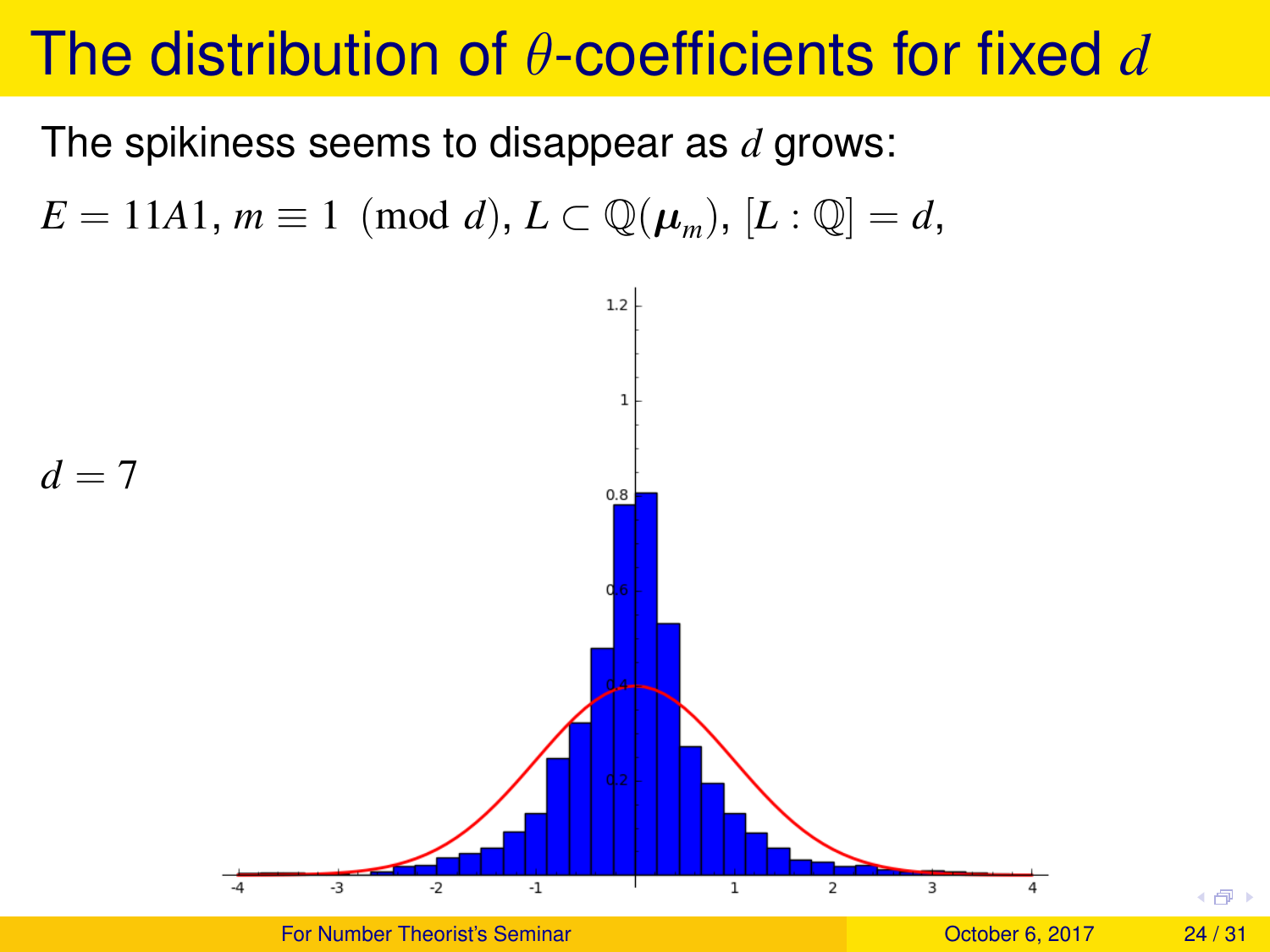The spikiness seems to disappear as *d* grows:

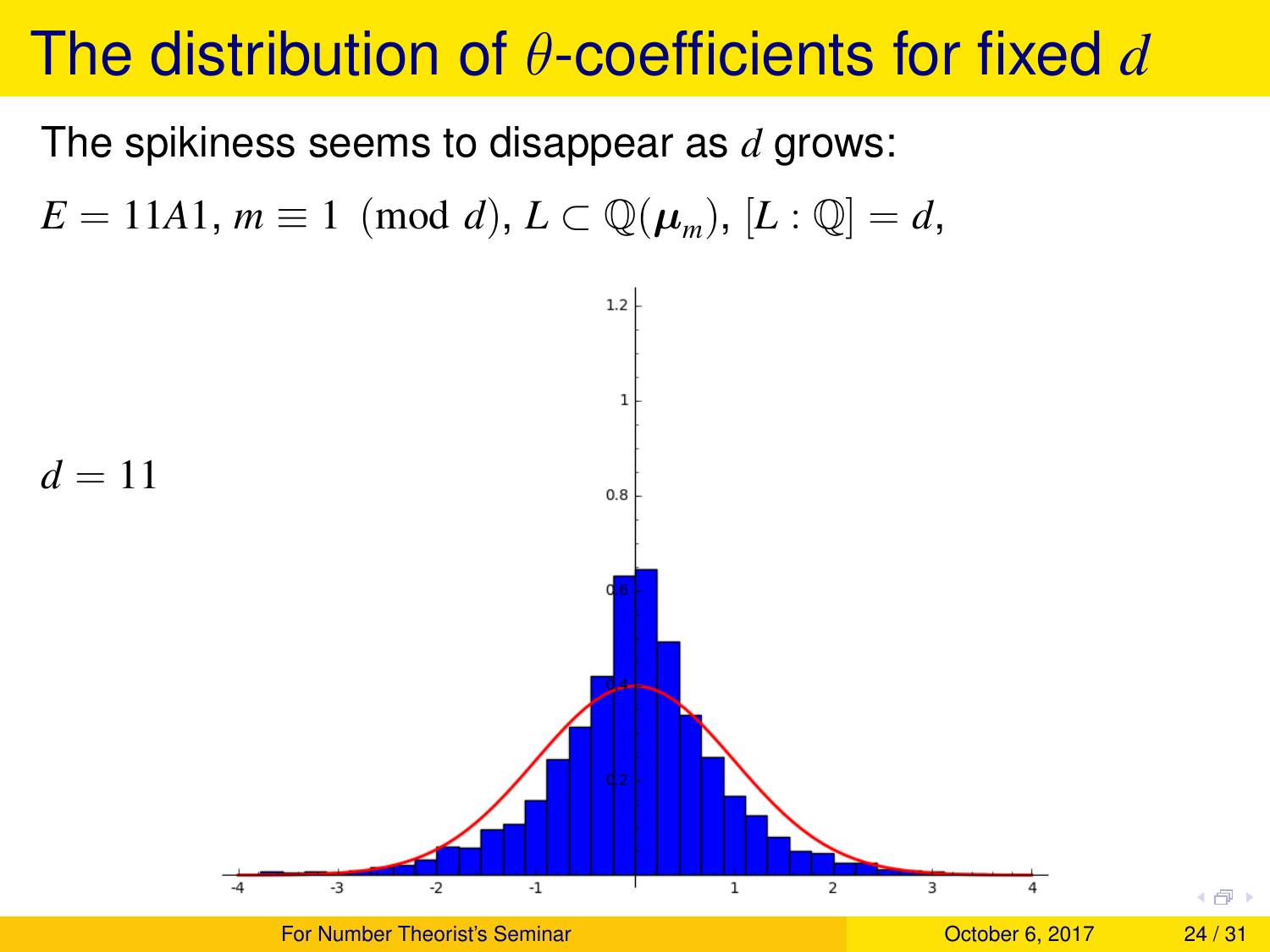The spikiness seems to disappear as *d* grows:

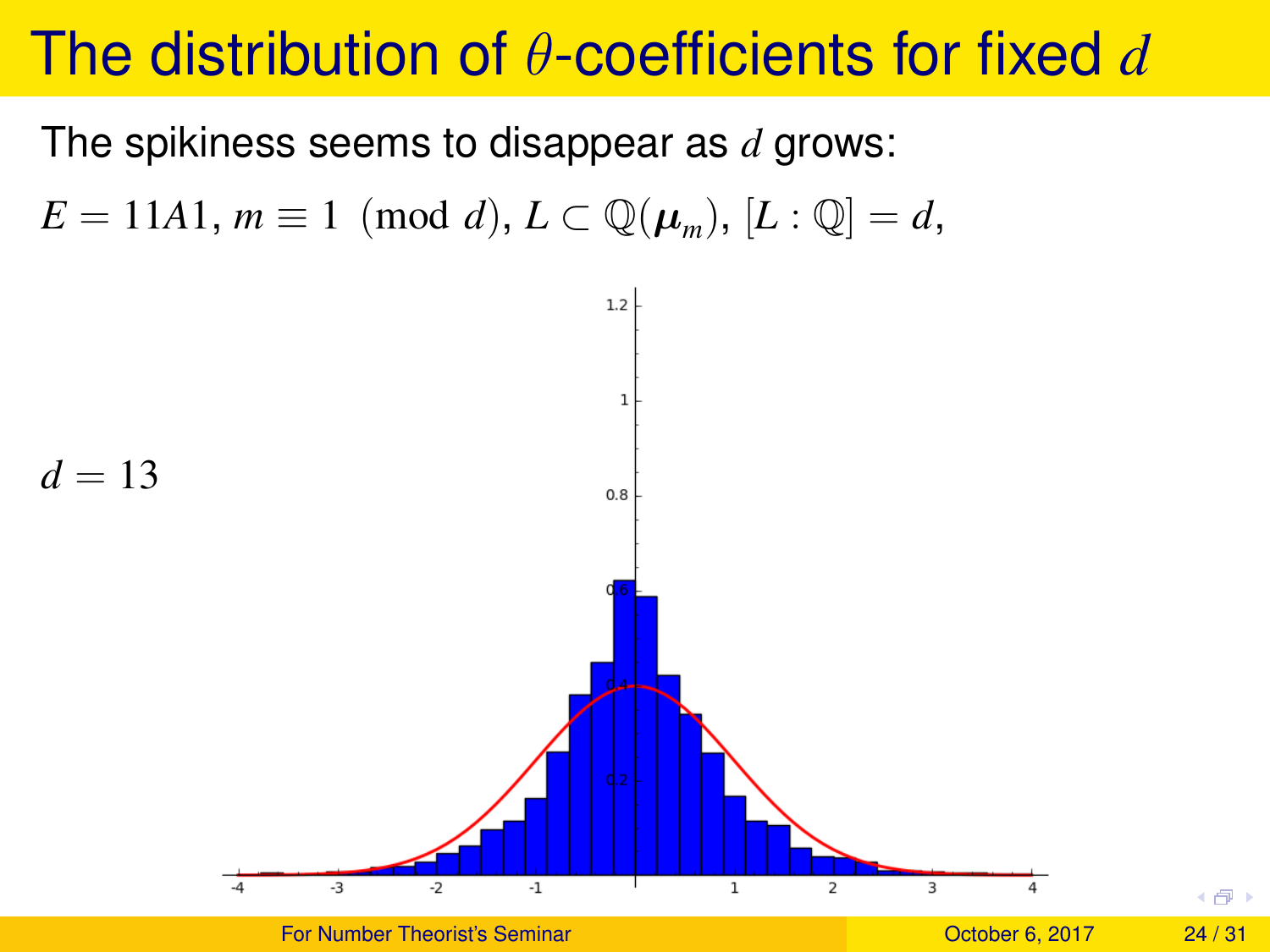The spikiness seems to disappear as *d* grows:

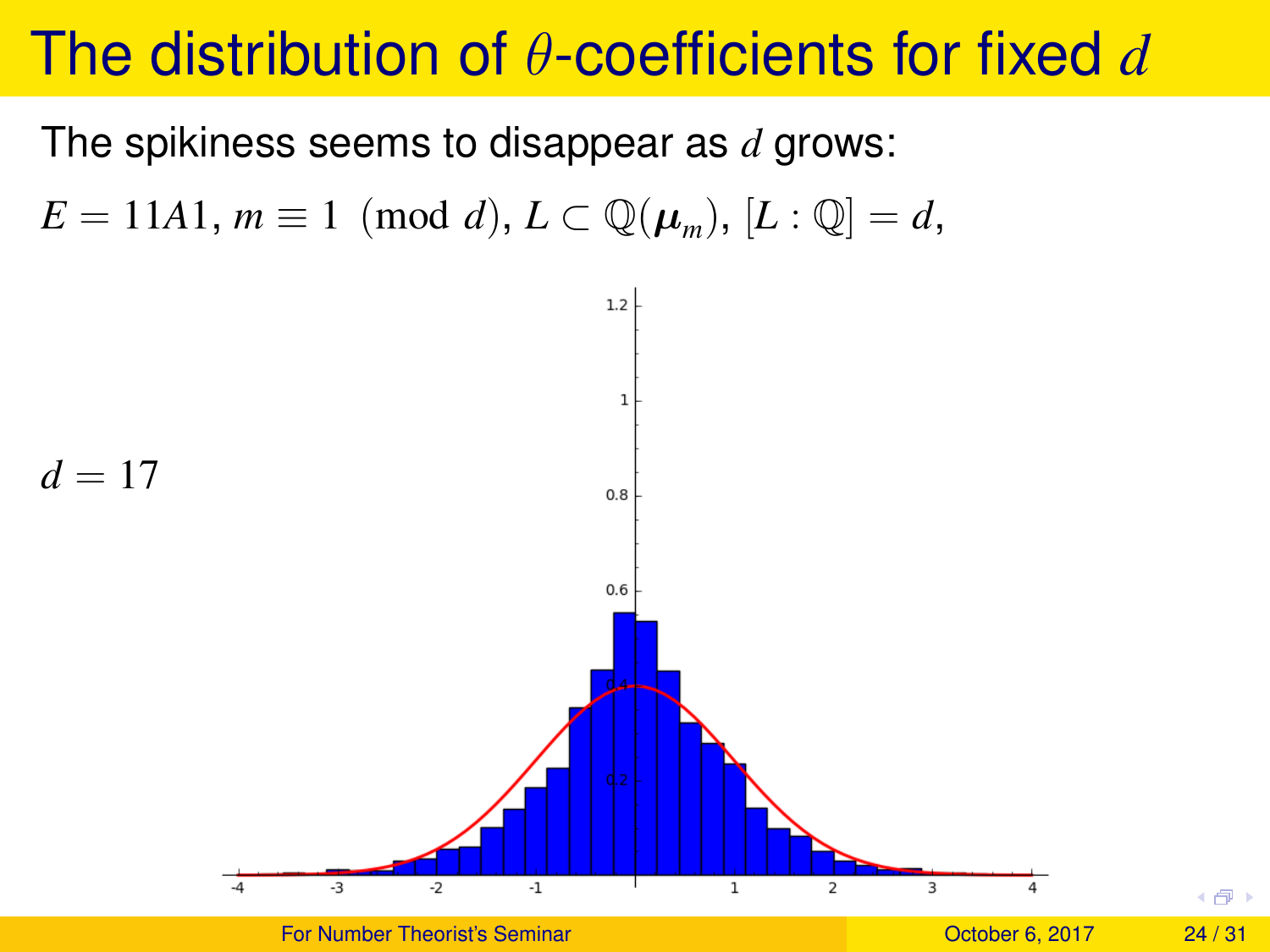The spikiness seems to disappear as *d* grows:

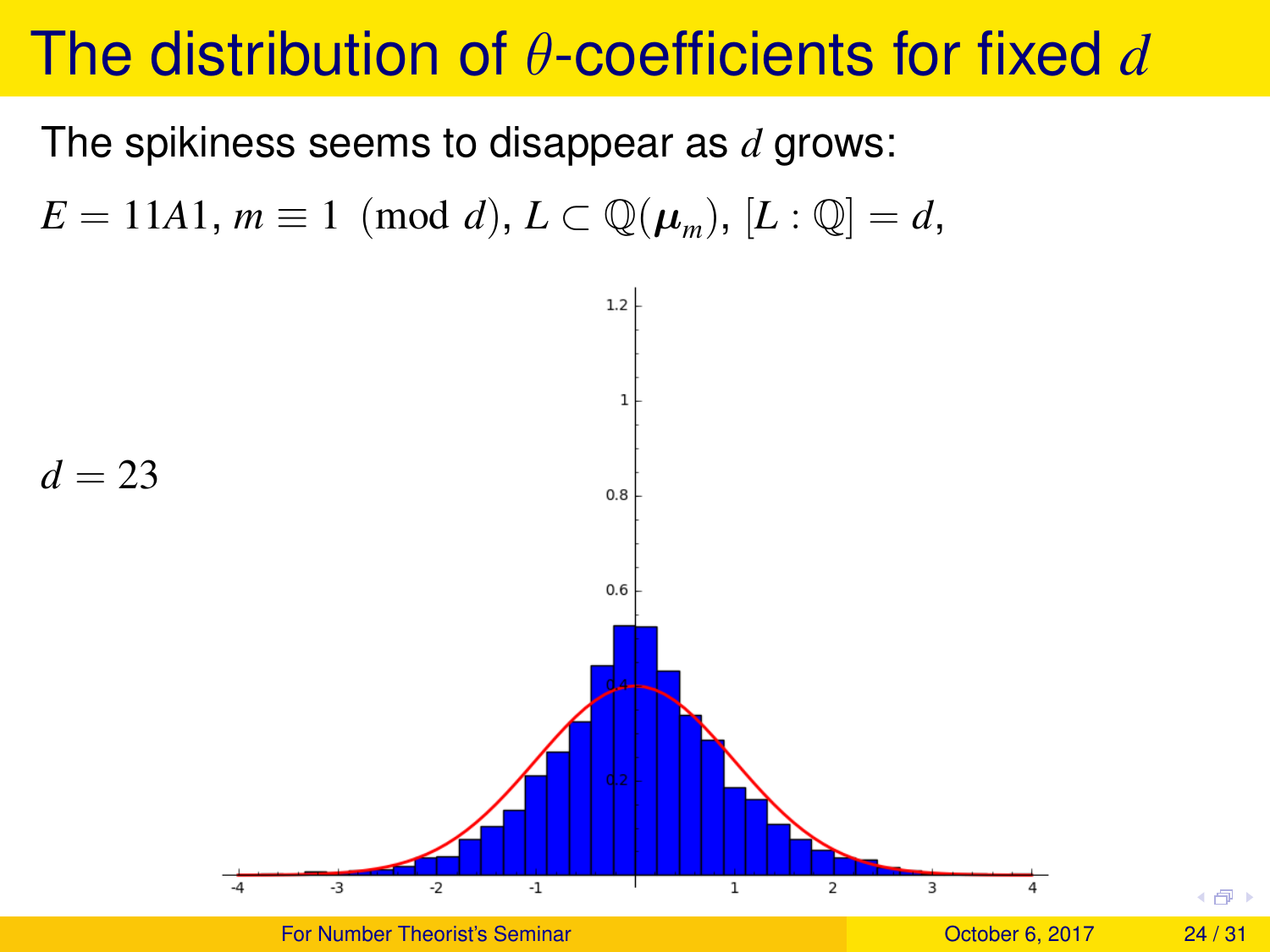The spikiness seems to disappear as *d* grows:

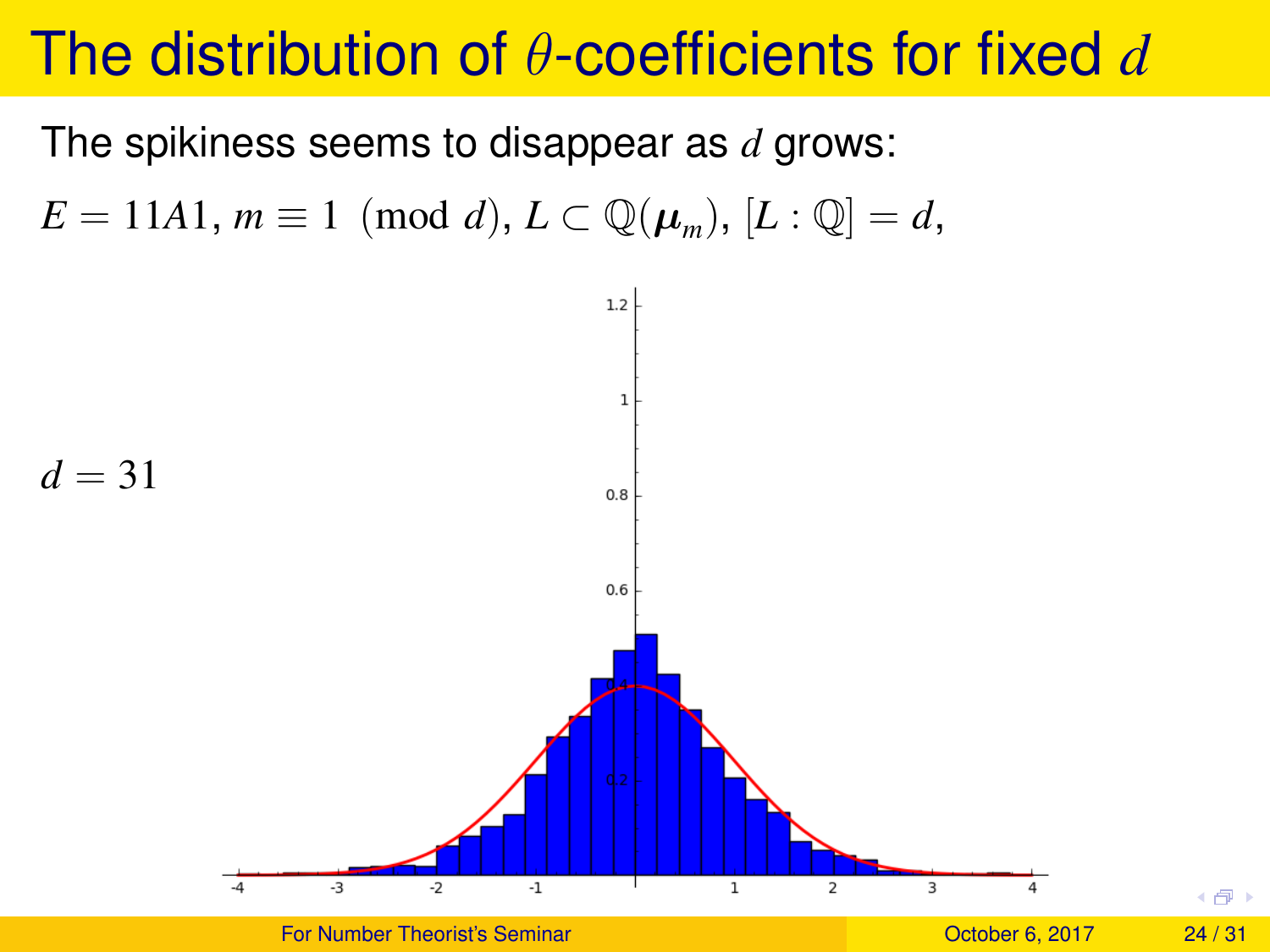The spikiness seems to disappear as *d* grows:

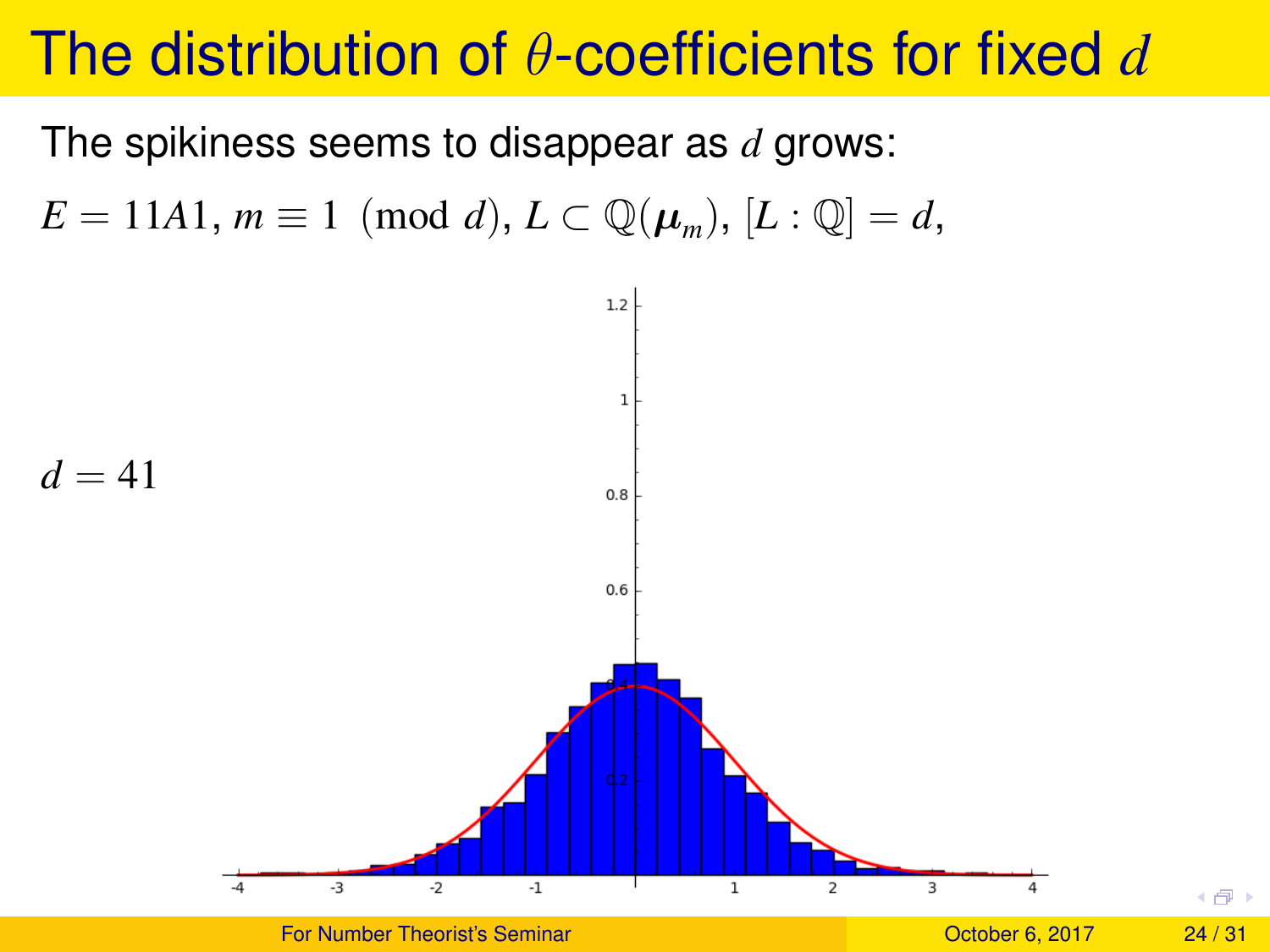The spikiness seems to disappear as *d* grows:

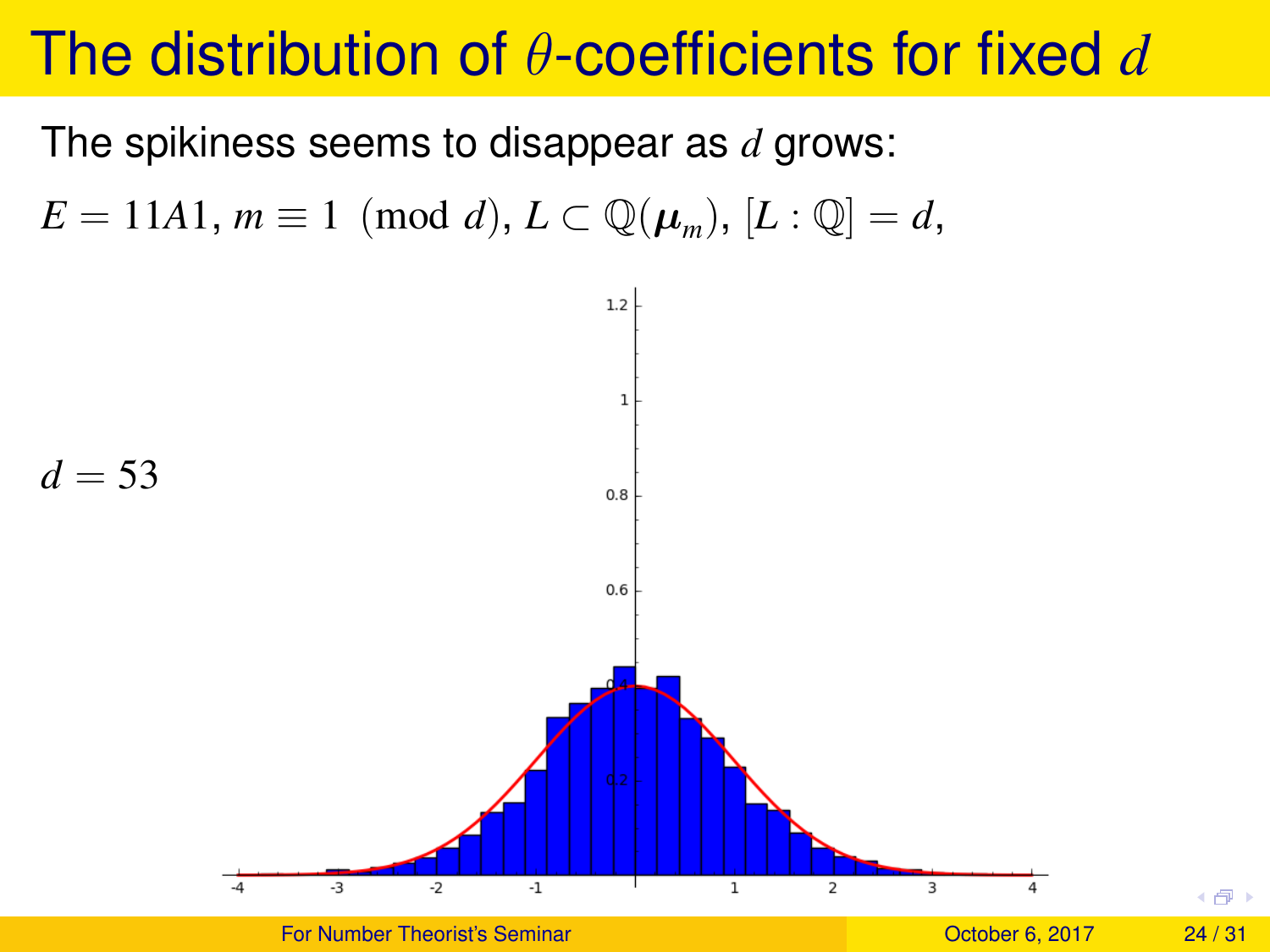The spikiness seems to disappear as *d* grows:

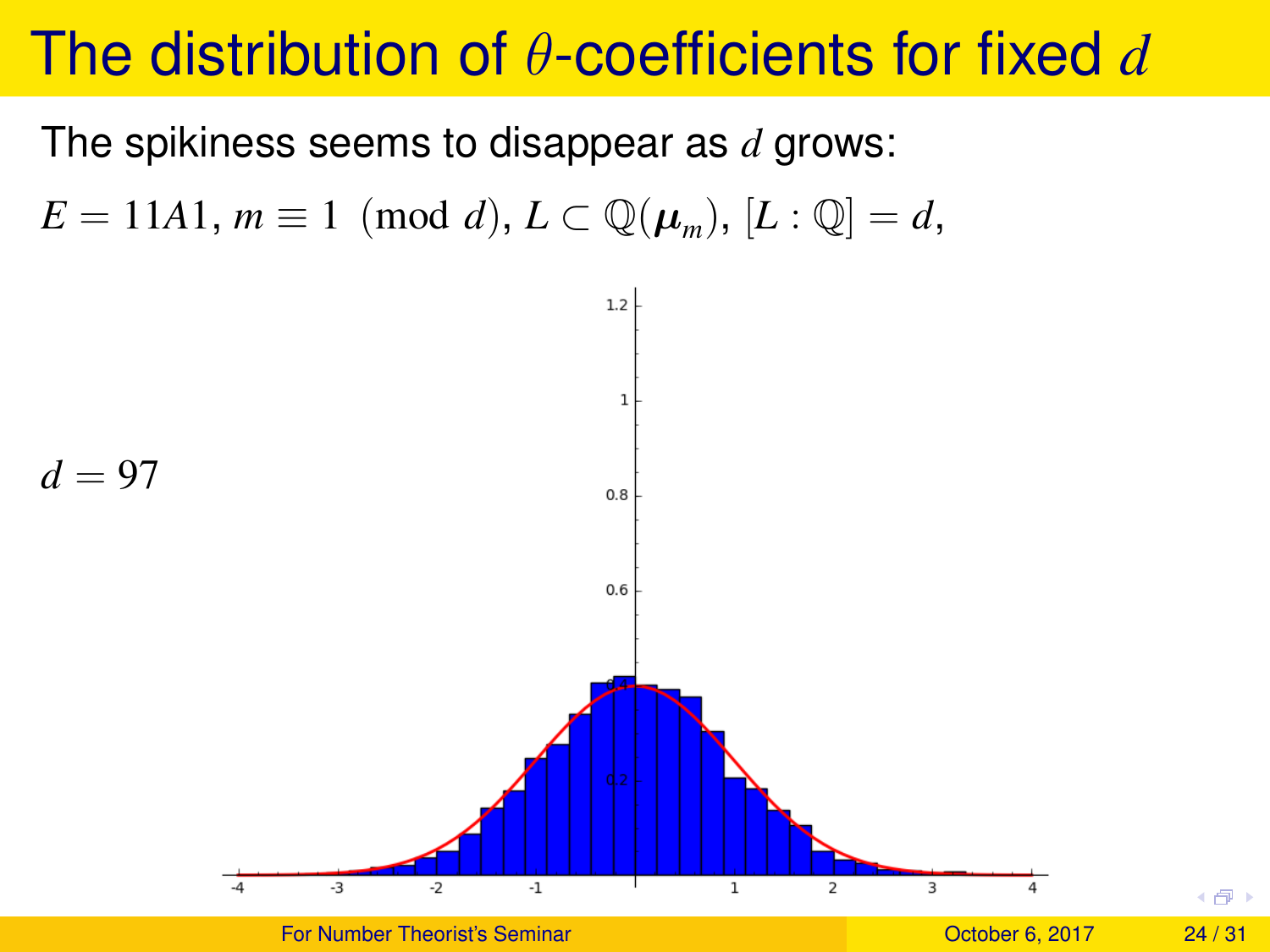The spikiness seems to disappear as *d* grows:

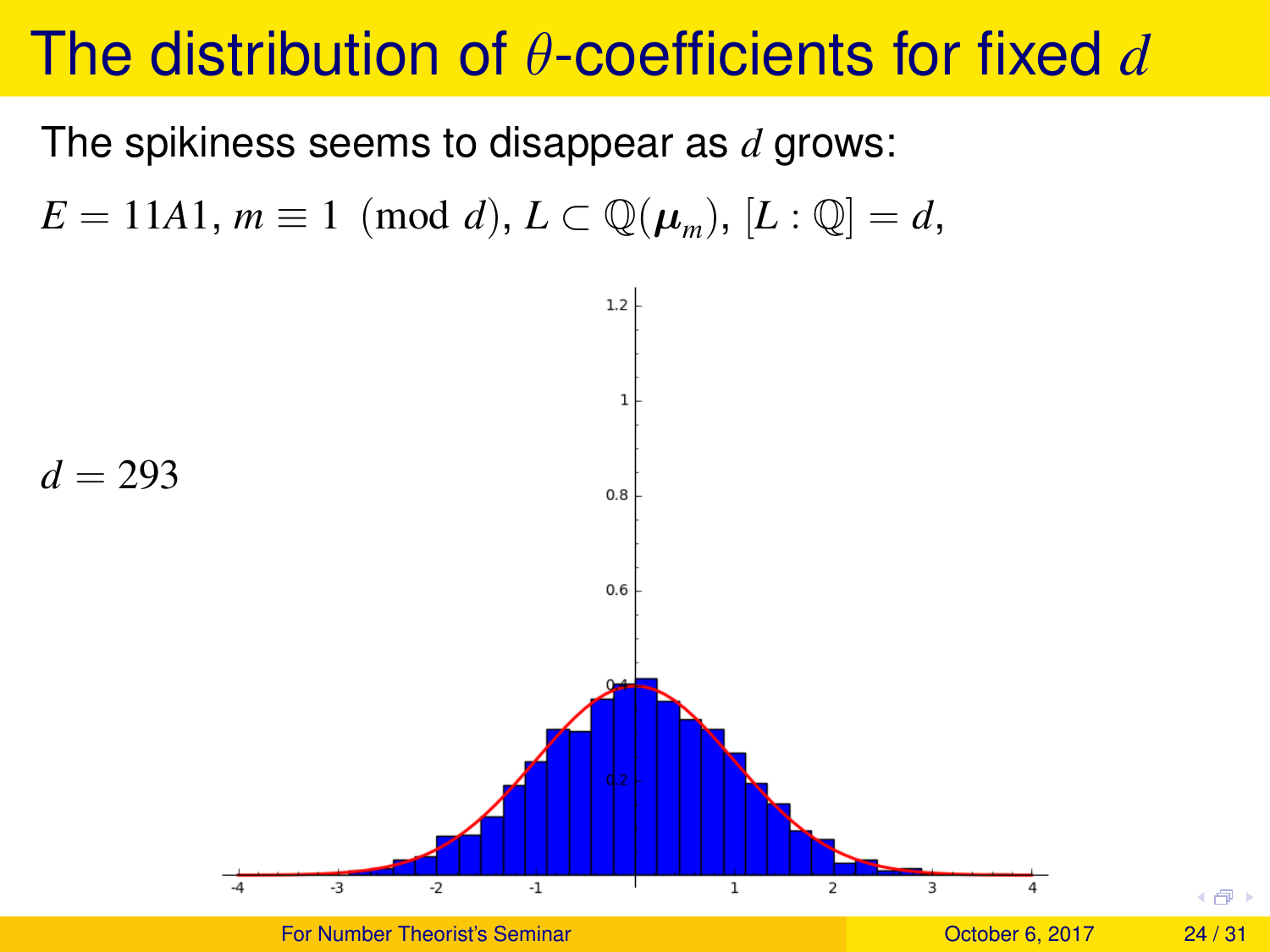#### **Questions**

#### <sup>1</sup> *Does the distribution* Λ*E*,*d*(*t*) *make sense (converge) for fixed d?*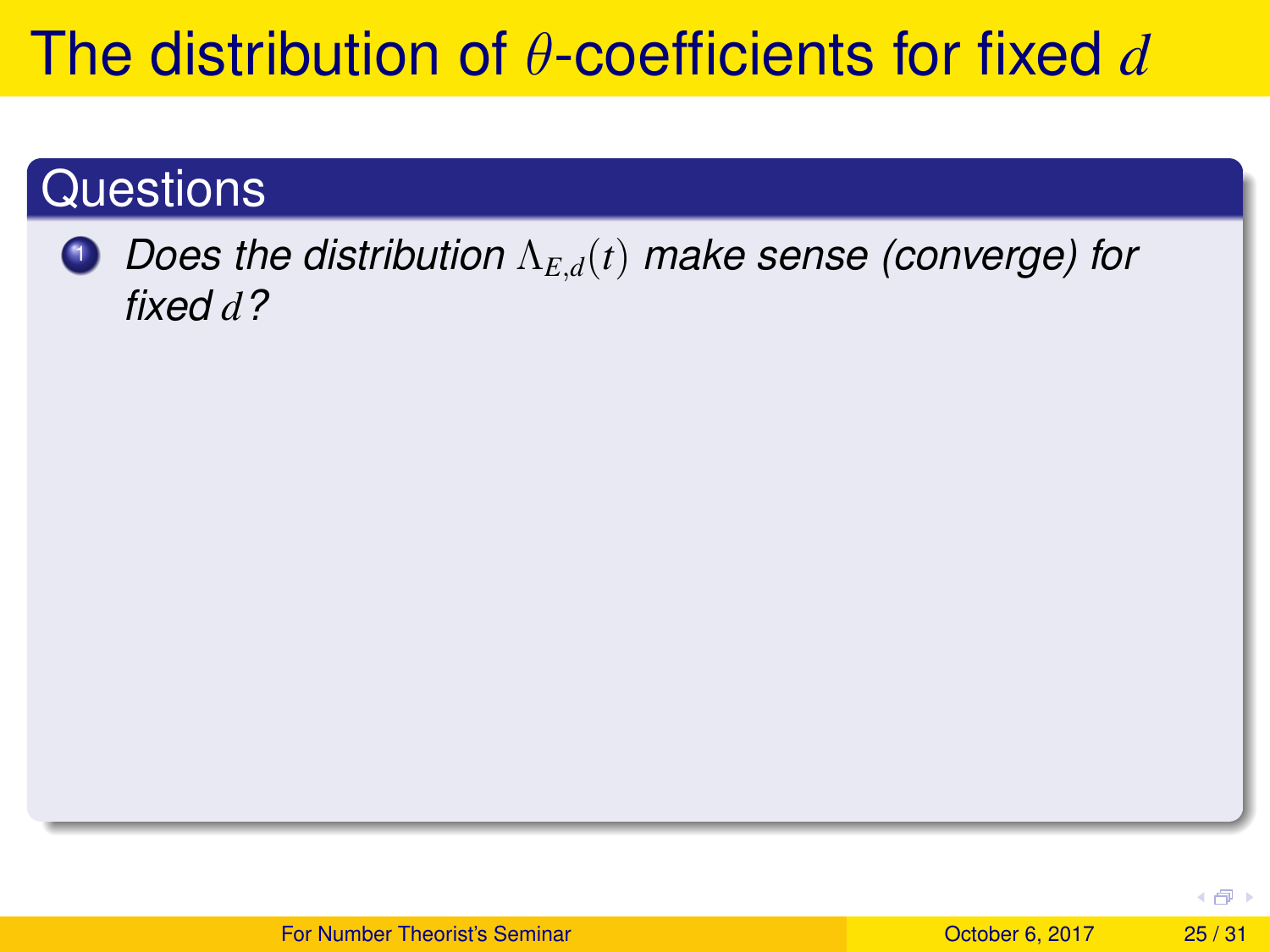#### **Questions**

- <sup>1</sup> *Does the distribution* Λ*E*,*d*(*t*) *make sense (converge) for fixed d?*
- <sup>2</sup> *If so, is* Λ*E*,*d*(*t*) *bounded?*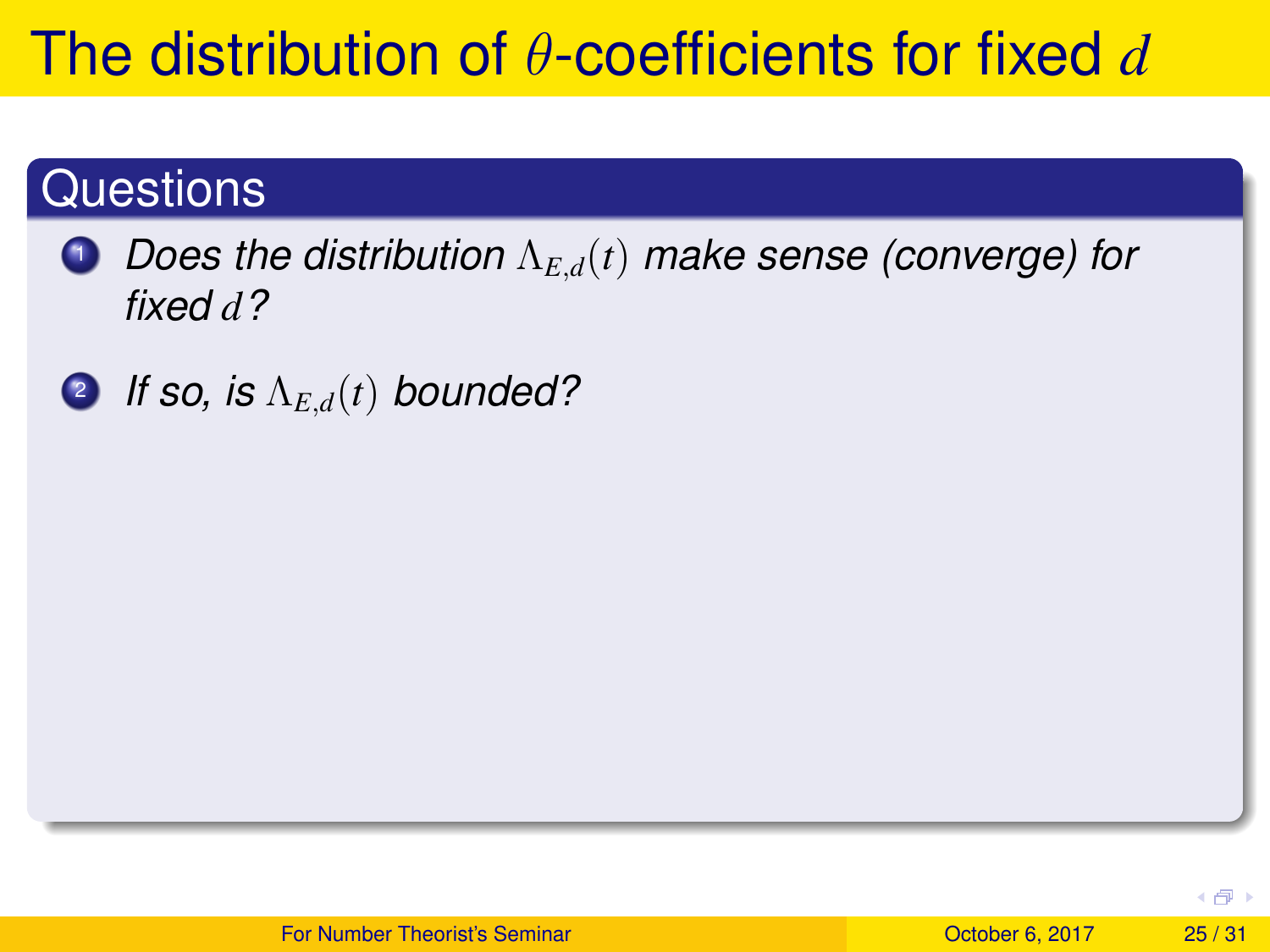#### **Questions**

- <sup>1</sup> *Does the distribution* Λ*E*,*d*(*t*) *make sense (converge) for fixed d?*
- <sup>2</sup> *If so, is* Λ*E*,*d*(*t*) *bounded?*
- 3 *If it's not bounded, what is the behavior near t* = 0*?*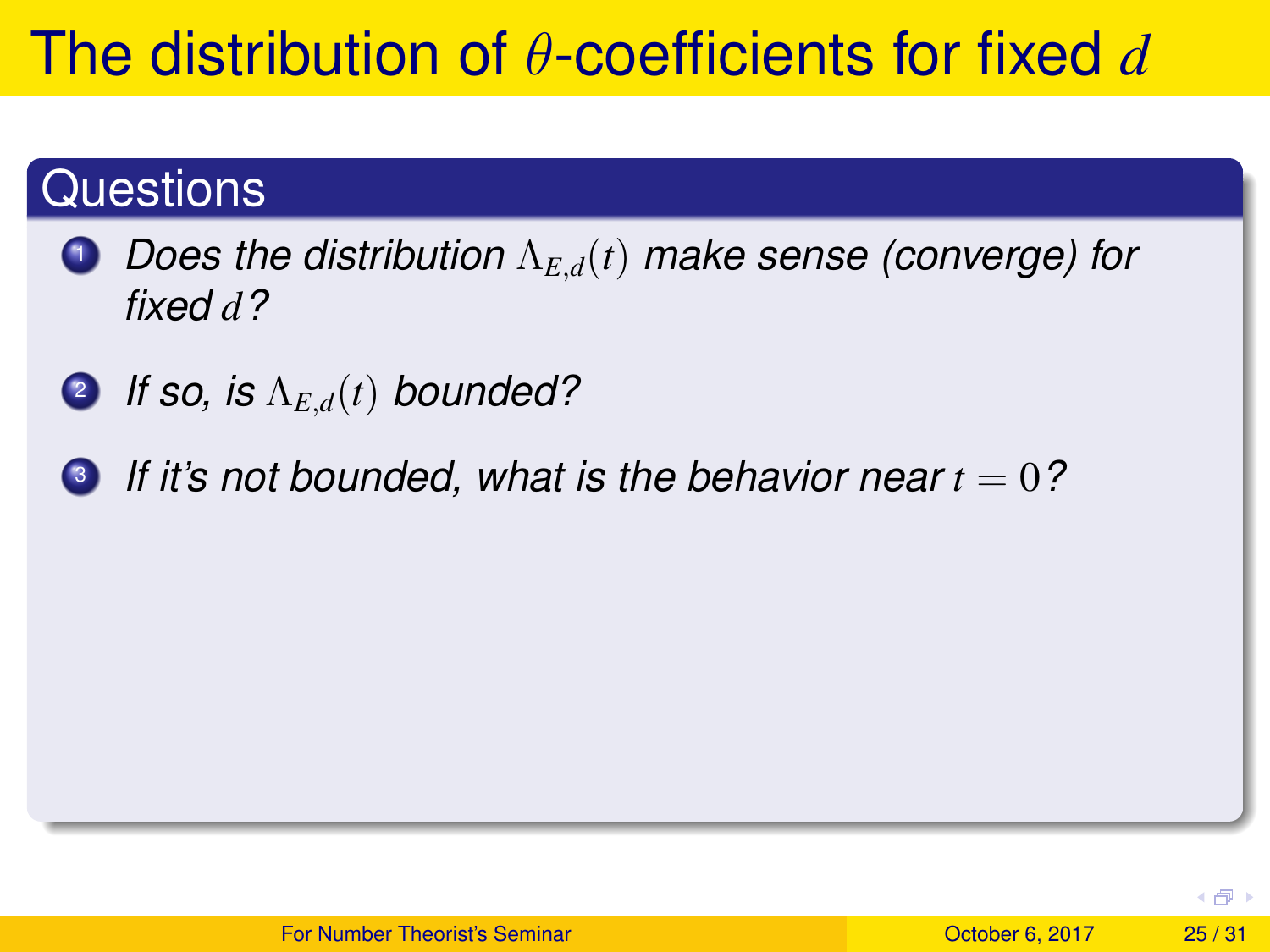#### **Questions**

- <sup>1</sup> *Does the distribution* Λ*E*,*d*(*t*) *make sense (converge) for fixed d?*
- <sup>2</sup> *If so, is* Λ*E*,*d*(*t*) *bounded?*
- 3 *If it's not bounded, what is the behavior near t* = 0*?*
- <sup>4</sup> *Do the* Λ*E*,*d*(*t*) *converge to a limiting distribution as d grows?*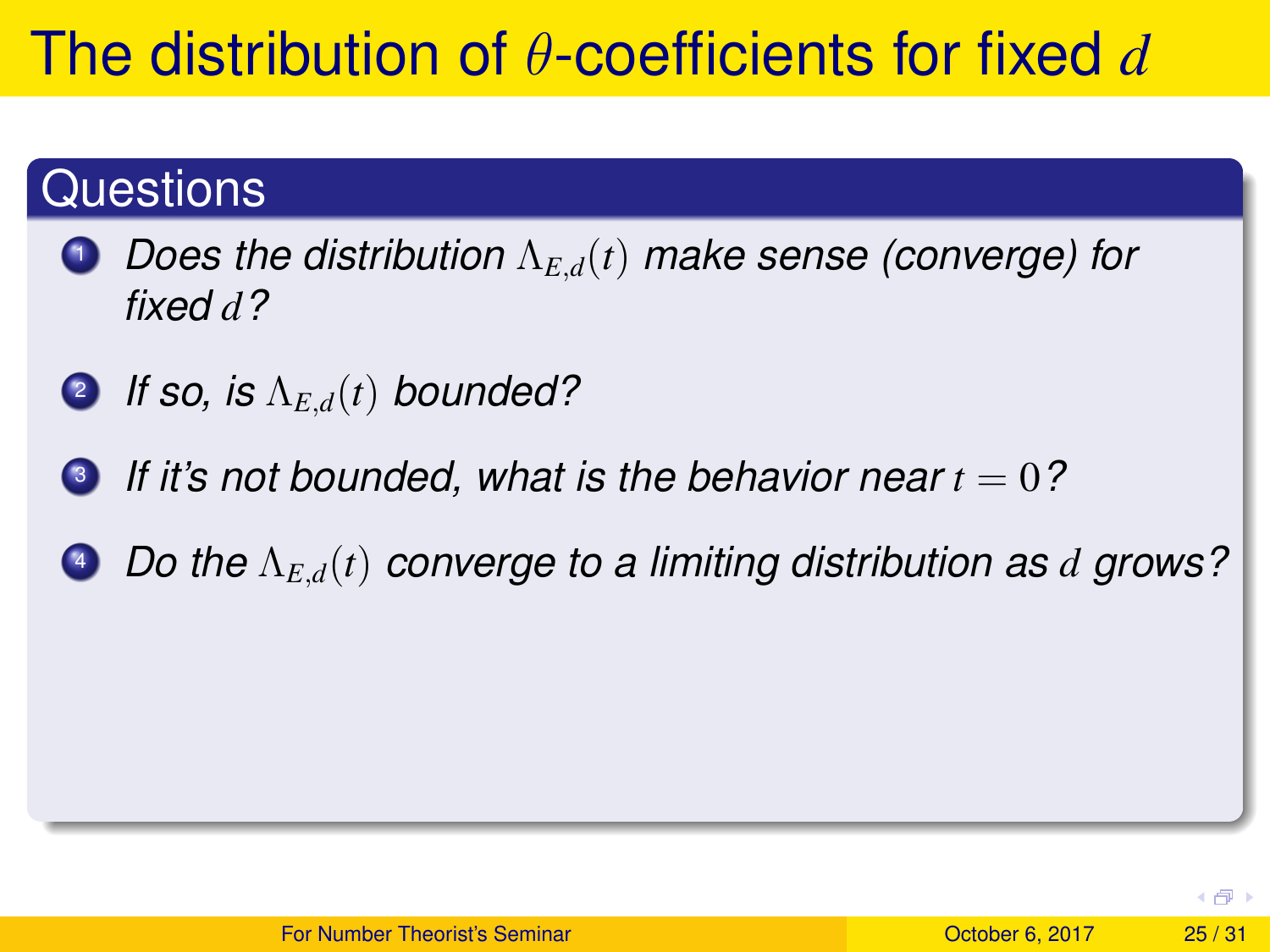#### **Questions**

- <sup>1</sup> *Does the distribution* Λ*E*,*d*(*t*) *make sense (converge) for fixed d?*
- <sup>2</sup> *If so, is* Λ*E*,*d*(*t*) *bounded?*
- 3 *If it's not bounded, what is the behavior near t* = 0*?*
- <sup>4</sup> *Do the* Λ*E*,*d*(*t*) *converge to a limiting distribution as d grows?*
- 5 *If so, is* lim*d*→∞ Λ*E*,*d*(*t*) *the normal distribution with variance* 1*?*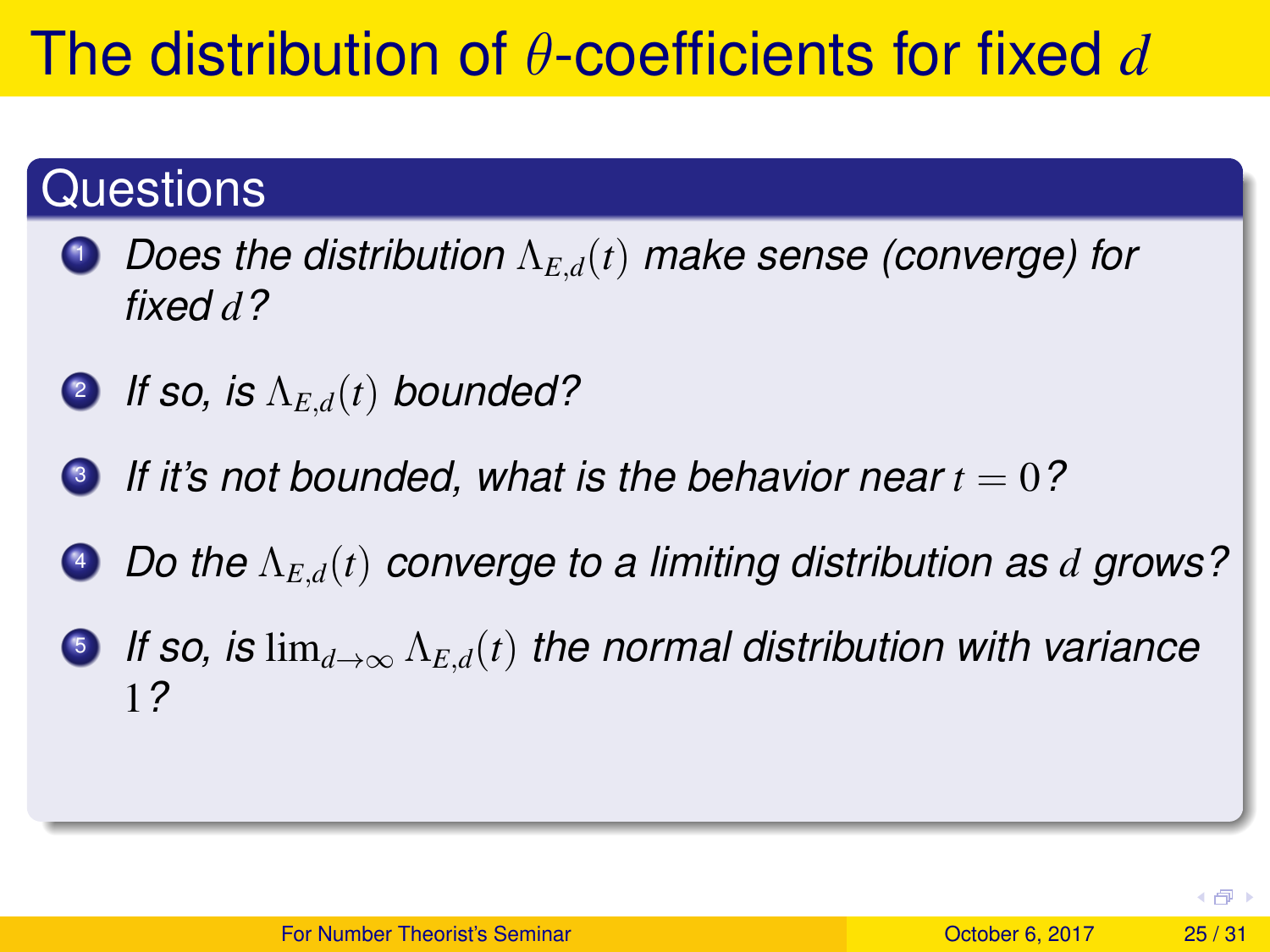#### **Questions**

- <sup>1</sup> *Does the distribution* Λ*E*,*d*(*t*) *make sense (converge) for fixed d?*
- <sup>2</sup> *If so, is* Λ*E*,*d*(*t*) *bounded?*
- 3 *If it's not bounded, what is the behavior near t* = 0*?*
- <sup>4</sup> *Do the* Λ*E*,*d*(*t*) *converge to a limiting distribution as d grows?*
- 5 *If so, is* lim*d*→∞ Λ*E*,*d*(*t*) *the normal distribution with variance* 1*?*
- <sup>6</sup> *How does* Λ*E*,*d*(*t*) *depend on E?*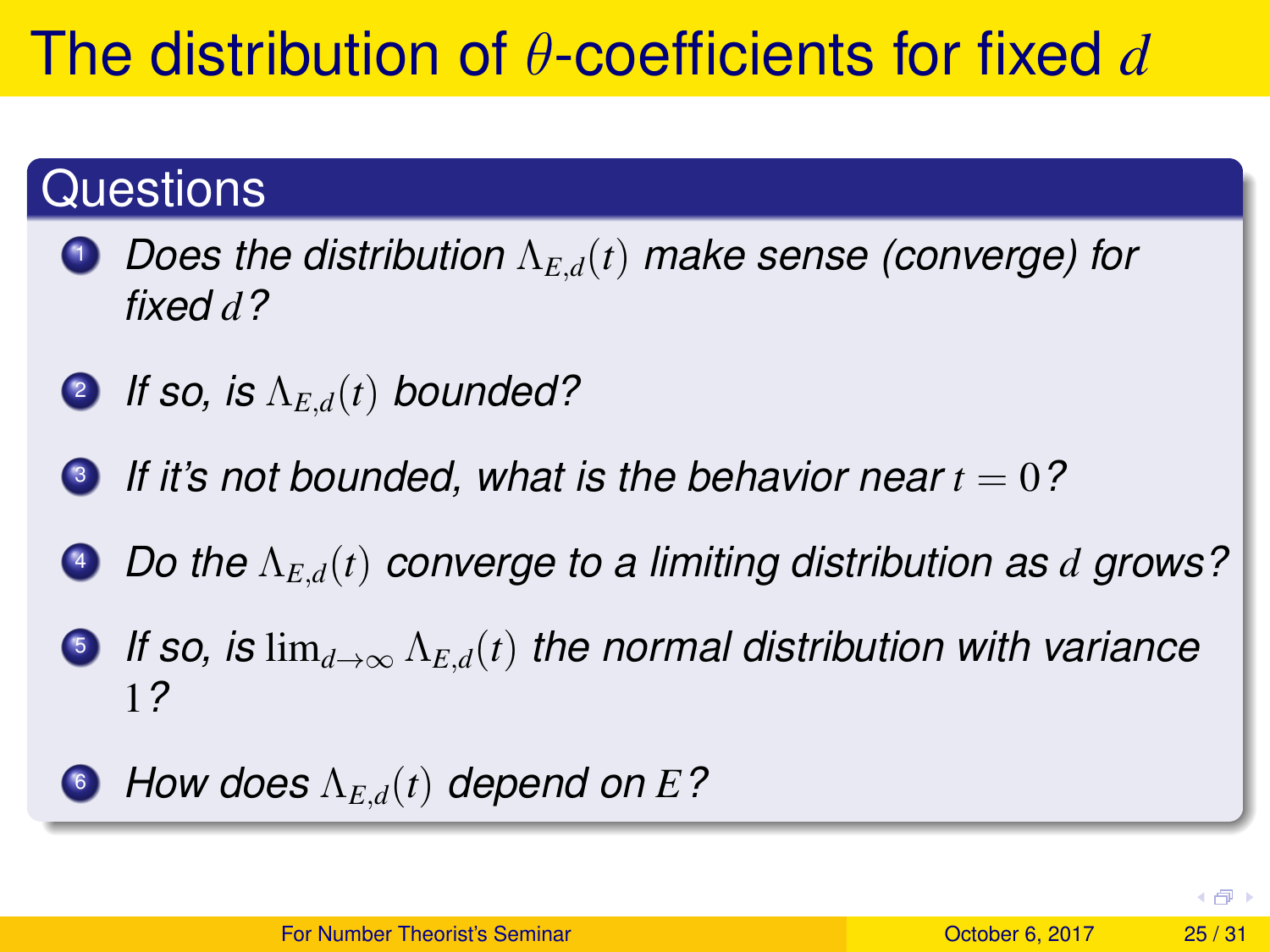## "Expectation" of *L*-function vanishing

Fix *E*. We originally expected that  $\Lambda_{E,d}(t)$  would be the normal distribution with variance 1, but the data contradicts this.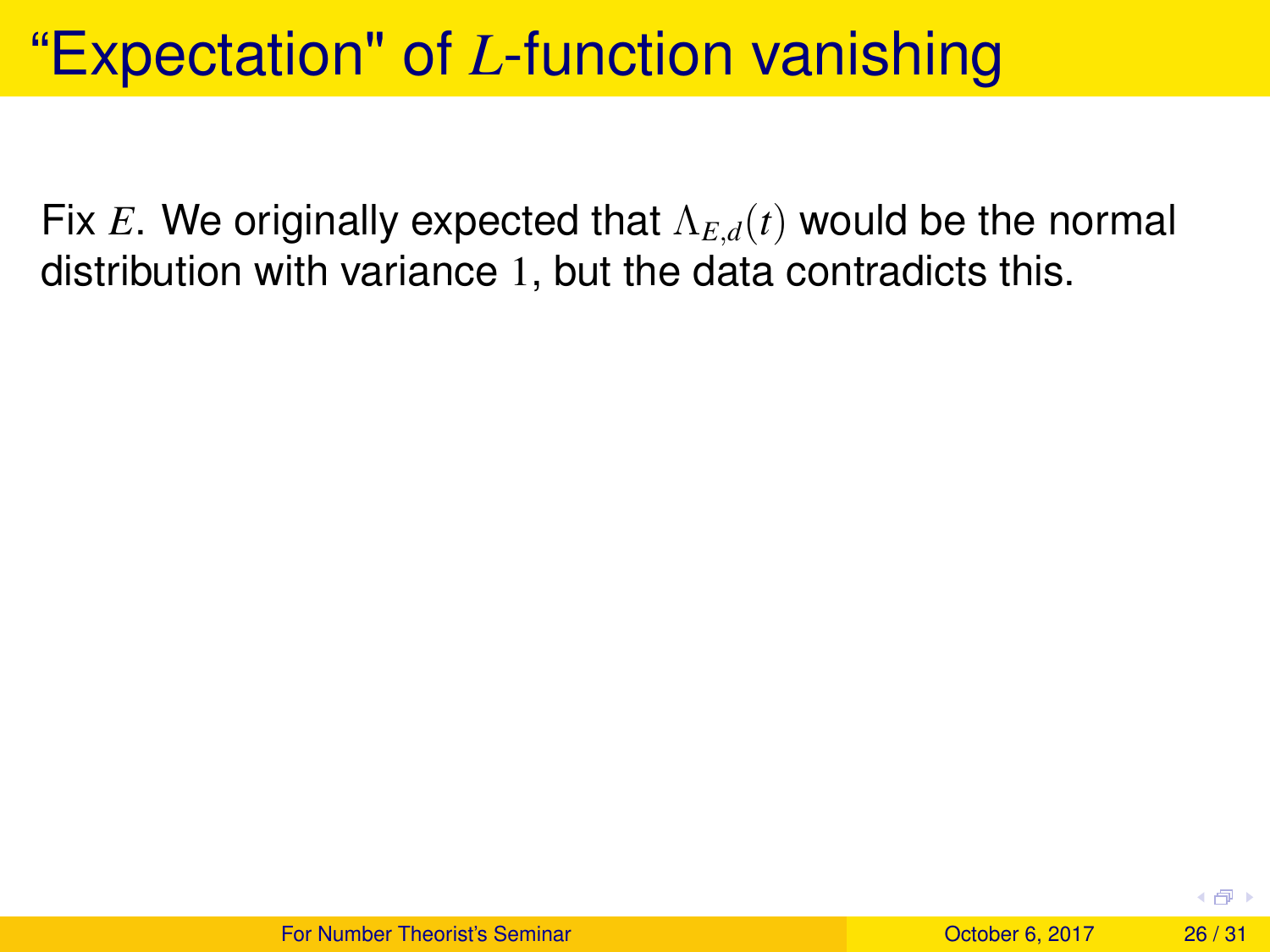## "Expectation" of *L*-function vanishing

Fix *E*. We originally expected that  $\Lambda_{E,d}(t)$  would be the normal distribution with variance 1, but the data contradicts this.

We next expected that the  $\Lambda_{E,d}(t)$  would be bounded independently of *d*. We suspect this may not be true either.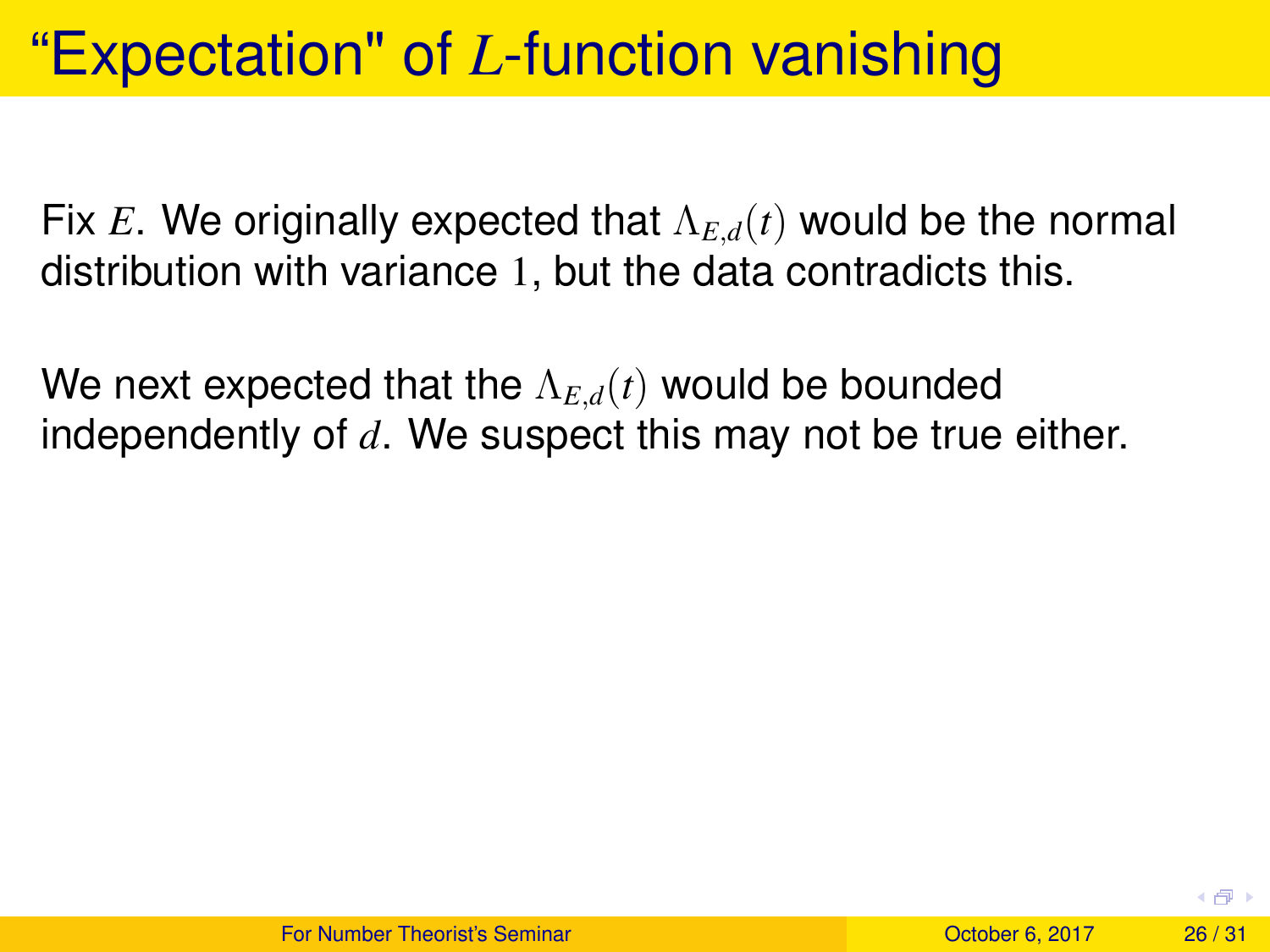Fix *E*. We originally expected that  $\Lambda_{E,d}(t)$  would be the normal distribution with variance 1, but the data contradicts this.

We next expected that the  $\Lambda_{E,d}(t)$  would be bounded independently of *d*. We suspect this may not be true either.

When *d* is prime,  $\chi(\theta_I) = 0$  if and only if  $(d-1)/2$  of the  $\theta$ coefficients take a specified value. For general  $d > 2$ , we need the  $\theta$ -coefficients to lie in a sub-lattice of codimension  $\varphi(d)/2$ .

This all leads to the following heuristic: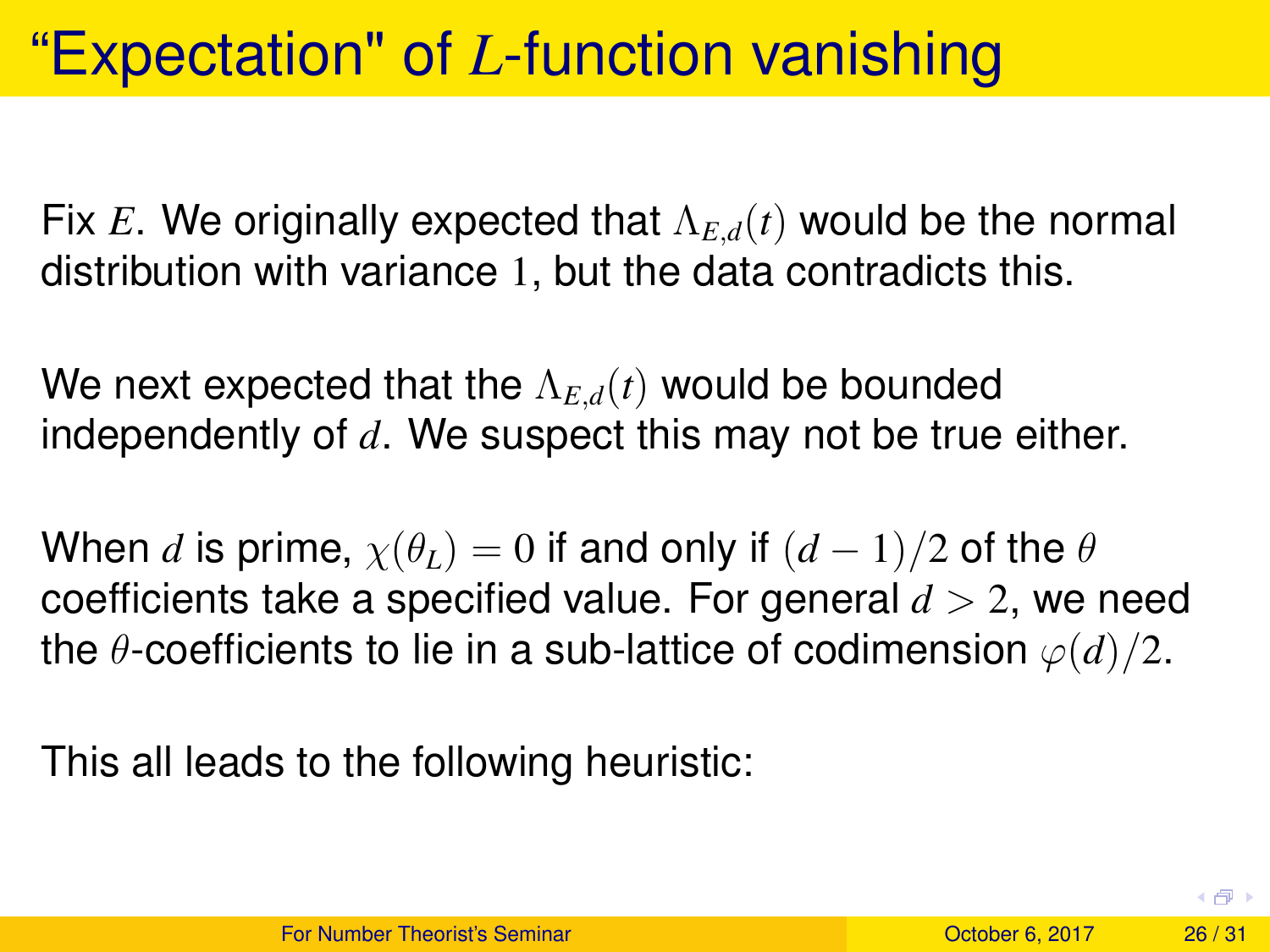## "Expectation" of *L*-function vanishing

#### **Heuristic**

*Suppose*  $\Lambda_{E,d}(t) \ll_E t^{-a}$  for some  $a \geq 0$ . Then there is a constant γ*<sup>E</sup> depending only on E such that*

$$
\text{``Exp"}[L(E, \chi, 1) = 0] \leq \left(\frac{d}{\varphi(m)} \cdot \frac{\gamma_E}{\log(m)}\right)^{\frac{\varphi(d)}{4} - a}
$$

*where d is the order of* χ *and m its conductor.*

This should hold for all  $\chi$  of order greater than 2.

4 €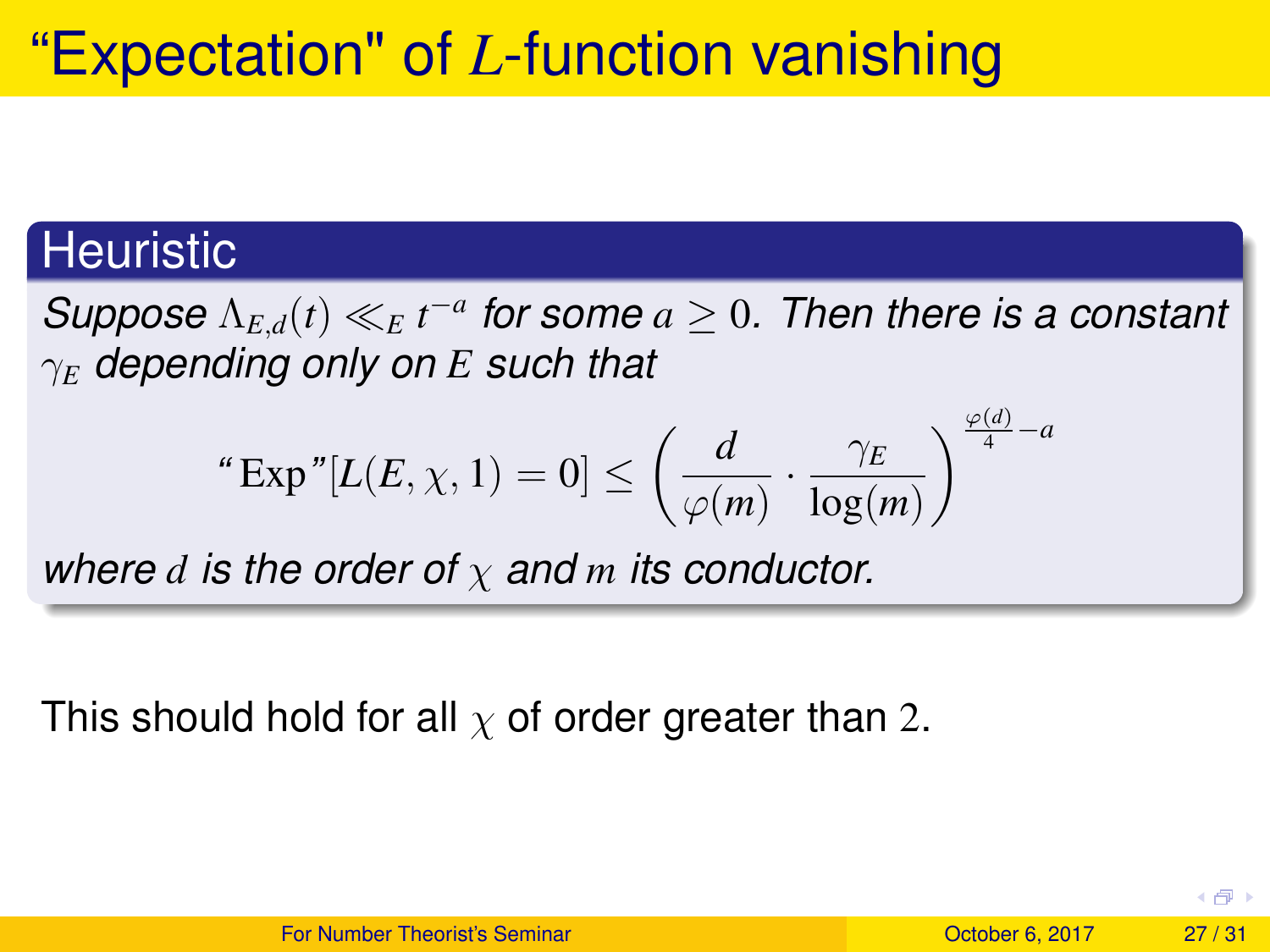# Consequences of the heuristic, small *d*

#### **Heuristic**

If 
$$
\Lambda_{E,d}(t) \ll_E t^{-a}
$$
 then "Exp"  $[L(E, \chi, 1) = 0] \leq \left(\frac{d}{\varphi(m)} \cdot \frac{\gamma_E}{\log(m)}\right)^{\frac{\varphi(d)}{4} - a}$ 

Example  $(d = 3)$  $\sum$  "Exp"[ $L(E, \chi, 1) = 0$ ]  $\ll \sum$ χ *order* 3*, conductor < X X m*=2  $(\log(m)\varphi(m))^{a-1/2}$  $\ll X^{1/2+a}$ .

If  $a > 0$  this is consistent with the prediction of David-Fearnley-Kisilevsky.

| <b>For Number Theorist's Seminar</b> | October 6, 2017 | 28/31 |
|--------------------------------------|-----------------|-------|

 $\overline{a}$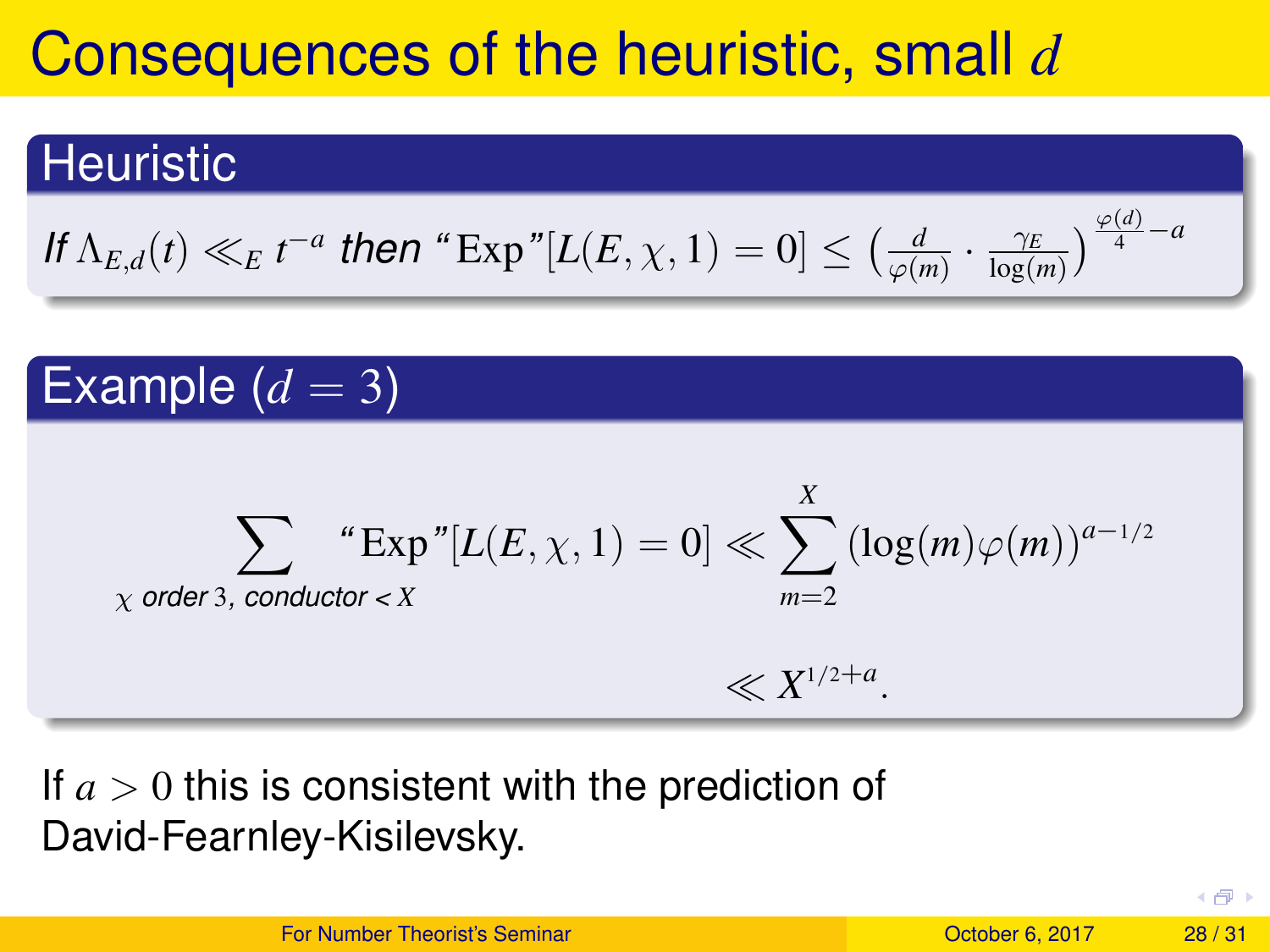# Consequences of the heuristic, small *d*

#### **Heuristic**

If 
$$
\Lambda_{E,d}(t) \ll_E t^{-a}
$$
 then "Exp"  $[L(E, \chi, 1) = 0] \leq \left(\frac{d}{\varphi(m)} \cdot \frac{\gamma_E}{\log(m)}\right)^{\frac{\varphi(d)}{4} - a}$ 

Example  $(d = 5)$  $\sum$  "Exp"[ $L(E, \chi, 1) = 0$ ]  $\ll \sum$ χ *order* 5*, conductor < X X*  $m=2$  $(\log(m)\varphi(m))^{a-1}$  $\ll X^a \log \log X$ .

If *a* > 0 this is consistent with the prediction of David-Fearnley-Kisilevsky.

| For Number Theorist's Seminar | October 6, 2017 | 29/31 |
|-------------------------------|-----------------|-------|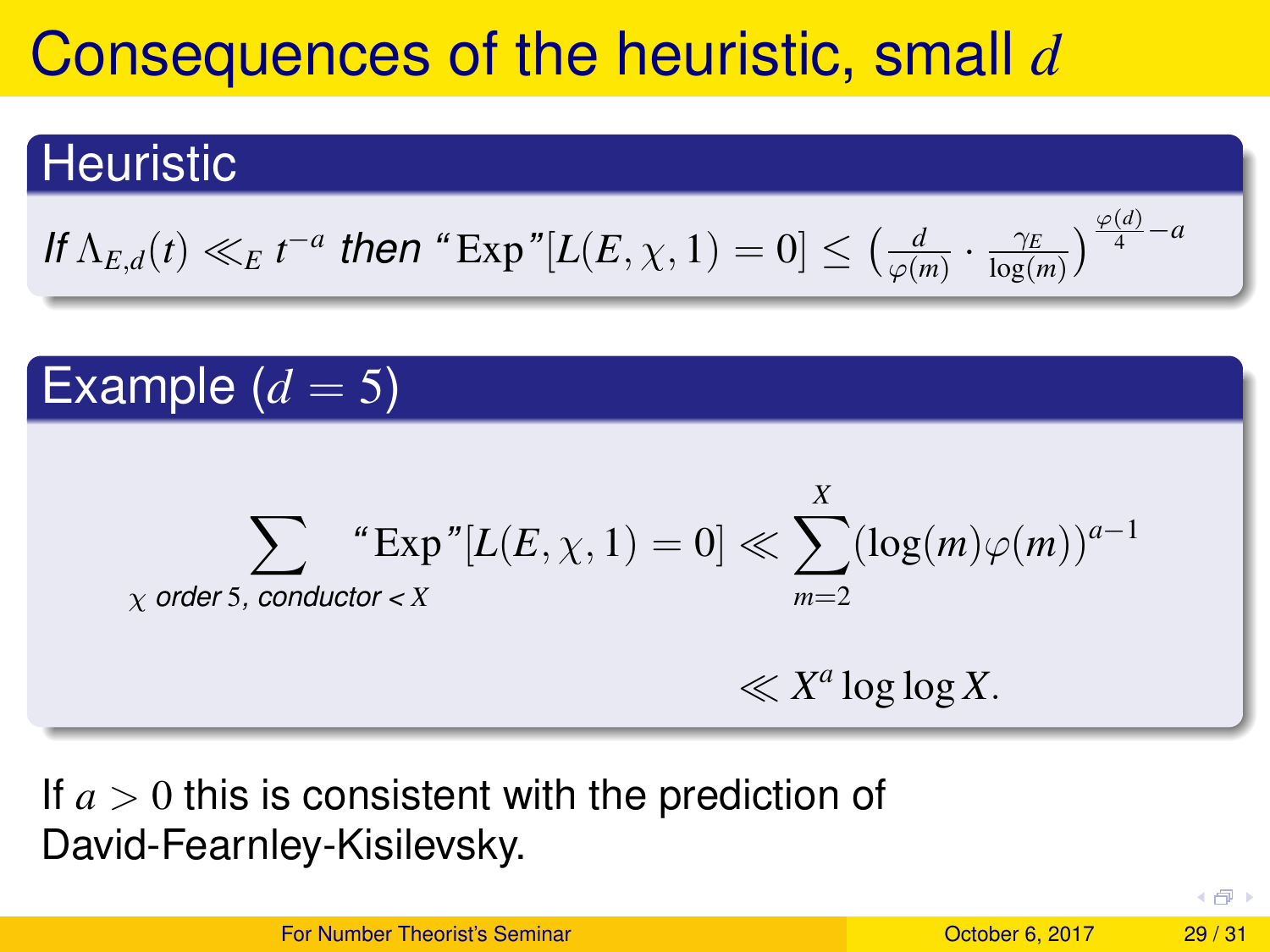# <span id="page-60-0"></span>Consequences of the heuristic, small *d*

#### **Heuristic**

If 
$$
\Lambda_{E,d}(t) \ll_E t^{-a}
$$
 then "Exp"  $[L(E, \chi, 1) = 0] \leq \left(\frac{d}{\varphi(m)} \cdot \frac{\gamma_E}{\log(m)}\right)^{\frac{\varphi(d)}{4} - a}$ 

Example  $(d = 7)$ 

$$
\sum_{\chi \text{ order } 7, \text{ conductor } < X} \text{``Exp"}[L(E, \chi, 1) = 0] \ll \sum_{m=2}^{X} (\log(m)\varphi(m))^{a-3/2}
$$
  

$$
\ll X^{a-1/2}
$$

If  $0 < a < 1/2$  this is consistent with the prediction of David-Fearnley-Kisilevsky.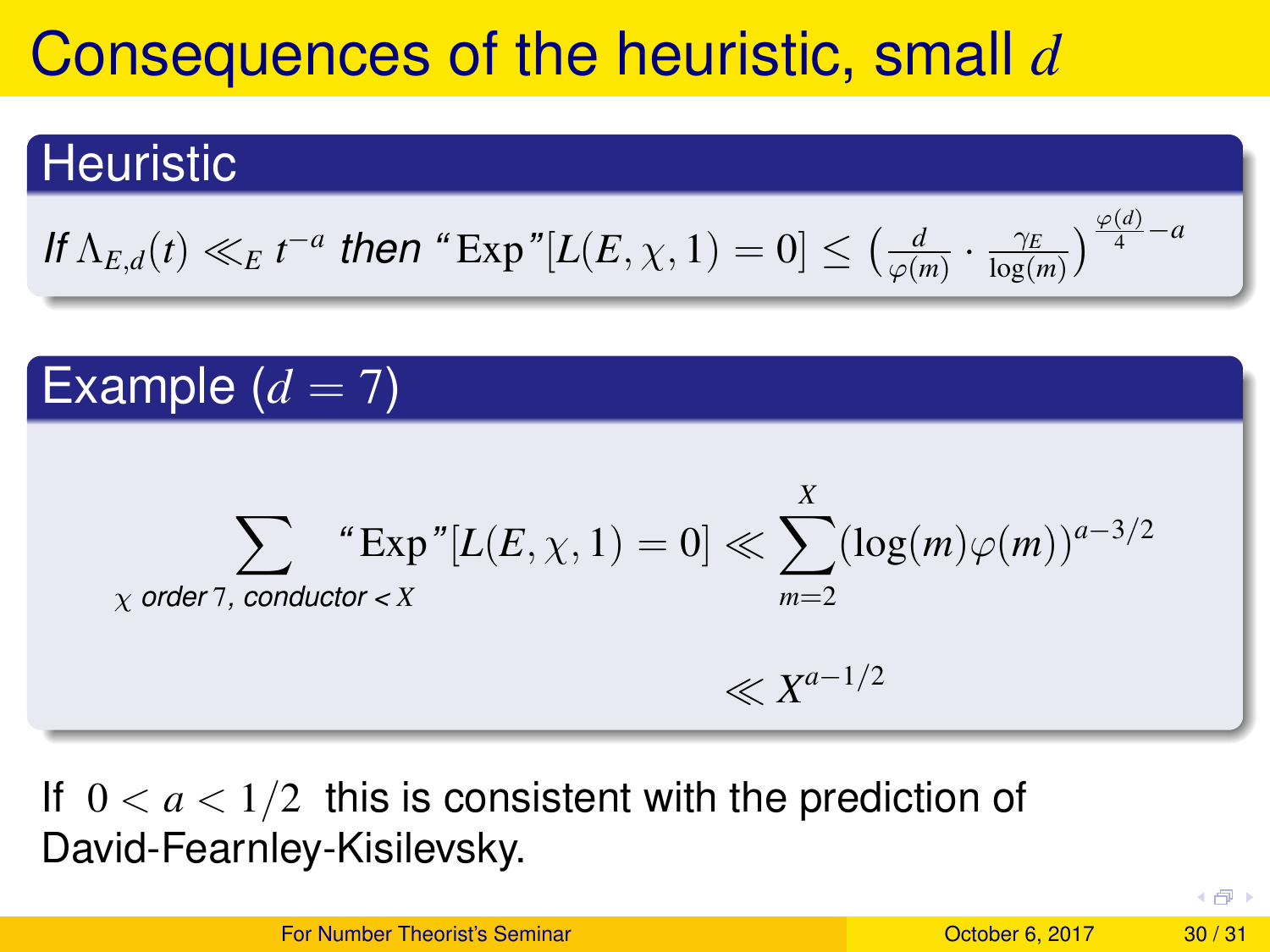# <span id="page-61-0"></span>Consequences of the heuristic: all large *d*

#### **Proposition**

*Suppose*  $t : \mathbb{Z}_{>0} \to \mathbb{R}_{\geq 0}$  *is a function, and*  $t(d) \gg log(d)$ *. Then*  $\sum$  $d : t(d) > 1$  $\sum$ χ *of order d and conductor m d*  $\varphi(m)$  $\frac{\gamma_E}{1-\gamma_E}$ log(*m*)  $\bigwedge^{t(d)}$ *converges*.